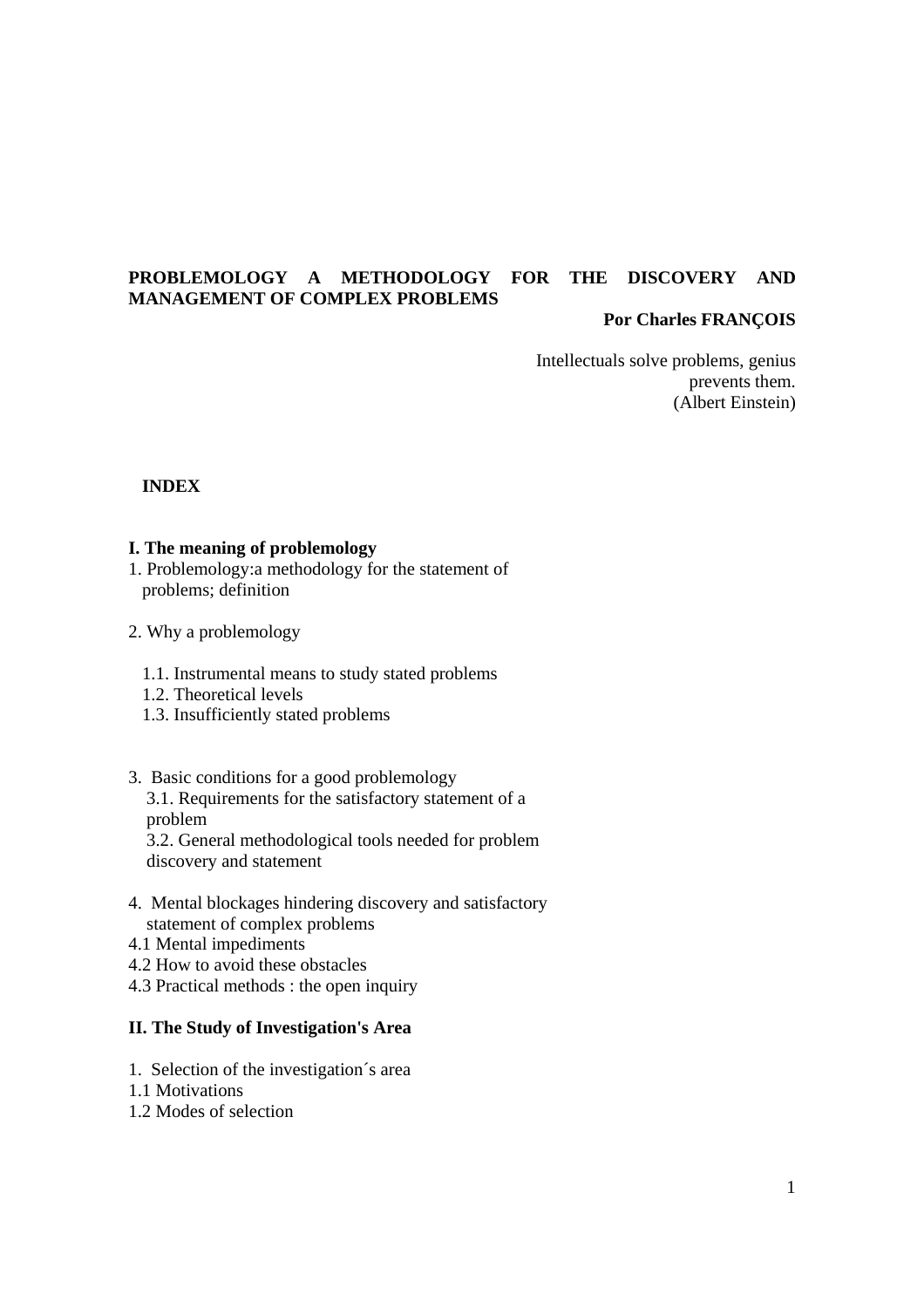- 2. Delimitation of the investigation´s area and its environment
- 2.1 Boundaries
- 2.2 Significant environment
- 3. Content of the investigation´s area
- 3.1 One system or various interconnected ones?
- 3.2 Structures and processes

# **III. Describing the interrelations of the investigated problem with its environment**

- 1. Census of all external elements that could have an impact on the investigated problem
- 1.1 Looking from inside, outside: entrances and exits; inputs and outputs
- 1.2 Looking from outside, inside: exits and entrances; outputs and inputs;
- 2. Census of all possible incidences of any external process on the problem
- 2.1 One external process and its various incidences
- 2.2 One internal process and its various causes
- 3. Census of all possible feedbacks from the system/problem on its environment
- 3.1 Obvious feedbacks and their meaning
- 3.2 Not so obvious feedbacks
- 4. Census of all the cybernetic controls that shape the interrelation between the system/problem and its environment
- 4.1 From simple feed-back to control in both directions
- 4.2 Positive feedbacks
- 4.3 Negative feedbacks
- 4.4 Cyclical and countervailing feedbacks
- 5. Census of propagating effects
- 5.1 Searching for the effects
- 5.2 Limiting the scope of the inquiry
- 6. Finding positive and negative synergies
- 6.1 The various types of synergies

# **IV. Internal structures and processes**

- 1. Structures and processes in Systems/Problems
- 1.1 Integrated or scattered system?
- 1.2 Ways of processing matter, energy and information
- 1.3 Stating structures and processes
- 2. Problems within a system
- 2.1 How is the problem connected with the system
- 3. Problems without a system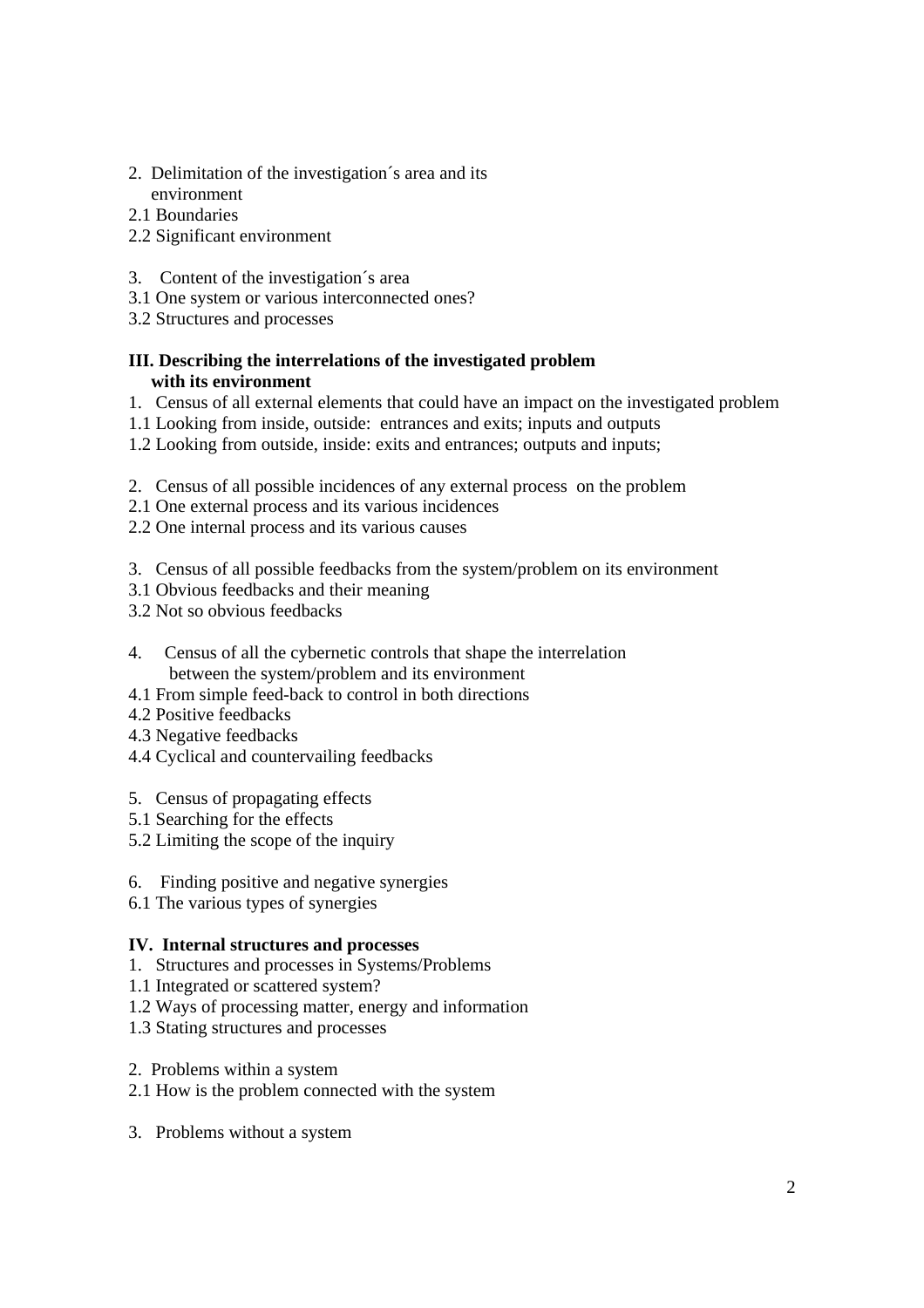3.1 How to connect them and to what?

## **V. Methodology**

- 1. Brainstorming
- 2. Mapping with graphs
- 3. Statement and model
- 4. Validation by the "owner of the problem" (if any)
- 5. Experimental formalism

# **INTRODUCTION**

### **The Problem with "problems"**

1. Ignorance of problems

Ignoring that one has a problem is probably the worst of all problems.

 The first and generally catastrophic consequence of such ignorance is the sudden explosion of a critical situation that seemed in no way predictable.

 Of course, in some cases, particularly natural disasters, it is sometimes not possible to foresee the problem in any defined way and precise time. However, even for this type of events (for ex. earthquakes or tidal waves), some general precautions can be very useful.

 A good example was the mud avalanche from the colombian volcano Nevado del Ruiz, which some years ago killed more than 20.000 people, as various villages and small towns were buried under a layer of ice and mud various meters deep in just few minutes of time.

 Shortly before and considering the potential danger of an impending eruption of the snowed up volcano, somebody urged to evacuate the valley… but nobody decided anything in due time. This could be named Cassandra´s syndrome: Impending doom prophets are never popular… and are frequently hated and damned..

 Interestingly, two more or less similar cases took place in the Caribbean area, under the menace of the eruption of a volcano. In one case evacuation was decided and took place.

In the other case such precaution was not taken. Finally, there was serious trouble in neither case. However in both cases, opinions were divided and either before, or after the respective eruptions each band virulently criticized the other, arguing in one sense or the other.

 Indeed, as will be seen further on, the prediction of the possible consequences of some events can be very difficult and debatable. Accordingly, social and political leaders find themselves frequently confronted with awkward dilemma, taking … or not taking dubious and costly decisions that may be strongly criticized… after the events, and specially by all those who were not burdened with any responsability. .

 Situations of this kind also frequently appear in business management and sometimes the choice is only between seemingly lesser or worse evils. Or even, it may be very difficult to know which course of action is really on the safe side.

 Until a dangerous situation does materialise, precautionary steps (when they can be taken !) are generally debatable - if not fiercely debated - as they would frequently be very costly. They may sometimes finally appear premature or even unjustified. Managers of all kinds may always be in risk to be "crucified", rather than glorified.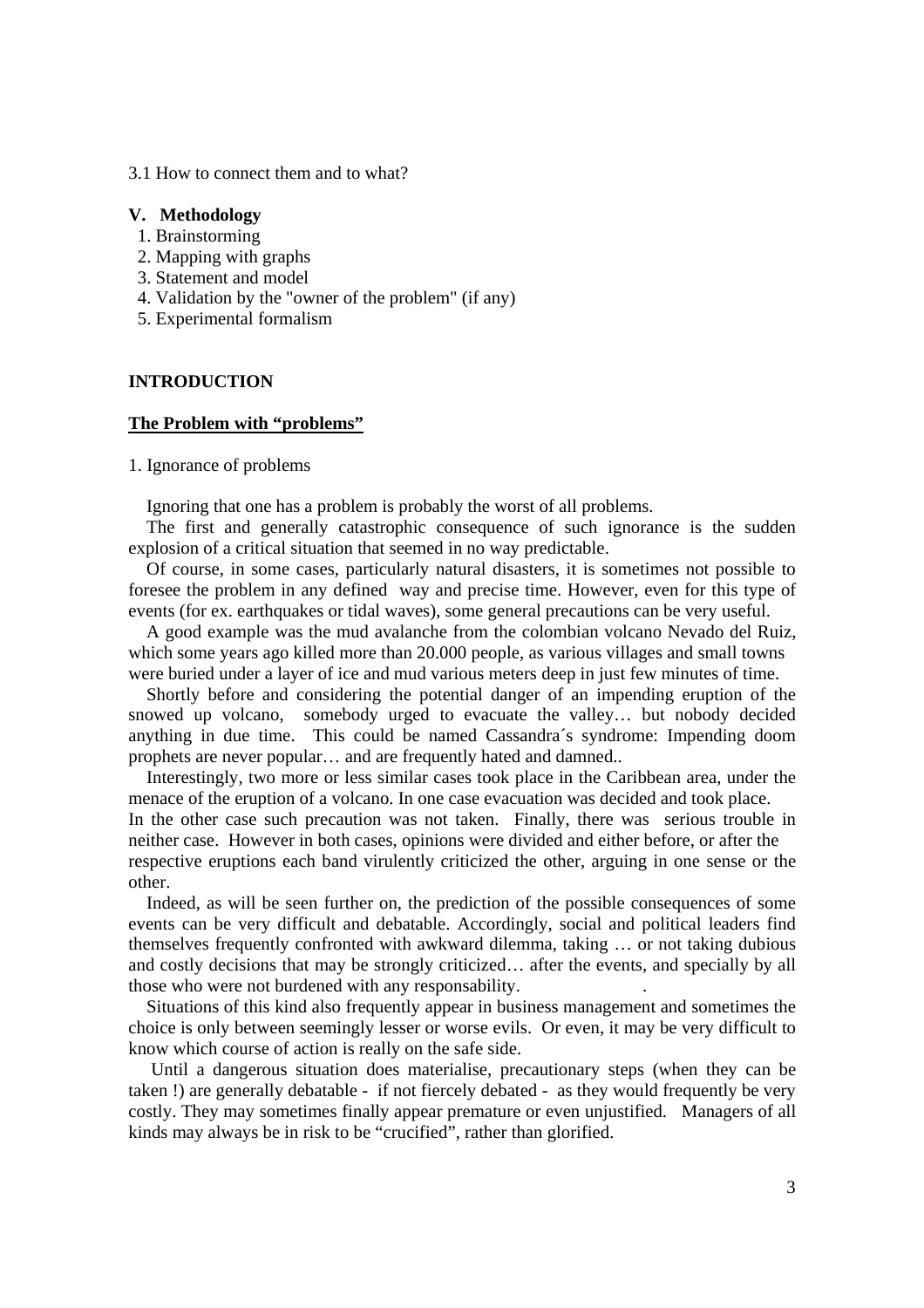Anyway, it is always safer for them to ask themselves: Wherefrom could the ill winds start to blow? And when the menace looms, what could and should be done? And could some low costs precautionary measures be taken "just in case of…"?

# **2. Not knowing which is the problem**

This is also a very riskfull situation.

 It is the case of a sick person who does not seek, or obtain a proper diagnosis, in which case the situation may become very serious and even turn irreversible.

 It could be also the case of a businessman who observes a progressive degradation of the activity of his business and does not understand the deeper causes of the crisis.

The wider causes of these perceptive and managerial deficiencies are explored hereafter.

# **3. After discovering the problem, not being able to discover its causes**

 A medical diagnosis remains unconclusive and generally useless if only the pathological symptoms are described, without an adequate investigation of the deeper causes of the illness. It is for example perfectly possible to attend high blood pressure in itself, but it is much better to find out its causes and try to reduce or eliminate them.

 In a similar way, a deep and protracted collapse of sales, or a significant growth of current debt in a business are generally mere symptoms of a less visible crisis. If the deeper causes of the problem are not discovered early and well understood, the situation could easily deteriorate more and more, even if some "cosmetic" measures are taken.

 The foreign debt burden, a problem that afflicts many countries, is of the same nature. While it is generally supposed to be a financial, or economic problem, it has frequently much more deeper roots. It can be the result of ill management of the national budget, due for instance to inefficiency in the allocation of resources, or corruption, or squandering in "prestige" projects of dubious value, or even outright fraud or theft.

 And, ultimately, the "causes of the causes" are frequently of cultural, ethical and, or ideological nature. As such, they are difficult to investigate and evaluate, because they are generally concealed behind inconsistent, demagogical, obfuscating or interested discourses, collective illusions, which can even be sometimes mutually contradictory..

 An apt management of real situations implies in fact the ability to cross through a more or less dense mist or thicket of pretenses and appearances.

## **4. Not being able to circumscribe the problem within clear limits**

This is a consequence of the former problem

 While a correct diagnosis is an absolute prerequisite, two more complementary conditions for efficiency are needed.

 Corrections, reforms or amendments should not merely be a mere patching up, ignoring the deeper causes of the unsatisfactory state of affairs. On the contrary, such superficial tinkering most generally aggravates the trouble.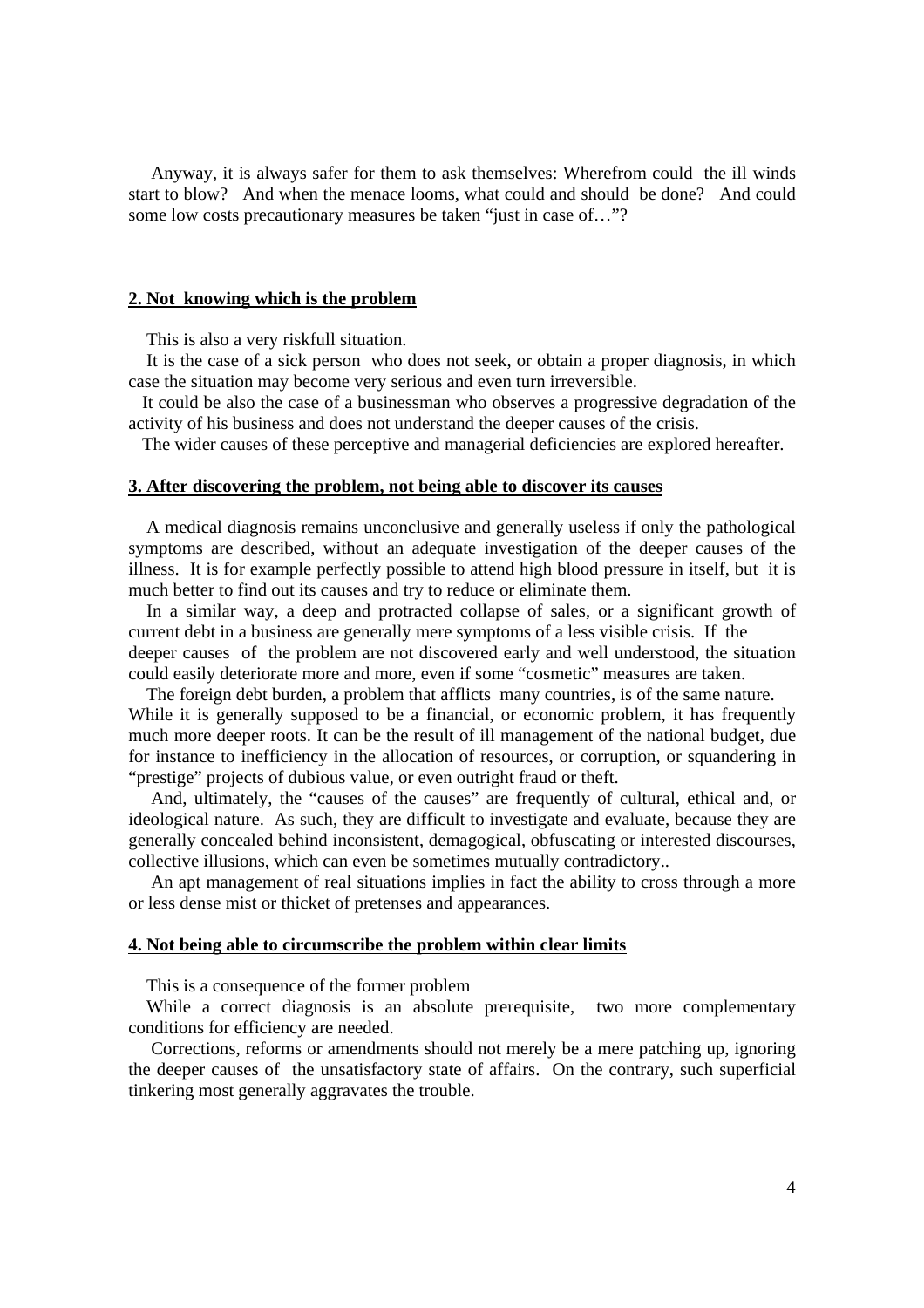Neither ill-conceived or ill-applied corrections implying new risks should be introduced, or at least and in extreme cases or highly critical circumstances, tentative and possibly dubious action should not be taken without a careful evaluation of its possible drawbacks.

 This relates to the well known costs-benefits model. But this model implies in itself not only physical, material or economic values, specially in critical cases in which human lives - sometimes many of them - are endangered.

 Moreover, values are personal, even if founded and accepted in a specific culture, and even at specific moments in a culture (as for example in war time or during a revolution).. Of course, in decisive moments, previous training and personal bravery and character

become many times the decisive assets.

 However, even so, valuations may always be questionable because, in many cases, they imply subjective appreciations not clearly justified, nor stated… or accepted by other people.

## **5. Running after the problem** .

 When the deeper nature of a problem is not well understood, there is a serious risk to merely manage its symptoms, and still worse, to manage them one by one, merely when they succesively emerge.

 This method - if such "jerky" behavior can be called a "method " at all - does not normally produce useful results. It usually and merely displaces the difficulty or, in cases, it complicates still more the situation. Moreover, it may sometimes lead to the useless squandering of valuable, and sometimes crucial, resources.

 Unfortunately, this behavior is quite universal. Proof of this is that specific terms exist in many languages to describe it:

- in english: "tinker", "tinkering"
- in french: "chipoter", "bricoler"
- in spanish: "emparchar", "chapucear"
- in german : "stümperen"
- in dutch: "knutselen", "knoeien"

# **WHAT IS A COMPLEX PROBLEM ?**

## Definitions

#### What do we call a "problem"?

What we do perceive as a "problem" - personally, or as members of a group - is some situation which we view as damaging, harmful (to us !, even if useful for other people), or could become so in one or another way, in some sense, at some time.

 This generally implies an evaluation in acordance to our personal expectations and criteria about "good" or "bad"... which is of course mostly subjective and not necessarily shared by all others participants in the situation.

 Moreover, something may be "good" in one case and not so good in another more or less similar one.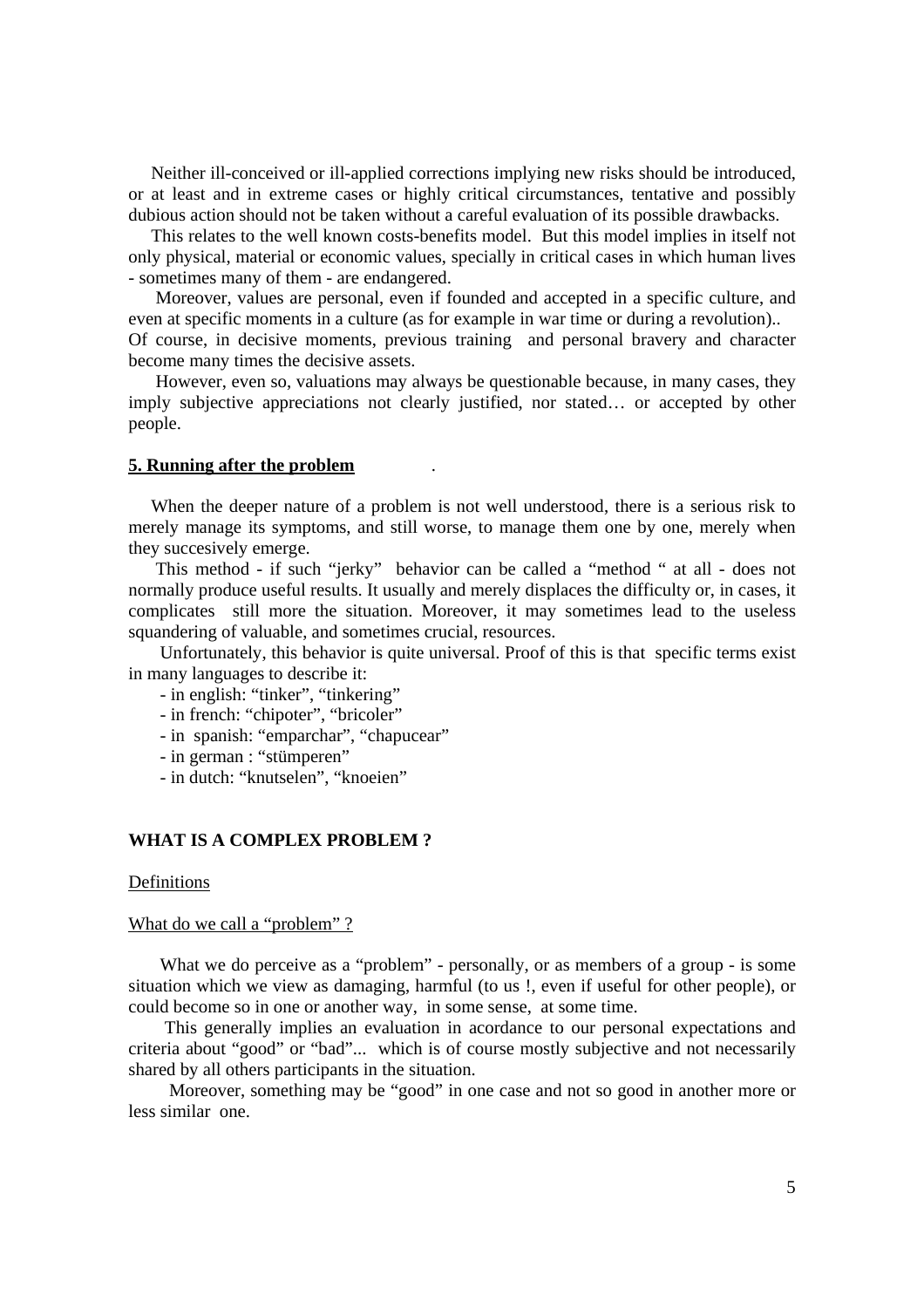Accordingly, we need a way to evaluate our own criteria about "good", "useful", "bad", "dangerous", etc… that should as far as possible be free from our own prejudices, illusions (optimism versus pessimism, for example), irrational wishes or desires, personal interests, clans or political parties, ideologies, etc…

Obviously, all these conditions are quite demanding … and most frequently ignored.

## **What do we call a "complex problem" ?**

 It is any more or less conflictive situation - be it clearly perceived or not - in which numerous elements take part, and interact through multiple and varying processes in one or various entities during a more or less extended period.

 In a complex situation, or problem, numerous different causes, of variable weight are continuously breaking lineal and simple cause-effect sequences. These are replaced by a number of simultaneous complex non-lineal reverberating retroactions, i.e. multiple and more or less interconnected cybernetic feedbacks. Such a situation is difficult to understand, and is even frequently not clearly perceived.

 Its clearer understanding can be obtained from specific models, for example using Ricardo Rodriguez Ulloa´s Soft systems dynamics, which inserts Forrester´s Systems Dynamics into the psycho-social environmental conditions, that Forrester forgot.to bother with.

 Of course, the fact that some problem is not soundly perceived, specially by those who should take charge of it, makes it generally more critical and hasardous.

 Moreover, a frequent and dangerous characteristic of complex problems is that they use to explode suddenly, in a surpressive way, after a long incubation, invisible to the eyes and minds of the many.

 Farsighted people remain generally unheeded, or seen as tiresome pessimists and sometimes marginated, ridiculed, or even harassed or persecuted. This could be labelled as the "Cassandra syndrome", in remembrance of the hapless Troyan prophetess.

## **How to distinguish a complex problem from a simple one**

 Simple problems can be described as correponding to *a simple causal chain*, whose characteristics are:

- a well defined cause produces always a well defined effect
- such a cause is normally unique and can be clearly distinguished from all environmental circumstances.
- the same cause will produce the same effect in the same circumstances (this is the "…et ceteris paribus" condition)
- normally, suppressing the cause, the effect can be eliminated

 This type of problems is in most cases more or less easy to solve. It corresponds to a causal strictly lineal determinism, or to a functional dynamics of direct proportionality. An example could be regulating the flow of a tap.

 On the contrary, complex problems characteristics are partly, or completely different from the former ones. They are related to evolving situations and conditions:

- in which, in a process, some effect may at some time modify the cause, which however remains active (this being a cybernetic feedback);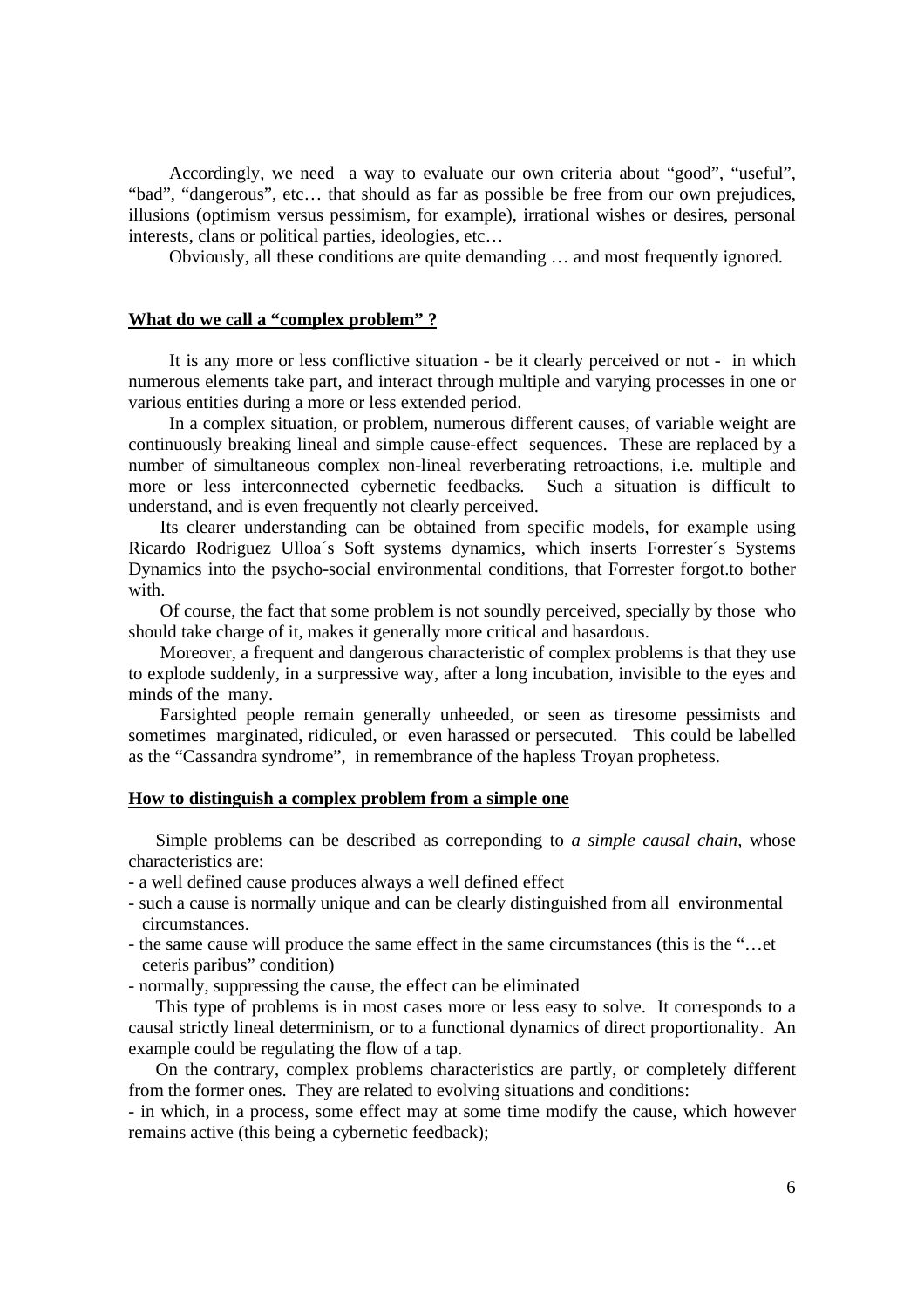- proper to a network of numerous elements in multiple interactions, variable as well as simultaneous, and of unequal propagation in space and time.

 Such processes respond to a general complex determinism (i.e. non-linear) and mostly lead to effects difficult to foresee. In fact, the mix of many interfering causes can take place in a great variety of ways and in many different places and times.

 A good example is the volatility of petroleum´s price, that obeyes to multiple direct and indirect causes, related to multiple political and economic agents, and simultaneously triggers multiple different effects, in a variety of places, and any moment, but also sometimes indirectly and much later on.

 Another somewhat similar case is the future of Internet, whose development and consequences seem to be still wide open.

 Morevover, some seemingly simple problems may easily be mere symptoms of some latent or emerging wider one, neither yet obvious, nor well understood.

 Whatever the case, an early perception of the problem and its understanding, as complete and clear as possible, are the pre-conditions of any efficient action.

# **Perception of complex problems**

## **Complex natural situations: Some examples**

 Complex situations always existed in history. Some became "problems" when men and cultures became entramped in them… or even created them through ignorance or misunderstanding.

 Archaic minded people were generally surprised, dismayed or terrified when confronted to unusual, strange, powerful and frequently disastrous natural phenomena.or events. When finding themselves without any obvious rational causal understanding, they tended to seek, and invent mythical supposed explanations. In many cases, they believed the trouble to be a result of their own misbehavior, and a god-willed retribution.

Hereafter, some examples.

#### **1. Massive migratory locusts flights**

 This has been since a remote past a more or less periodical devastating plague - in the Middle East, in Africa and in East Asia. Let us remember that, according to the Bible, it was one of the seven plagues inflicted by Yaveh on the Egyptians.

 In fact, the real natural mechanism of the shaping of these massive flights was discovered during the first half of the 20th. C. (by the south-african entomologist Uvarov and his belgian colleague Brédo, in Zambia, Zimbabwe and south-eastern Congo). Only then did it become possible to design and apply efficient biological controls… when these were not hindered or obstructed by political, financial or bureaucratic factors... these modern plagues, (mostly) unknown in the Bible.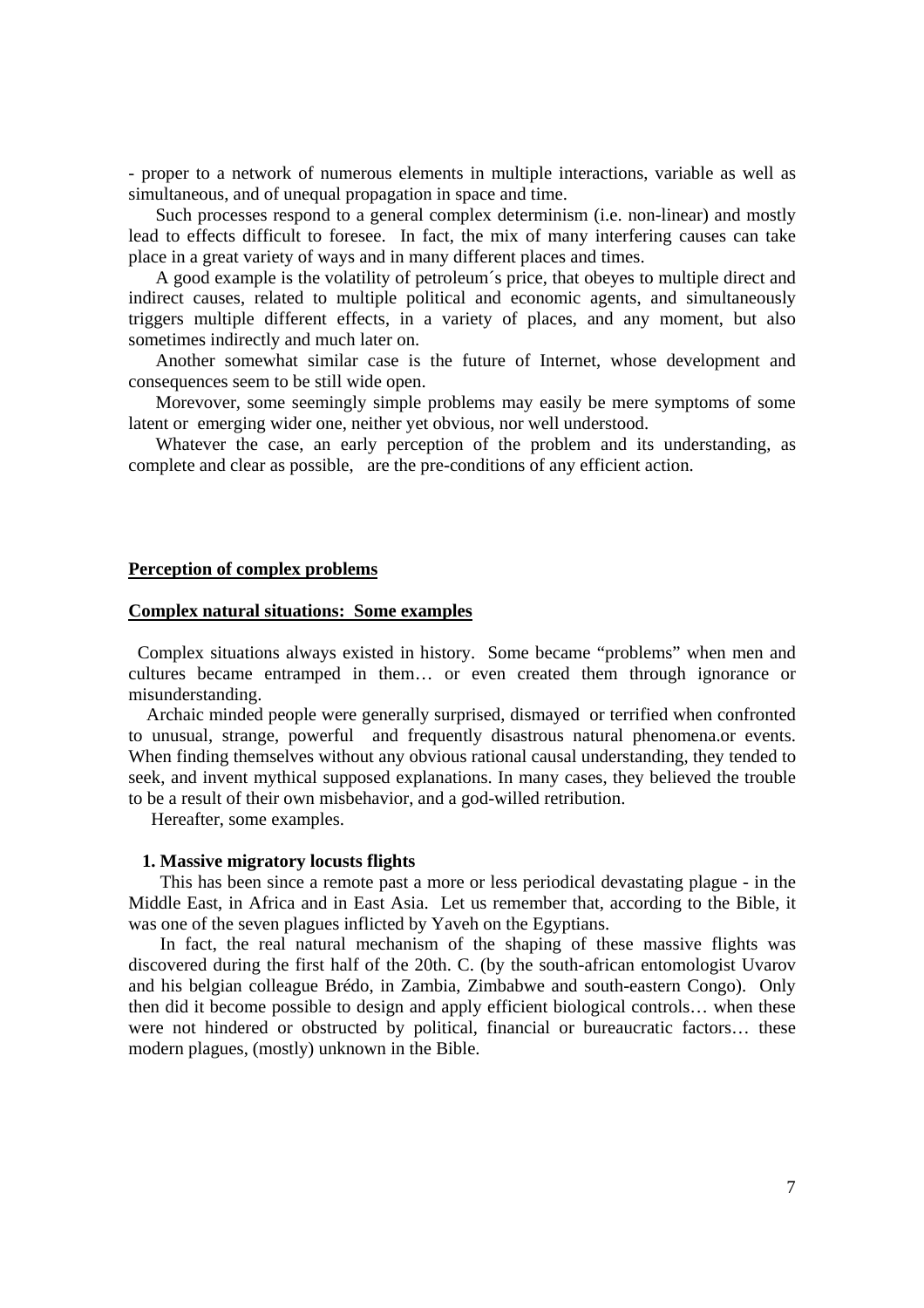### **2. Great pandemics**

 Historical examples have been cholera and the bubonic plague. And nowadays, AIDS has swiftly turned more or less pandemic. This also the case with the Ebola virus in Africa, and the bovine encephalitis in cattle.

 The correct management of these complex pathological situations in vegetal, animal and human ecology depends on a very good knowledge of numerous geophysical, biological, economic and social factors.

 Even nowadays, the control of epidemics and epizootics remains difficult because it is in need of a very good and complete coordination between many people, practising different disciplines, members of different cultures, speaking different languages and living in many faraway places. Moreover, such a coordination is generally difficult to obtain due to a variety of mental and psychological orientations and biases and also, frequently, because of divergent interests proper to a varying number of pressure groups.

This explains why many problems run out of control, as a result of belatedly action.

# **3. The great oceanic transgressions, as for example "El Niño" in the south-west Pacific ocean area.**

 Only in recent years a better knowledge of the mechanics of oceanic waters circulation has been gathered. And we are still very far to obtain an adequate and complete previsibility of its multiple indirect consequences: for instance, droughts in South America, forest fires, great floods in central and south-eastern Brazil and in north-eastern Argentina (i.e. thousands of kilometers away!).

 Still less are we able to control all these effects, … and much less even to reach the very unprobable possibility to be able one day to control the main phenomenon itself.

# **A first summary … and some key question marks**

 In short, earthquakes, tidal waves, hurricanes, volcanic eruptions, great plagues… are the consequences of natural processes, mostly at very long term (years, or even centuries), still not well understood and explained and, consequently, very difficult to forecast.

 Notwithstanding, it remains obvious that - in all cases - the previous discovery of symptoms of imminent trouble and their interpretation in due time, as well as the understanding of the processes dynamics and their critical thresholds are an absolute must.

 Only in this way can we hope to devise the steps that should be taken toward any useful interventions… within the limits of what can be done - or not - with the available resources.and at an acceptable cost.

 We should thus now state for our own sake some basic question marks, valid for all complex situations;

- How can we observe and state symptoms (normal, or abnormal)?
- Which are the origins of these symptoms?
- Which are the significant processes at work?
- How can we discover and characterize the dynamics of the processes?
- How can we discover the critical thresholds in the processes?
- Which are the triggers of the processes?
- How do they act?
- Which are the causes-effects sequences in the processes?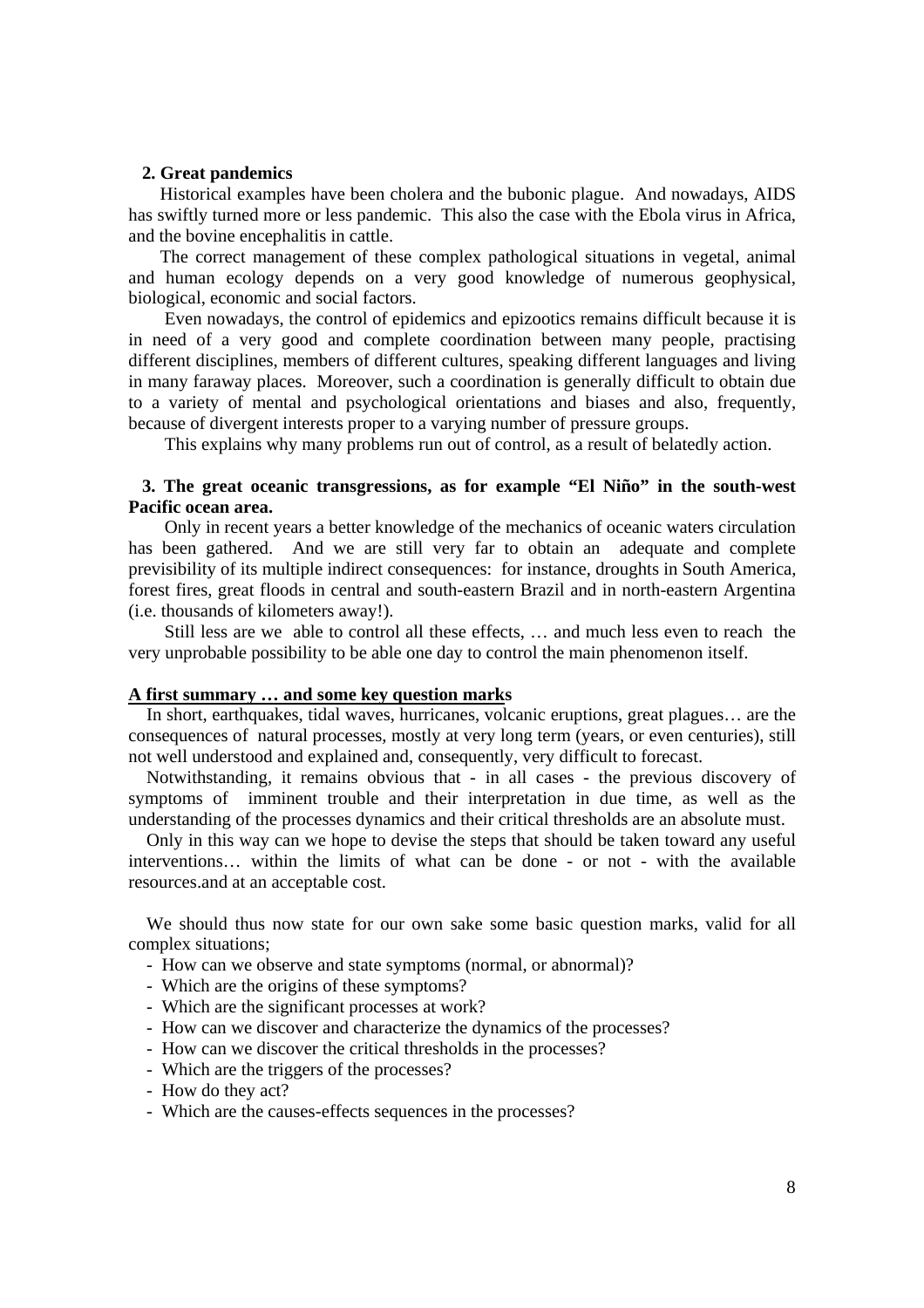These question marks should also be extended to the properly human sides of the processes (i.e. physiological, psychological, cultural, sociological) and to their interferences with the natural processes.

#### **Man, a maker of complex problems**

 Man, as a result of his intelligence and capacity to apply it to real situations, is the maker of a new class of problems, which could be seen as "artificial", even if they remain somehow part of nature .

 Prehistoric and archaic men could merely introduce some local and limited changes, as for example:

 - depletion, or exhaustion of a not very extended zone of hunting or extensive harvesting of some useful plants. This could be seen until very recently in Central Africa as practised by semi-nomadic groups who were periodically wandering in the equatorial forest or savana in a cyclical and more or less circular way (see note: Ecological use of soil by natives in Central Africa)

 - periodic burning - sometimes catastrophically running out of control - of some forestal zone in order to obtain an area for cultivation.

 - More or less extended soil erosion due to excessive pasturing by an excessive number of cows or goats.

 In more recent history - Antiquity and medieval times - men acquired somewhat more powerful technical means and could thus create quite serious and extended problems for themselves, even sometimes in a permanent way, as for instance:

 - Erosion and partial desertization of quite extended zones in the Middle East. A well known case has been the destruction of the cedar woods of Lebanon, used for shipbuilding.

 - Desorganization and fall of empires due at least partly to the lack of understanding of the limits of available material resources and of the need for maintaining organizational and administrative coherence in highly complex and diversified political and social structures .

 - Ignorance of the transcultural conditions of relations between conquerors and conquered. This problem was probably the basic general cause of the downfall of european colonial empires during the 20th Century.

 In our own time, man - with his extraordinary technical progress and his explosive demographic expansion - is a prolific shaper of all kinds of complex problems

 Some of these are becoming really and massively overbearing and more and more difficult to control and manage. This is mainly a result of two interrelated factors which, since the 19th Century grew at an accelerated pace.

 The first one was a wave of great scientific discoveries, mainly in physics and chemistry, with momentous possibilities for pratical applications.

 The second one was the exponential growth of fossil fuels use, as a concentrated source of energy, at first coal and more recently oil and natural gas. We thus acquired a matchless transformation power on nature, without any comparison in the whole history of humanity.

We are however still far from any good understanding (and even perception!) of many of the unwanted results, nor of the many new problems that we thus generate. Particularly significant are the growing instabilities triggered by these extreme growth dynamics, as they acquire their own momentum. In most cases, we behave like unsophisticated check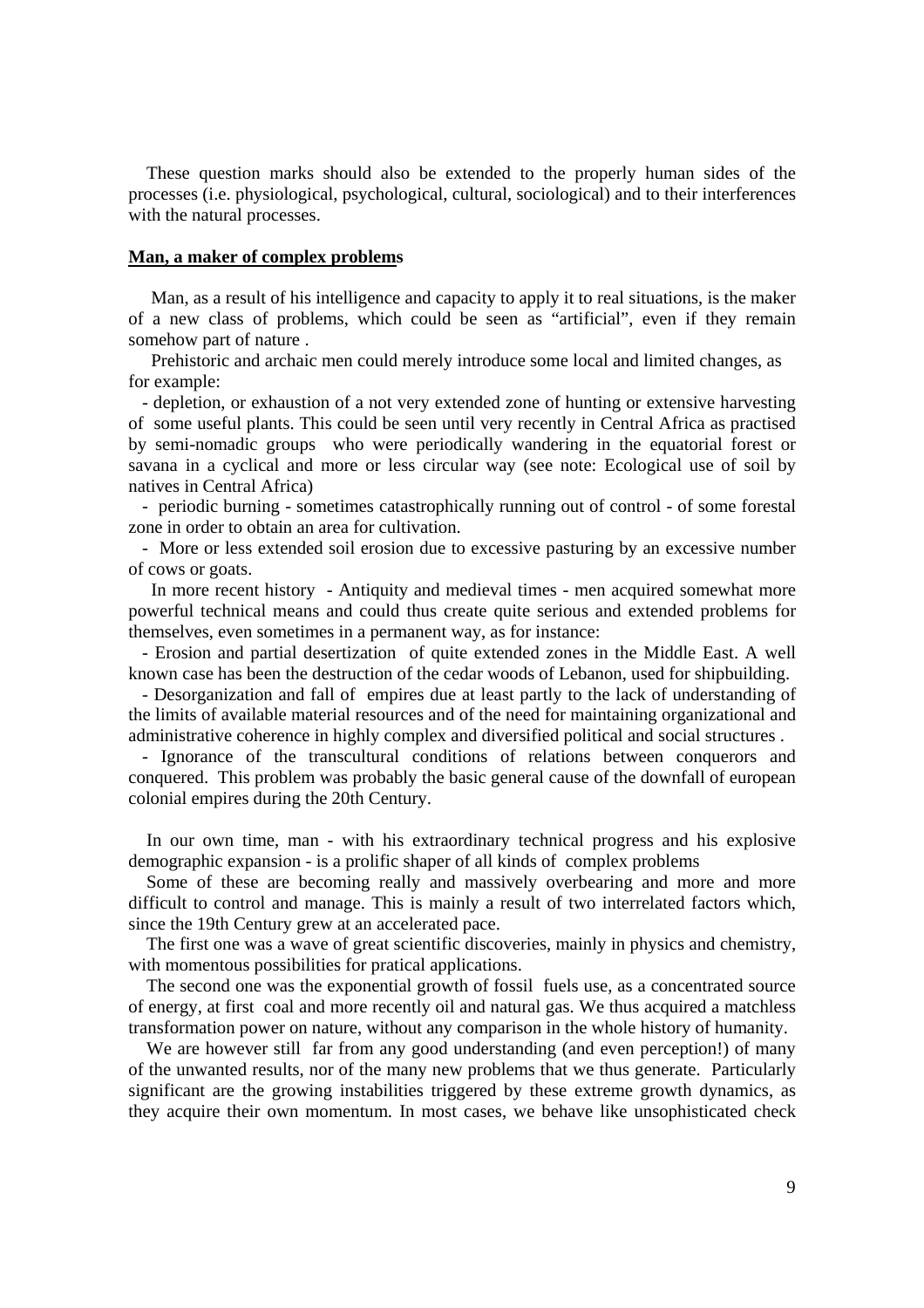players in our supposedly clever way of handling that natural environment on which we do absolutely depend.

## **Four paradigmatic cases**

1. The creation of a new pharmaceutical product

 In 1960, such a process normally required about 2 years of laboratory work and an investement of around 500.000 pounds. In 1985, it needed by and large 8 years and some 30 millions pounds. A similar evolutions is still taking place.

 The difference results from growing technical complexity of basic research, and from the evermore demanding process of production development, legal aproval and marketing. Morevover, very serious problems can emerge, even after a thorough trial process, and even sometimes after quite a long period of use. A well known example has been the one of talidomid in the 1980´s. This medical product, administered to pregnant women, was after various years identified as the cause of very grave malformations in newborn babies.

 Such a disaster can affect thousands of patients, involve and complicate many doctors and biochemists, private and public enterprises, public sanity administration and also a wide public opinion, justice and the press. And, of course, the implicated entreprise generally suffers enormous losses and the dire effects of negative publicity, which are very difficult and costly to reverse.

 Moreover, the growing costs and the profitability expectations lead to higher selling prices and discriminate the low resources populations of the world. A perverse consequence is that pharmaceutical companies may be reluctant to invest strongly in new medical products mainly directed at third world populations, considered as probably unable to pay any remunerative price.

#### **2. Fighting malaria and the vector mosquito.**

In many parts this is now a very difficult and may even be an hopeless endeavour.

 While the anopheles mosquito becomes resistant to one after the other insecticide, the plasmodium falciparum parasite that causes malaria, acquired resistance to succesive antipaludic medicaments.

 The unhappy result of this unexpected experience of darwinian selection is that we bred the "super-mosquito" as the carrier of the "super-plasmodium". And of course, malaria is constantly on its way to reconquer the ground lost in every continent. It is an on-going war, that, possibly, can never be won, once and for all.

 Many similar effects have been witnessed or are in the making in the struggle against a number of other pests and pathogens. The Koch tuberculosis agent, or the stafilococcus aureus, as a pathogenic evolved hospital bacteria, are othe examples of this type of problems.

#### **3. The shipwreck of the "Herald of Free Enterprise"**

 This was a ferry ship that sank many years ago, some few minutes after leaving the belgian harbour of Zeebrugge, on its way to England. Tens of lives where lost in this unexpected and quite sudden shipwreck. The subsequent inquiry demonstrated that the disaster had been a result of incorrect operative processes: After boarding the vehicles through a wide back ramp that could be opened for the purpose, some ferries were sailing into open sea before having completed the rise and closure of the ramp. This was a way to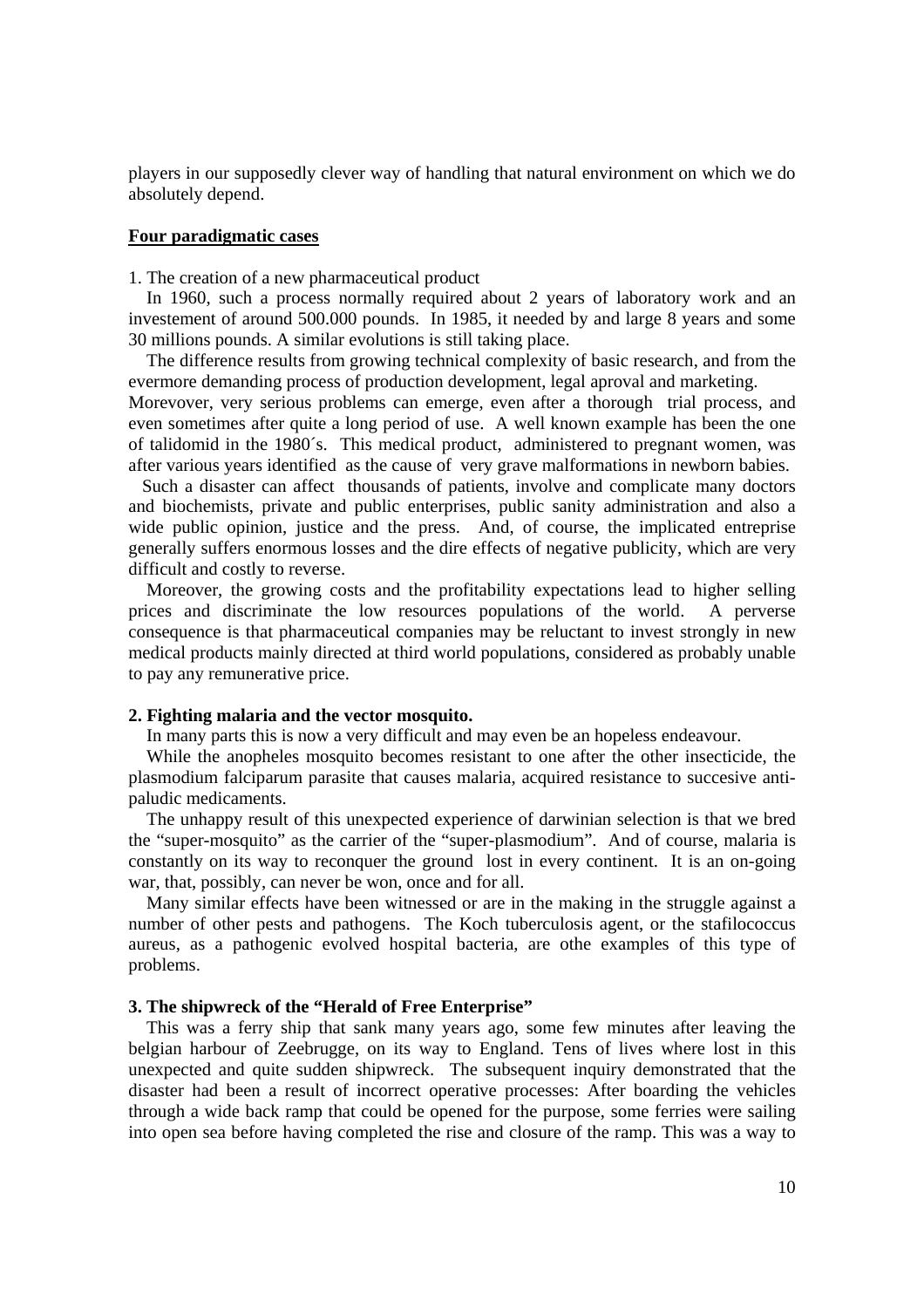save some minutes at every crossing, which of course was the purpose of the shipping company. It is however risky, because - for some accidental and unexpected reason - water may invade the hold … which is not always well balanced in relation to the freight it carries. Moreover, in any case, some culpable, or scapegoat, can always be discovered, for example the captain, mostly if he perishes in the shipwreck and thus be unable to present his side of the history.

 Among other complex problems - not necessarily suddenly catastrophic, but sometimes with slow and deep running economic and social negative consequences - which emerged during the 2nd half of the 20th Century, we may list:

 - technical disasters as, among others, the loss of the space ferry "Challenger"; the awful chemical explosion at Bhopal in India; the gas explosion that destroyed a great part of the city of Guadalajara in Mexico and the nuclear catastrophe at Chernobyl. (Already in 1912 the dramatic loss of the "Titanic" was a call of attention whose general meaning was largely ignored)

- the decadence of coal mining in Western Europe (1950-1970)
- the steel making industry crisis, also in Western Europe, confronted to new world wide producers
- the deep crisis of the asbestos mining after the discovery of its ill health effects.

… and of still more general causes of concerne:

- the progressive warming of the Earth atmosphere due to massive fossil fuels burning
- the partial destruction of the high atmospheric ozone layer produced by the fluoro- and chloro-carbonated gases emited by industrial processes

 In all these cases, causes are many: Ignorance of unsuspected collateral and after-effects; bad design; unconvenient operative processes; faulty maintenance; erroneous business procedures; defective adaptation to technical innovations; etc…

 Also, in most cases, the fortuitous event, or the exceptional sequence of errors which started the crisis or disaster, was merely a circumstancial trigger.

 Accordingly, the general mechanism of these sudden, unforeseen and critical transformations should be much more widely monitored and studied.

# **1st Part: HOW DOES A COMPLEX AND POSSIBLY CHALLENGING SITUATION EMERGE AND TAKE SHAPE**

#### **Some recent cases**

 It is quite interesting to consider how and why some complex situations and so-called "problems" did appear all along the 2Oth Century. It can be seen that they frequently "silently" and slowly evolved and remained unperceived by great majorities, and even to the sight of some generally far-seeing people.

 Of course, complex issues emerge also frequently from growing and progressive interferences between a variety of conditions and factors formerly unconnected because they had not yet reached a critical level or extension of activity.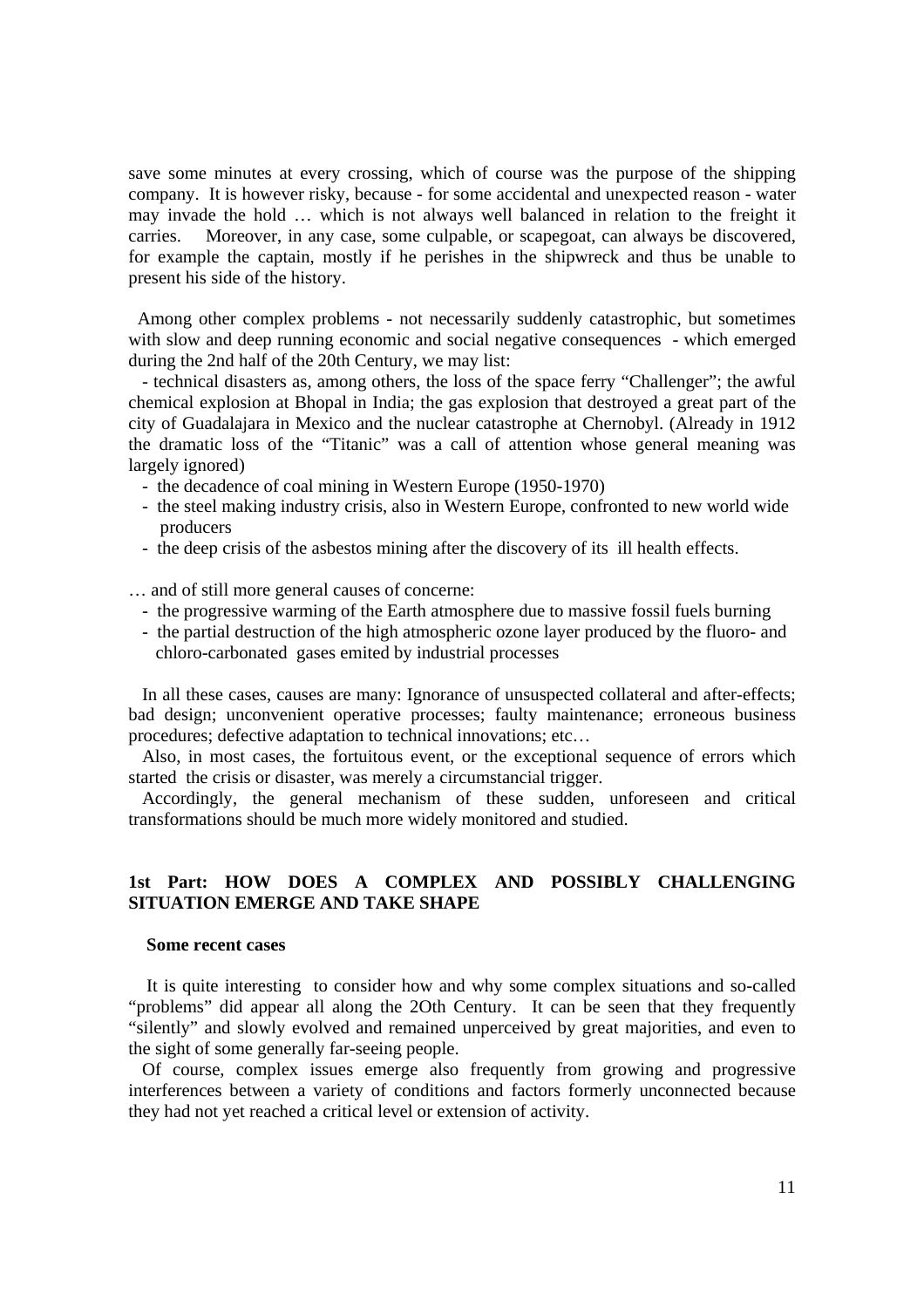While many of the effects hereafter mentioned are clearly negative, this should not be taken as a stand against qualitative - and even in many cases quantitative - progress or development. What we really need is a better prognosis of **all** the possible effects of the changes that we introduce in our way of life… and not only those that we seek and would like. It is basically a matter of balance.

# **1st case: The advent and development of the automobile**

 In the eighty nineties, it emerged as a baffling hybrid between a cart or a wagon and a strange new invention, the explosion engine using gasoline. In dutch it was at the time called "snellpaardeloos rijtuig" ("fast vehicle without horses") … a curious way to describe a wondrous and somewhat perplexing novelty.

 At first it seemed to be merely a very costly "plaything" for dilettantes equipped with a very well provided… or even munificent wallet.

 This situation started to evolve when the far-sighted Henri Ford created his famous T model, that transformed the "motorcar" into a tempting consumer good, within the reach of hundred of thousands more or less affluent people and, quickly, tens of millions of them.

 Shortly, it can be said that the car, the lorry, the bus and the tractor… and even the motorcycle, changed the way of life and perspectives of the whole humanity in less than a century, … and altogether the global environmental conditions in every continent.

. Within a flash of historical time we witnessed the emergence of a gigantic material infrastructure, worldwide:

- hundred thousands miles of paved highways;
- big factories, repair shops and networks of licencees;
- oilwells, tankers, gas and oil pipe-lines, oil and gas tanks, petrol and gas pumps;
- registration offices and technical control shops;
- traffic lights and parking places
- new general rules and codes related to the uses of newly defined public space

 Of course all these new infrastructures developments created jobs for people by the millions:

- engineers, mechanics, workers in the great factories as well as in repair shops;
- a wide array of administrative office workers for vehicles registration, drivers licensing, taxation and control;
- traffic policemen, magistrates specialized in monitoring traffic infringements;
- lawyers specialized in traffic regulations and highway codes.

 Many other activities and organizations would never have developed without the enormous growth and ubiquity of all kinds of automotor vehicles: massive tourism, a specific insurance business, peripherical services as roads building, specialized ferry ships (constructed in specialized shipyards), complex equipments for oil extraction, refining and distribution… and of course, generally, anything related to bulk or passengers transportation.

 However, the most significant changes are possibly of a second order degree, and have still been much more portentous and less predictable than the direct ones:

- the massive use of any kind of motor vehicles (including airplanes) in wars, with the resulting tactical and strategical innovations… and the enormously destructive power and increased costs of such conflicts;

- the emergence of gigantic - but altogether excessively scattered - urbanized spaces which produce considerable problems of access… and congestion;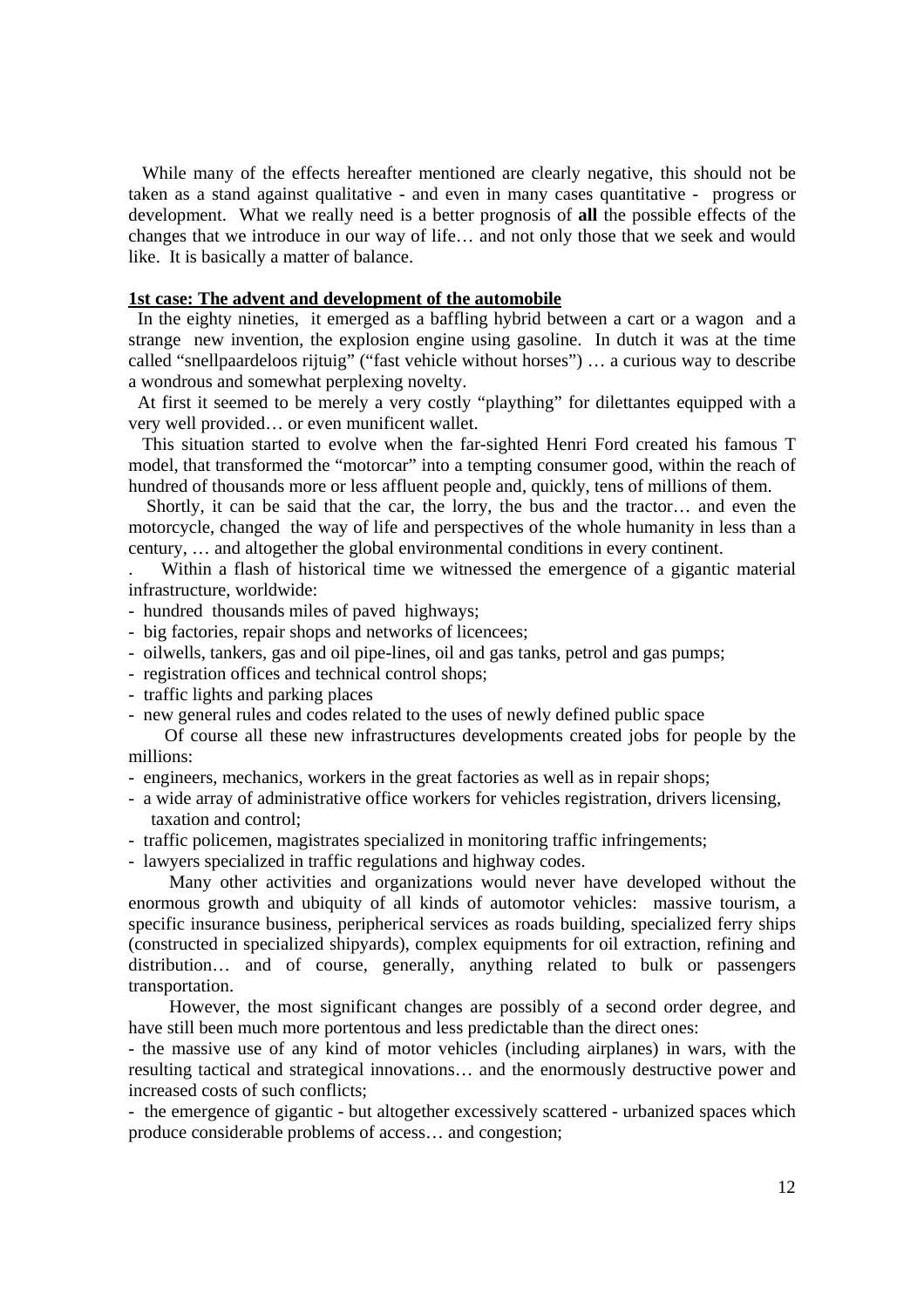- a massive atmospheric pollution and its nearly unavoidable long term effects on the global planetary and regional climates;

- the unexpected and extended political power obtained by some formerly quite insignificant local political leaders in the Middle East;

- the multiple economic and financial problems generated at all scales either by our nowadays universal dependance on fossil fuels, or by the enormous masses of paper money generated as representation of a product that disappears readily and irreversibly when used, leaving mainly negative and more or less permanent effects in its wake.

## **2nd case: The advent of the aircraft**

 It is not really necessary elaborate on this other case: It would be quite easy to list a number of direct and indirect effects of air traffic, analogous with those of the terrestrial motor vehicles.

## **3rd case: Computers and Internet**

 In less than 30 years, since 1980, the enormous computers constructed after 1945 (ENIAC, Mark IV, etc…), equipped with thousand of fragile diodes have been widely displaced by the small, but ever more powerful personal computer, thanks to transistors and micro-chips. The computing power and the design capacity have been exponentially multiplied, resulting in deep transformations of many professions and businesses and creating a number of new ones. This is a typical case of "creative destruction", as expressed by Schumpeter.

 Moreover, the existence of millions of personal computers worldwide, fostered by the long distance telecommunications led to the emergence of Internet, a planetary web of communication in practically real time among millions of people.

As a result, some unforeseen consequences already surfaced

- the growing worldwide interconnection and unification of all markets
- the possibility to quickly organize planetary nets for political or social action
- the near impossibility of control of these nets by nations-states
- the emergence of a new code of good communication behavior and a new kind of technical standards
- the sudden obsolescence of many traditional techniques and processes
- the radical shortening of amortization periods of many goods and equipments
- an oversaturation of information due to the excessive flow of data and the increasing difficulty to select the really relevant ones.
- the abusive uses of the web (spam mail, viruses, pornography, overbearing propaganda and publicity)
- the progressive dominance of english as a "planetary" language
- the impact of improper diffusion of patents
- the much amplified possibilities for work at a distance
- new ways of doing business

# **MULTIPLICATION OF COMPLEX ISSUES**

 A complex issue is basically a set of multiple interconnected "knots" of interrelations among a considerable number of elements.

As already observed, many natural situations respond to this definition.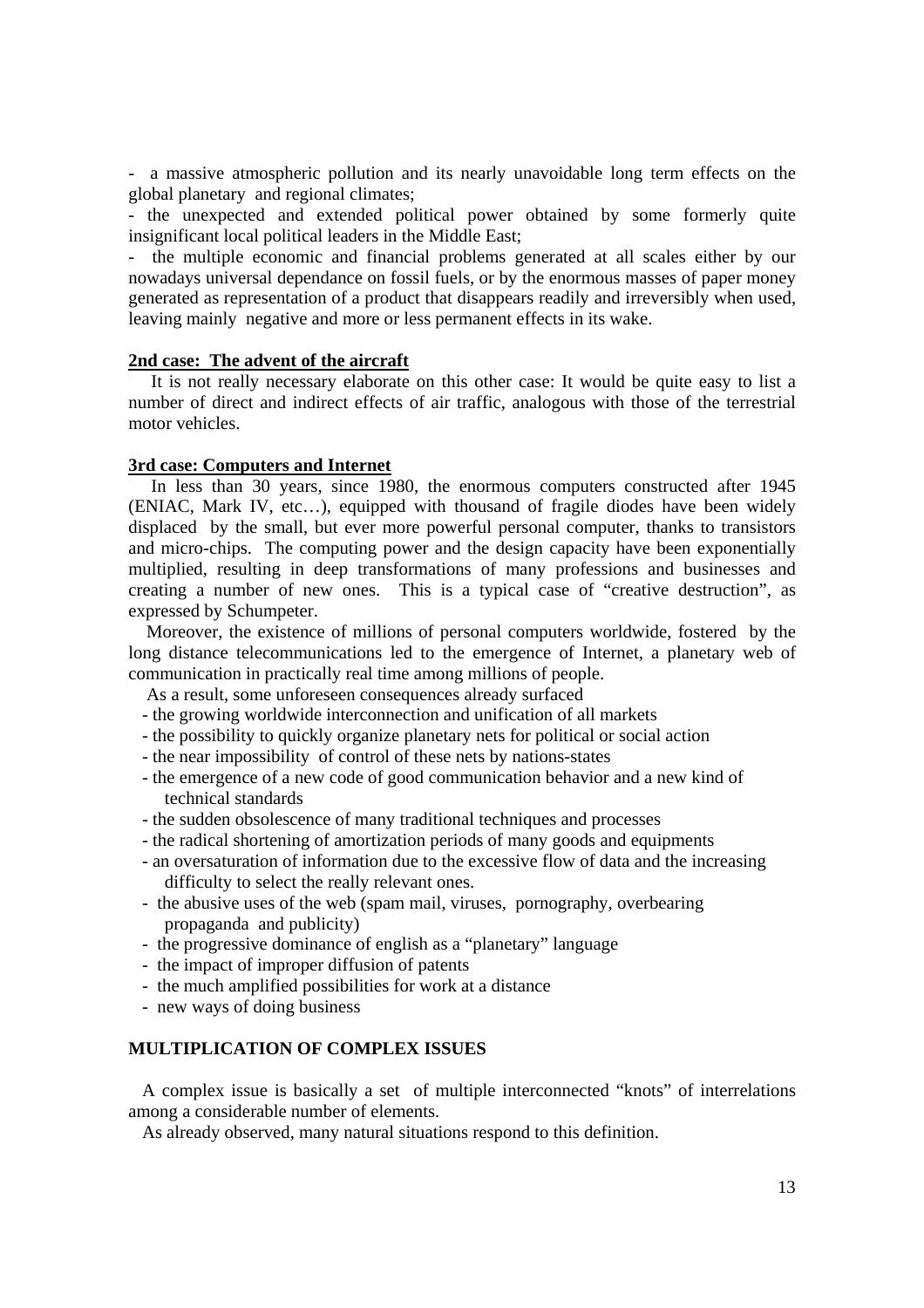However until very recently the common human minds were unable to perceive complexity and to relinquish unilateral and simple-minded explanations used for example when trying to cope with individual or collective disasters.

 A good example are locust flights: A well understandable chain of causes has always existed, and only local circumstances and conditions were somewhat variable. But, as this was not perceived, nor understood, God´s anger was invoqued. And of course this approach never led to any solution.

 Nowadays, however, complex problems are multiplying as results of our own collective undertakings and it becomes evermore urgent to understand how and why they emerge

 We now discover connexions and interactions formerly ignored or misunderstood and we are becoming more able to integrate them in coherent networks. We discovered for example that, in South East Asia, severe droughts and forest fires are, at least partly, a faraway result of the Niño events in the Pacific Ocean… which altogether triggers also numerous climatic disturbances in other regions.

 On the other hand, our human species, fostered in his endeavours by intelligence (Homo faber, managed by Homo sapiens… or supposedly so) created and still creates in an ever accelerated way, innumerable new interrelations between elements formerly unconnected.

 The history of the motor car is a good example of exponential (or "explosive") complexification.

 It has in some sense shrinked space and time of the human activities, but at the same time it has expanded the fabric of economic and social structures to limits that our forefathers could never have imagined as possible.

 The systemic view corresponds to the emerging conscience and deepening of our understanding of the portentous transformation of nature that humankind started as if casually.

# **GENERAL CHARACTERISTICS OF COMPLEX PROBLEMS**

 The general characteristics already described in the introduction can easily be perceived in the described cases. They may be summarized as follows, as:

The feedback dynamics of the complex problem generation

 - Any man-made complex situation generally emerges from some innovation - technical, in most cases - introduced by one person, or at most by a very reduced group, at first completely unknown.

 - The appearance of the innovation does not initially seem to harbinge any kind of deep changes and remains widely ignored by the groups that could be affected later on…. and even by the very innovators themselves.

 - The innovation generally spreads slowly… until it catches on, and starts to propagate in an accelerating way, suddenly generating wide embracing and deep transformations, many times over considerable distances. The mathematic study of the dynamics of networks now allows a better understanding of this typical systemic phenomenon, which includes appearently very different processes as for instance rumours diffusion; pandemic propagation of diseases (as for example the recent cases of AIDS and porcine flu); or the explosive expansion of forest fires in many cases by mere wind flying embers; or international stockmarkets panics, etc.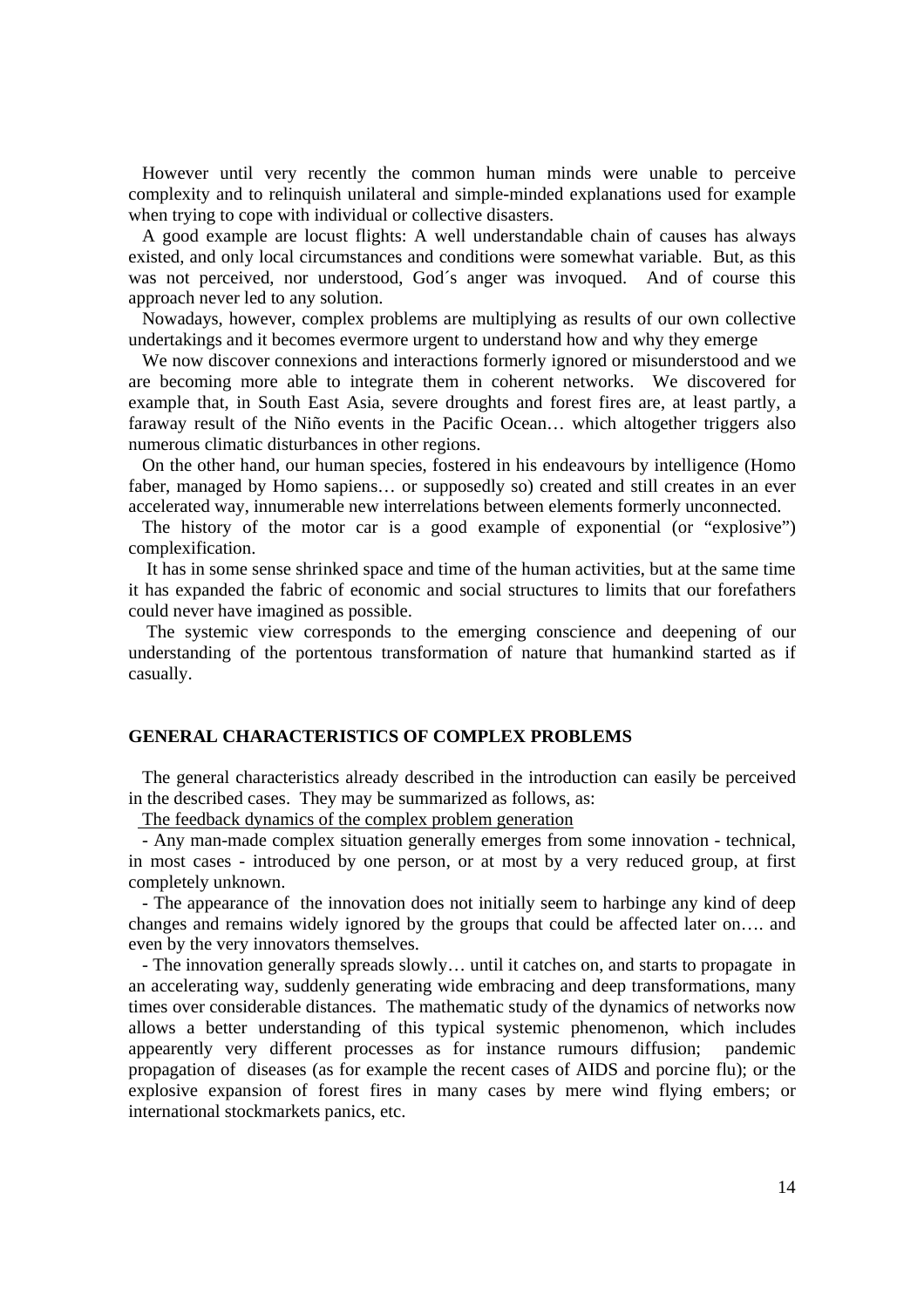- Through synergies with other factors, the novelty frequently sparks completely unforeseen effects and may invade fields at first sight without any relation to the original one.

 - The propagation process in human groups may seem mostly anarchical as a growing and finally enormous number of individuals seem to act on their own, in ways that they deem favourable to their own personal and inmediate or short term benefits

- The consequences of the initial events multiply and become highly diversified.

Some seem to us positive and other negative. But the valuation criteria are seldom obvious, clear and generally shared. This can be a recipe for costly errors and the seed of serious conflicts.

 - Interferences between the variety of consequences lead to the emergence of new processes, some of them wide ranging and frequently escaping any control by individuals or organized groups, who may find themselves having played the role of sorcerer´s apprentices.

 - Generally the real nature of the new situations is not easily, nor promptly perceived by a majority of people. Eventual or possible negative consequences remain usually ignored or denied, until they become absolutely obvious, as considerable inconvenients, if not disasters, do take place. Possible positive aspects are also frequently ignored and are thus not exploited.

 - Effects - wether useful or damaging - may affect haphazardly some groups and not other ones and can neither be controlled, nor put to good uses.

 - When negative effects become obvious, nobody wants to assume any responsability and still less to pay the costs. Culprits and scapegoats are more easily discovered than useful remedies.

 - Frequently, nothing useful is done until the situation becomes critical, and even sometimes irreversible… in which "witch-hunting" may eventually take place.

 - When finally, some action is taken, in many cases mere patches are tentatively applied, by trials and errors either because nobody has a clear idea about the nature of the problem, or because the would-be managers are trying to mend things as cheaply as possible..

In many cases, the true creators of the problem at hand - who are frequently difficult to identify - try to charge the incured costs of this "progress by trials and errors" to some other people or groups, if not to the collectivity as a whole.

 - Finally, a general and automatic re-ordering frequently emerges… and can be damaging in some aspects and for some stakeholders, as a result of the lack of any good previous understanding and well planned decisions.

Positive or negative consequences become "inheritances" for the following generations, as they may become clearly visible and active only after long time.

 The variable and confusing mixes of all these elements and circumstances explain the multiplication of complex problems, their genesis and their escalation.

 This historically recent trend is mainly a result of the accelerated technical progress, together with the planet wide demographic explosion; the swift erosion of traditional ethics that formerly tried to control overbearing mercantilism and power lust; and the development of a worldwide terrestrial, maritime and aerial communication network during the 2nd half of the 20th Century.

It seems obvious that we should consider these new emerging higher order phenomena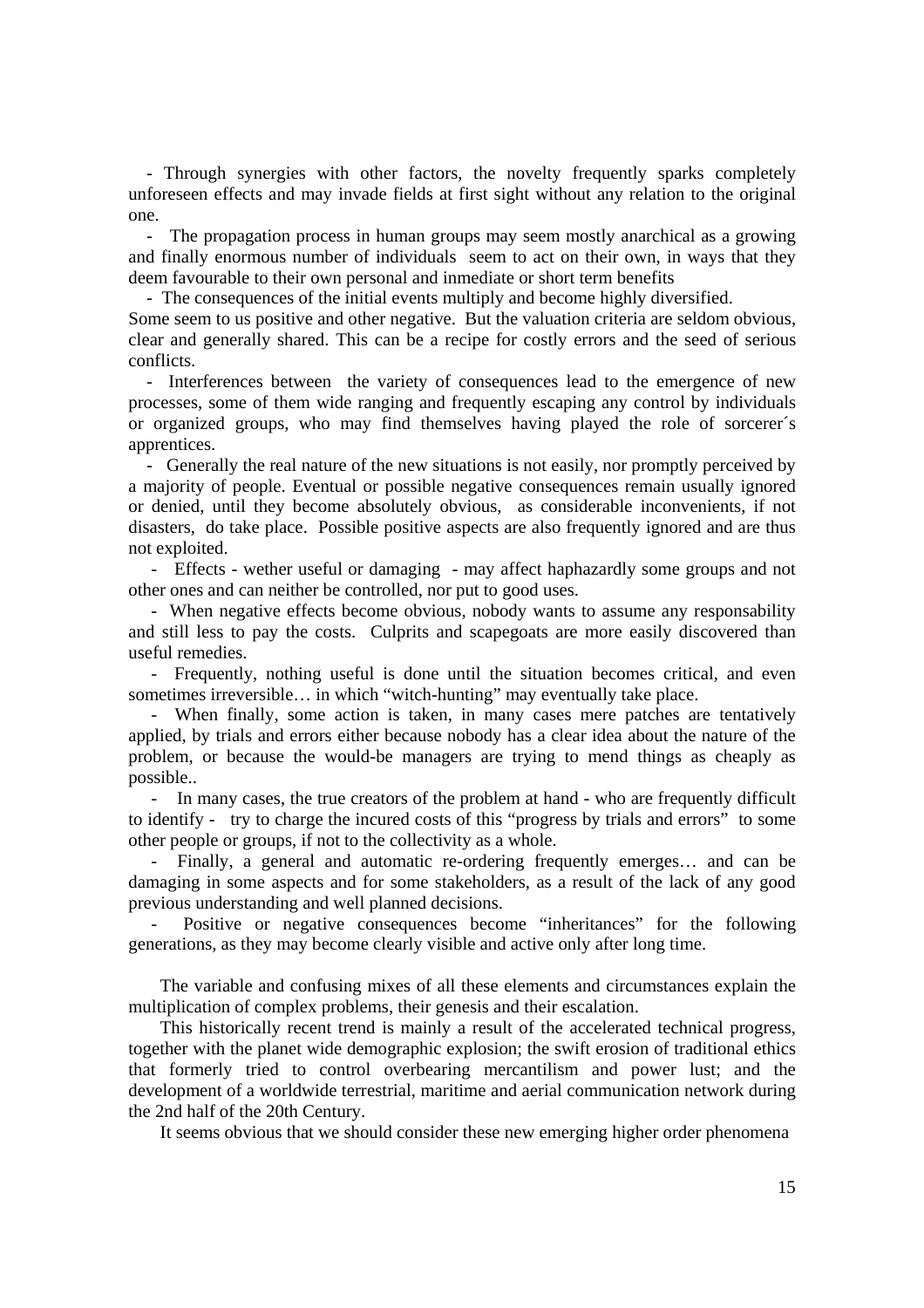as a new kind of challenges and seek specific and useful ways to understand and manage them.

# **2nd Part: WHY DON´T WE EASILY PERCEIVE COMPLEX SITUATIONS ?**

# **Mental, psychological and cultural hindrances**

 Unconsciously, we remain under the influence of limiting mental and psychological factors which in some cases severely restrict and,or impair our perceptions and understanding. This is still frequently worsened by the deeply ingrained prejudices proper to any culture, as a result of historical conditioning unwittingly and uncritically transmitted to the mass of citizens by public education itself.

# **Mental conditioning**

 In the western world cultural sphere, we believe that we have a very wide embracing mental worldview, which however, in fact, remains quite self-limiting under some respects. Five basic tenets of western approach are as follows:

- Empiricism and pratical experimentalism, which imposed themselves very strongly since the end of the Middle Age, in most cases through some specially enlighted spirits:
- Observation of "nature" and eventual applied technology as for instance:
	- Mechanics and architecture, with Leonardo da Vinci, among others,
	- Astronomical observation, with Galileo
	- Mineralogy and mining, with Agricola (original german name Georg Bauer)
	- Anatomy, with Vesalius
- Elaboration of rational theories about specific aspects of "nature"
- (Curiously enough fake rational methodology was practised earlier in some cases as, for instance, in the "Malleus maleficorum",… a treatise that at the end of the Middle Ages, was supposed to compile "techniques" to discover "witches")
- A growing use of mathematical abstraction geometry and, specially algebra in accelerated development with Fibonacci (Leonardo de Pisa: 1175-1240; Nicolas Oresme (1320-1382); Nicolas de Cusa (1401-1464); François Viète (1540-1603) among many others.
- Logical reductionism, introduced by René Descartes (1596-1650), i.e. the way to divide for the sake of methodical simplicity, the study of the more complex situations and entities, into more manageable reduced parts.

 Combining these diverse trends, it became possible to clearly specify methods and models leading to the privileged study of some subjects … but also of course to neglect and indifference unto others. Desarticulating complexity allows for the better understanding of many causal sequences, but may somehow obscure the perception of many simultaneous interrelations. This lead to a definition of the scope of research by limiting the mode and type of research considered legitimate, or at least acceptable as practically manageable..

 This can be seen clearly in some prescriptions of the rational methodology as established by Descartes and his sucessors: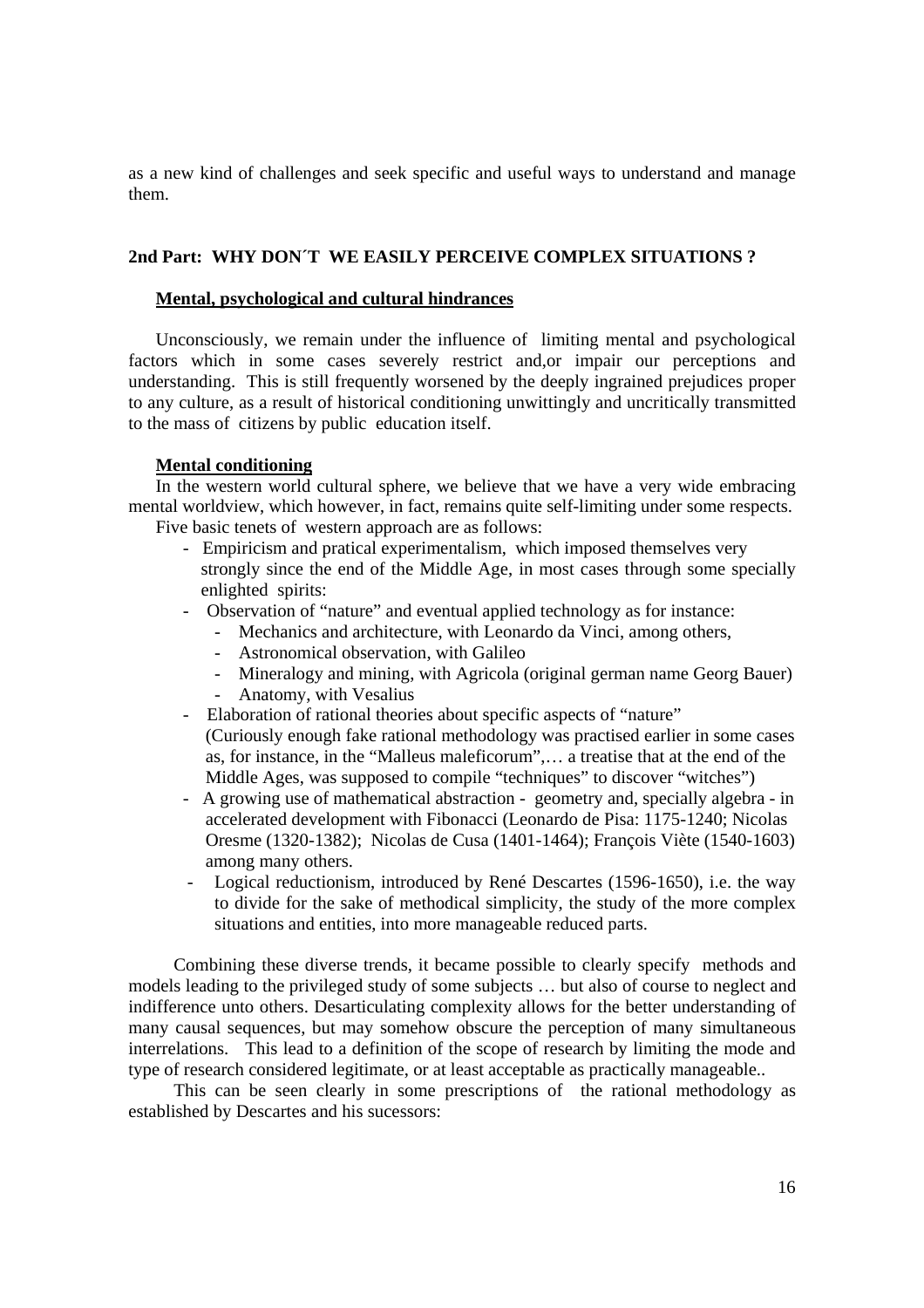- "… considering all other conditions as remaining equal", a very restrictive - and sometimes misleading - way for the practical study of many situations;

 - "… neglecting non-linearities" … which however characterise practically all complex situations including various feedbacks, generally acting in an interactive way

 - Newton´s and Leibniz use of the concept of limit in infinitesimal calculus, whose results must also be used with caution.

 - the unending search for some "theory of everything", introduced by Laplace and aiming at some kind of "true", complete and universal scientific knowledge of the cosmos as a whole and of its "parts" (supposedly without any need for any "God hypothesis", in the famous answer of Laplace to Emperor Napoleon, who asked him about the place of God in his theory: "Sire, je n´ai pas besoin de cette hypothèse!").

 The global result of this worldview ("Weltanschauung", in the more eloquent german word) is our wide and selective mental blindness about some types of problems, and more specifically the hypercomplex ones.

 Most of us remain mired in a tangle of enmeshed situations that we are unable to clearly perceive, and still less to understand. We run behind the events without knowing what to do, why, and how or when; or merely trying tentative reactions or makeshift improvisations. Some illuminists may advocate ideological pseudo-solutions devoid of any well-founded grounds and, still worse, start to denounce some supposed culprits.

 If some of them secure enough power, they may become socially very dangerous even in good faith - because of the serious mistakes they can make through ignorance or misunderstanding of the real roots of the problems they pretend to solve.

#### **Socio-cultural conditionnings**

 The worldly dominant culture is still the western one, for now mainly in its northamerican and european version. With some resistances and variations it also rules in Latin America, in Australia and widely influences great regions of Asia and Africa.

 Some of its aspects explain, at least in some measure, the genesis of many complex economic, social and political situations … but also the near invisibility or insights into these for the great majorities.

 The occidental ideology is rooted in the christian will of transcendance, specially in its protestant form. One has to "strive", to be "meritorious", even "virtuous" in order to become worthy of the future celestial paradise, even if the nature of the needed "merits" may be controversial, according to age, class, education, learning, activities, etc…

 This existencial stance is deeply at variance to the Buddhist one, for example, whose basic aim is to escape from the dreaded "wheel of reincarnations" , through meditation and abstraction from the vain glories and heavy pains of this world.

 It also deeply differs from the view of numerous archaic groups who somehow perceived the necessity to maintain themselves in a sustainable equilibrium within their environment and translated this feeling in placating and propiciating rituals.

 Samewise, it is foreign to the attitude proper to the Western culture, obviously derived from the christian sacred scriptures:... "God gave the Earth in inheritance to his people and instructed them to "grow and multiply". Accordingly Westerners believe themselves to be the "owners" of this planet and its "conquest" has been considered as a justified and even a virtuous and glorious endeavour.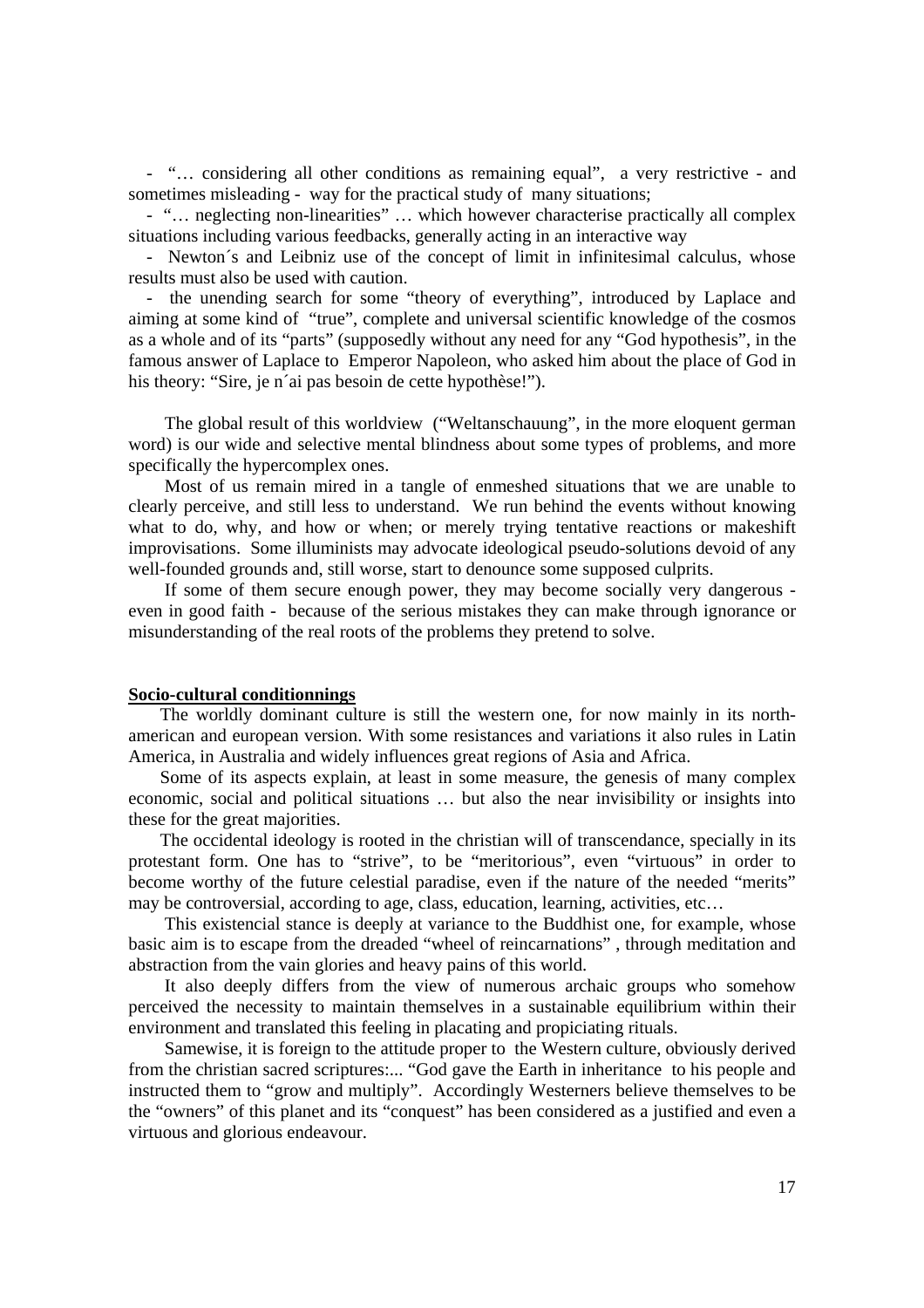As a result, our respect and care of our environment has quite a low priority in our daily behavior and way of living, since we became quite unable to distinguish between use and abuse of natural resources. . .

 A kind of terrenal transcendence emerged from the progressive laicization of the western world, under the guise of the notion of "progress". We should however also remember some significant antique skeptical greek myths, which so ironically depicted mankind´s follies . as for example, the history of Prometheus, the one who "thinks before", the herald and optimistically unwitty iniciator of supposedly always happy futures… and next, his brother Epimetheus, the one who "thinks after" acting, who married Pandora, the girl whose small box contained all the ills of the world and would never have been opened if not for the insistence of unwise Epimetheus.

 Later on, and in a different cultural perspective, for European Protestants self-serving good conscience, material success even became a proof of God´s benevolence. So, the myth, through Prometheus, doctor Faust and other similar incarnations led us to beliefs according to which: "Knowledge is power" (to do what?), "Through science, everything is possible" (including the nuclear bomb); "There are no limits to science", or "Progress cannot (and should not) be stopped" (whatever its results).

 A kind of scientific and technological insolence (similar to the "ubris" of the ancient Greeks) started thus to permeate ever more our societies: A trend emerged to consider necessary and legitimate to do anything that seems practically possible, becoming a kind of psycho-social intoxication.

 Many scientists and technicians remain unconscious or indifferent to any possible collateral effects of their business and, particularly those that may result from an abusive and irresponsible use of their discoveries by some profit anxious mercantilists. They merely create "tools" and do not bother about eventual economic or social consequences of their uses, considering that these are not their business.

 In fact, this mechanism implies multiple feedbacks, because any innovation in any technical or scientific field generally triggers, soon or later on, more changes in other fields.

 Moreover, another chain of feedbacks tends to take shape between science and finance, of course mainly for the benefits of the last. The most easily and generously funded research is the one which seems promising the biggests financial profits, and this is not always necessarily the most useful for society as a whole.

 Finally, this basically utilitarian vision becomes so dominant that it also shapes the political management and control of society,… and this frequently through corrupt practice. The system tends finally to perpetuate itself through the most powerful structures of encroaching bureaucracies, rules and ever self-multiplicating (and costly) controls.

 Administrative and political theories and models tend to explain and justify the whole system, while in fact such knowledge does not warrant any wide open and global understanding of the general dynamics of events (as frequent unforeseen crisis take nearly everybody, including the self-styled experts, by surprise)

 Shortly, our present level of understanding does not warrant any deep wisdom, nor ethical consciousness, nor responsability, nor good foresight.

 Only recently, some fiction writers, essayists and social philosophers, belated heirs to doctors Faust and Frankenstein, started to worry for possible big collective misfortunes. The hypothetic or mythical false steps thus described seem to symbolically express the uneasiness of some far-sighted small social groups who start to watch distrustfully many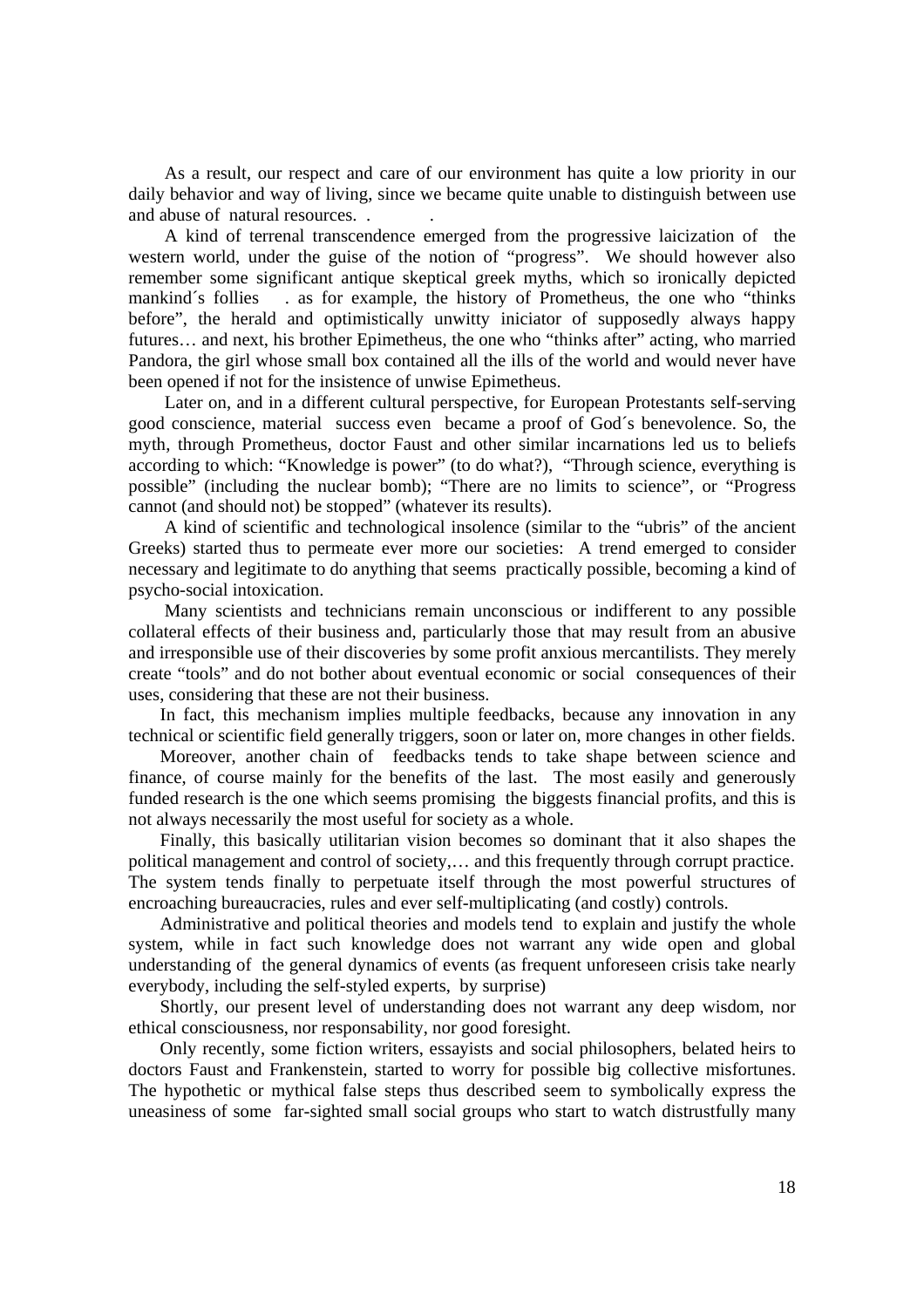scientific, technical, but also political and economic initiatives, widely taken without much care for their possible unforeseen long term effects.

Not less significant is the evolution of concepts.

 Historically, a first sequence of technical advances took place during the Middle Ages and until the Renaissance eve, related to the slow development of philosophical rationality. This generated the notion of progress in sciences and techniques, emerging from numerous casual practical betterments in different trades. At the same time, reason was becoming more independent from the sacralized view of life and world.

 As an example, Galileo´s astronomical lens, associated to Copernic and Kepler´s astronomical models, eliminated the traditional Ptolemaic cosmology. This also led to the clear and definitive emancipation of astronomy from astrology. The first one became an evolving science, replacing a kind of inmutable and unquestionable credos which variously included mythical beliefs (as for example in Zeus and the Gods assembly in residence at Mount Olympus in the north of Greece). Let us remember that Aristarcos of Samos, this early antique precursor of Copernic and Kepler, was branded as sacrilegious when he dared to propose even no more than a heliocentric model of the "world".

 The Cartesian Method, that proposed to study any complex entity by subdividing it into more elemental parts in order to enhance its understanding, was in fact the birth act of modern sciences (please note the plural!).

 The invention of a growing number of new instruments for direct observation and measurement was a crucial factor,. as it allowed possibilities of direct experimenation in the most diversified domains. Examples are the microscope, the barometer, the thermometer, the chronometer, the vacuum pump.

 Thus emerged specialized disciplines and the numerous specific techniques derived from the same.

Two ever more powerful intellectual trends also emerged consequently:

1. Through a kind of centrifugal mental and social explosion, the sciences became more diversified, as the available technical means relentlessly progressed.

2. The techniques derivated from sciences started to subdivide into evermore numerous, but also segregated specialisations, which in turn deeply modified the living conditions of growing masses of people.

Some of the most significant results have been:

- the demographic population explosion at the planetary level, due to the worldwide advances of hygiene and medicine;
- the evermore massive use of non-human nor animal energies;
- the massive diffusion of information and knowledge (genuine, adequate and significant … or not) by printing and, recently, electronics;
- the extension of waking time (and consequently of study and work possibilities) through general and efficient nocturnal lighting

 "Progress" thus acquired a mostly material significance, that became statistically evaluated by all kinds of quantitative indexes of growth.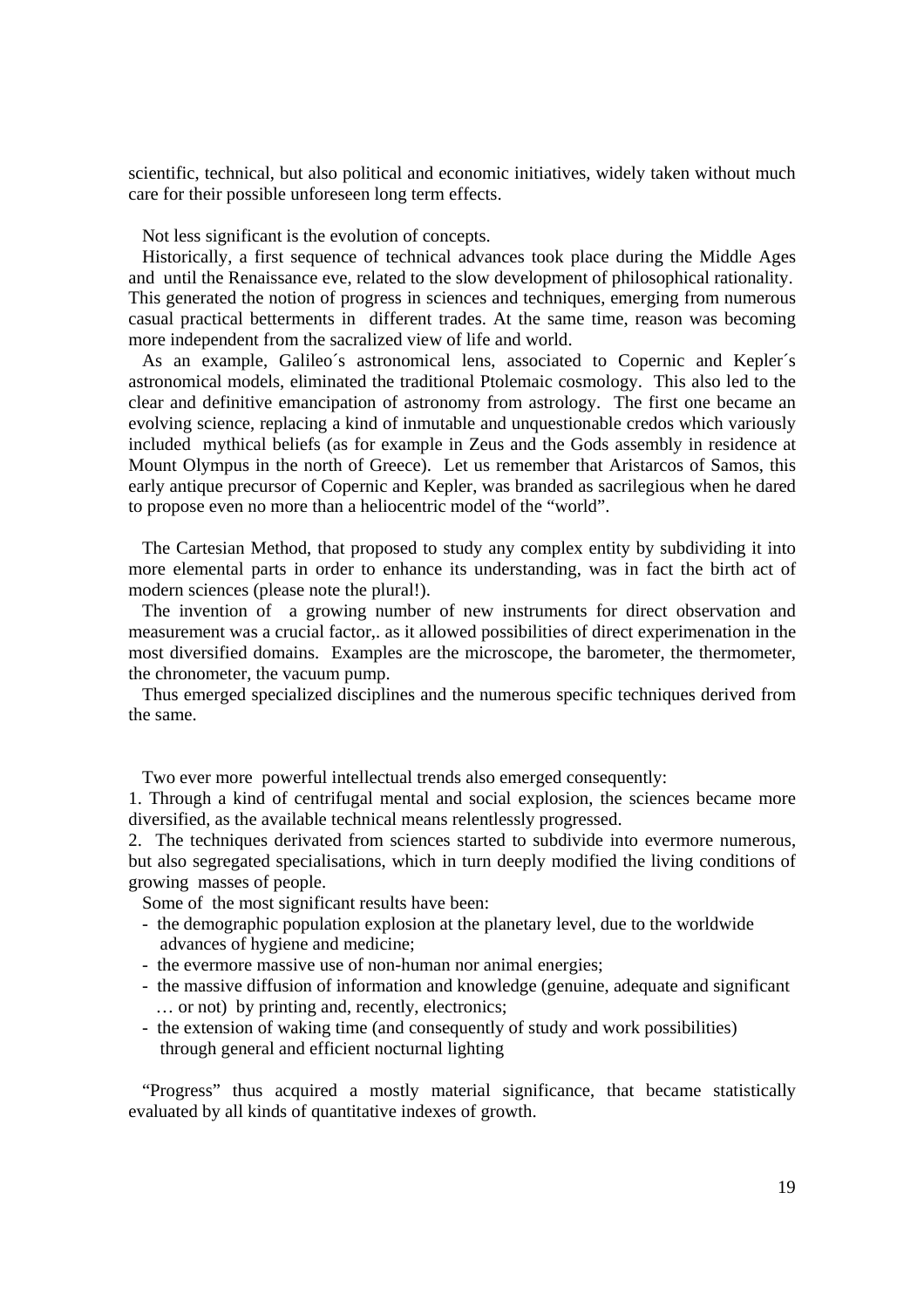However an invisible conceptual substratum of this wholesale mental evolution is the silent postulate that available natural resources of all kinds are inexhaustible - being, or not renewable - even if used in an exponentially growing way. Such a mental blindness is a first obstacle to the perception of a basic contradiction, at least in the long run: Any quantitative and geometric or exponential progression should be grounded on the steadiness of its own basic growth conditions… while in fact tending generally to the accelerating destruction of these very conditions.

 Another blindspot of our technocratic culture is related to the consequences of scientific and technical relentless specialization. The growing contradictions between many results of the multiple and competing ongoing developments remain ignored until they lead to some dead end.

 A good example can be the growing conflicts now emerging among the numerous distinct users of water resources: irrigation, industrial and domestic uses, navigable water courses, hydro-electric energy production, etc…

 Another case of conflict is geographic: The uses of waterways in western Europe, as for instance the Rhine waters in Switzerland, France, Germany and the Netherlands had to be carefully regulated by the respective governments and jurisdictions..

 A third blindspot is the lack of perception and understanding about the medium and long term results of the savage plundering of the so-called "commons", as for instance in the case of oceanic fishing, or the worldwide uncontrolled destruction of the tropical and equatorial forests.

 The implicit belief currently admitted seems to be: "What is common property is nobody´s personal property… I can thus use it" (this is the root of what Garret Hardin described as the "Tragedy of the Commons"). Many other examples could be given.

 A specially illustrative and significant one is the accelerating disappearance of codfish from the Newfoundland´s sea. In this case the three basic causes already mentionad can be readily observed.

 Technical progress - the use of sonar to locate the codfish shoals and the use of massive cold storage on ships, combines with specialized processing ships led to a massive increase of "efficiency", i.e. of irrestricted (practically, if not legally) abuse of the resource.

Great fleets of modern specialized ships of various countries concurred to the fishing banks and, as the yields markedly increased, the codfish stocks quickly started to dwindle to depletion. Accordingly, the yields started to decrease. Vain explanations were invoked as for example the excessive population of seals (while of course, there were always seals, normally in fluctuationg equilibrium with their prey, the codfish).

 When the crisis became really acute, canadian fishermen obtained from their government a prohibition of foreign fishing ships. Themselves of course did not consider a limitation of their activity.

 Finally, the long term effect of unrestricted plundering settled in: the codfish stocks collapsed and nearly disappeared and the fishing industry was ruined for everybody. At the time, nobody knew if the codfish population would recuperate its former levels in due time … or if a new ecological equilibrium would settle in definitively in the northwestern Atlantic ocean, possible in favor of other fishes species with or without market value.

 Only after such a disaster did the canadian and foreign fishermen became conscious of their own responsability. The same process has also taken place in other rich fishing seas in different oceans. In the Pacific during long years, ultra-deep fishing nets 32 kilometers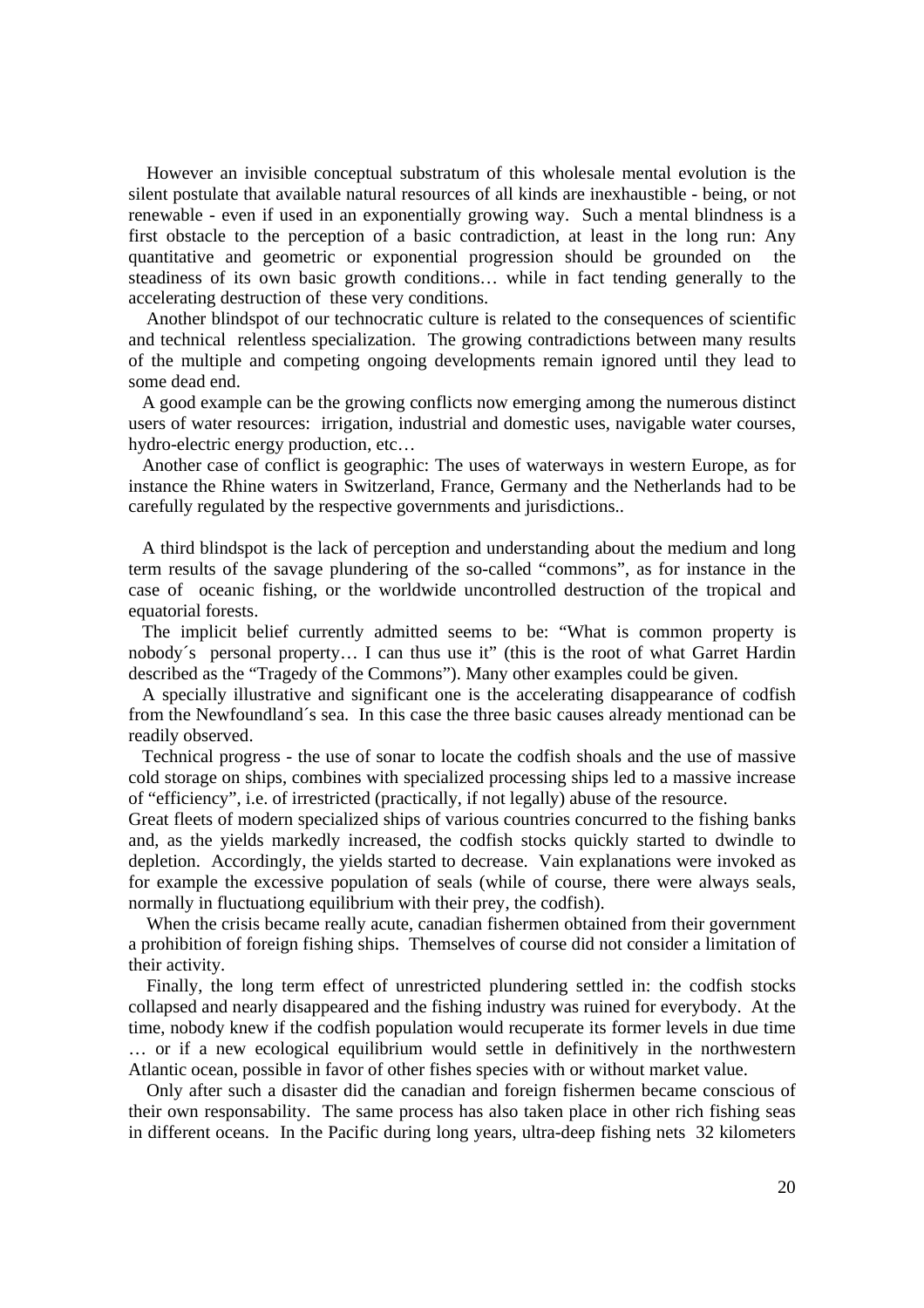wide have been used to "clean up" the abismal deeps of the whole of its living content, edible or useful in any way, or not, trowing away, dead of course, most of the "useless" creatures.

 The only, but universal motive for all this is of course sheer quick profit in purely inmediate economic terms, without consideration or understanding for any other possible conditions, limitations or consequences.

 Obviously, baring a global vision of all these complex situations, all kinds of inconveniences and disasters will multiply.in accordance to our ever growing material and technical means of action.

 On the other hand, ethnical and religious prejudices prevailing in most people and all cultures are also an inordinately efficient barrier against a sound understanding of the deeper nature of complex issues.

 In fact, even worse are the consequences of prejudices when widely shared, since they can sometimes completely obnubilate human reason and even sheer decency and humanity in great masses, as well as in dividuals. Numerous historical examples are known of collective massacres generated because of lack of understanding and tolerance of cultural differences, and the resulting intents to destroy the "aliens" through the use of criminal violence.

 Some particularly cruel examples have been the medieval hunting of supposed witches and the periodic anti-semitic pogroms. A particularly tragic and nasty case occured during the great world pest pandemics (1347-52) that killed nearly a third of European population in five years, when it was infamously rumoured that the cause was that the Jews had poisened the drinking water wells..

 Another example has been the recurrent massacres between Muslims and Hinduists in India and Pakistan during the second half of the 20th. Century

 One of the direst characteristics of these socio-cultural pathological epidemics - any kind of them - is that they spread in the same way as infectious diseases, from person to person and from group to group. This generates a kind of reverse psychological immunology, as it renders victims as well as victimizers absolutely impervious to anything that does not seem to reinforce their closed way of thinking and behaving.

 In fact, as stated by Jean Fourastié: "There is something worse than ignorance, and it is ignorance of one´s own ignorance".

## **Conceptual freezes**

 Adhesion to inmutable structural models, without perception of the provisional character of any structures - always necessarily inscribed within adaptive and evolutive transformationes - could be a consequence of the "anatomical" nature of the Cartesian methodology: Dividing difficulties into parts.

 Moreover, existing political, economic or cultural structures seem strong to us, even when they are undermined in a not quite obvious manner, due to the not clearly visible erosion of their conditions of permanence.

 Another conceptual hindrance, as formerly observed, is our mental difficulty to perceive and understand multiple and simultaneous transformations. Confused by our belief in the necessity to discover "the" cause of some observed change, we have completely forgotten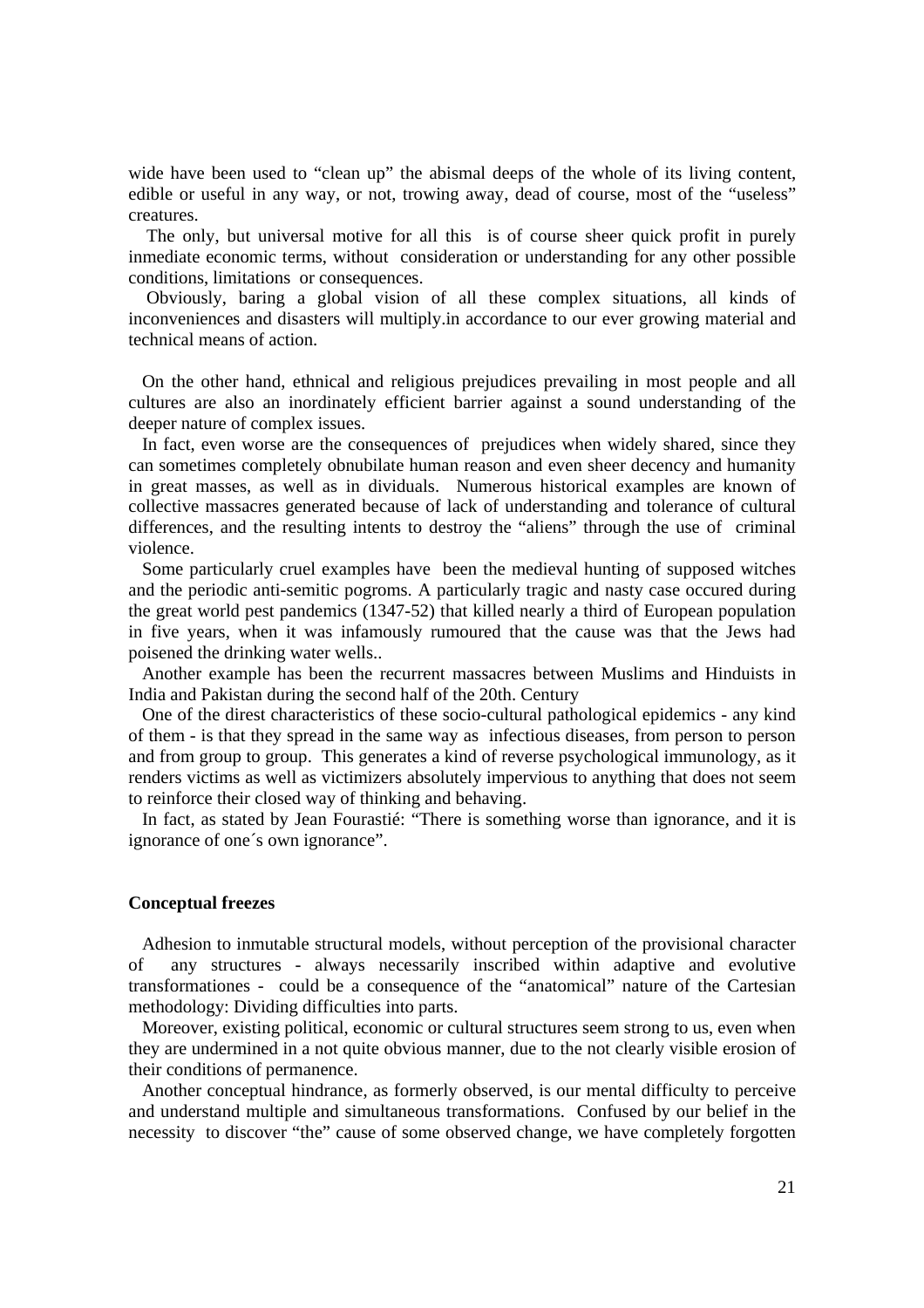Aristotle´s "material", "formal", "efficient" and "final" causes. This is possibly altogether another consequence of Descartes "Discours de la Méthode" and the progressive development of an excessive reductionist view of functional relationships, as it became very obvious in mathematical analysis as strongly prescribed during the 19th Century, by Fourier for example. Of course and doubtless, analytical method has been and still remains a prodigiously efficient mental tool.

 However, really complex situations and processes may loose their essential meaning when we sever - for the sake of supposed simplicity - most of the internal and, or external interactions they may maintain. That which is interesting to us is frequently only a small part of what is really interesting and significant in more embracing terms. Enclosing us in the narrow limits of some simple, but unilateral mechanism, we exclude ourselves from any access to a wider understanding.

This is quite insufficient, unsatisfactory, and sometimes dangerous, when it leads us to merely mechanistic and more or less automatised models of man and societies.

# **Psychological freezes**

We do not easily perceive complex situations or entities because we are psychologically, and even possibly to some extend, physiologically, quite restricted in our abilities to simultaneously manage any number of different sensations or impressions. At any instant, we focus our attention on some specific object, perceived as "central", and thus defining a main perceptive level. In this process, environmental circumstances become components of a mere background, at a more or less unconscious level, until they eventually irrupt as a strong perturbation into our momentary center of interest.

 This stance was defined as "perceptive intentionality" - i.e. selective attention - by the german psychologist Franz Brentano.

 As a result, it becomes quite difficult to us to obtain what could be called "multiple perceptive interconnectivity". It seems also to be the root of cultural differences in perceptive ways. An example is the different ways to represent spatial perspective in the western world (by lines confluent at a skyline), or in far-east cultures (by landscapes successive echelons) (see annex: "Limits to perceptions" figures").

 Our western perceptive way makes us elements classifiers and good specialists but seriously limits our ability to embrace whole fields and integrated wholeness. This is obviously the root of many of our misunderstandings and conflicts.

 Neither do we very efficiently perceive time, specially historical time. We are not much interested in what happened more or less long time ago, even if it could explain what is happening now. Similarly our future medium or long time horizon does not worry us.

In J.M. Keynes eloquent words: "In the long time, we all will be dead". This, of course, avails exactly to a declaration of no-responsability about our medium and long term heirs.

Even if he himself insisted in the necessity to rein in monetary emission in bonanza times, Keynes' pronouncement has been universally used by pseudo-keynesian economists

everywhere to practice a never ending "anti-cyclical" economic policy based on lax monetary creation, thus frequently triggering inflation bouts. We should remember France´s king Louis the 15th and his famous "After us, the flies". He was right: many flies feasted on the corpses of the subsequent French Revolution (and napoleonic Empire).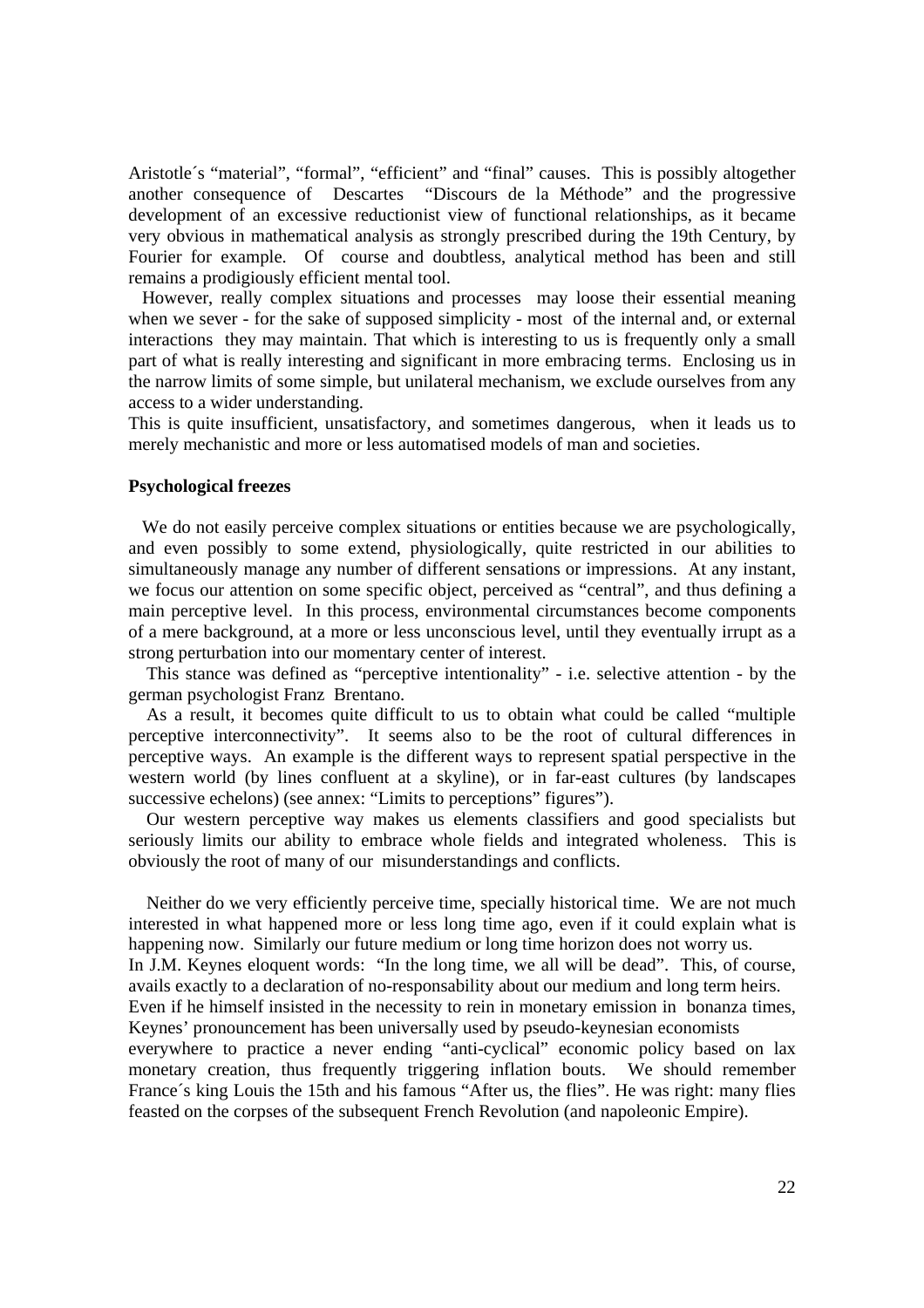We all are generally "here and now " people. This makes us very poor "chess players" in complex situations, as we continuously submit to the evanescent impression and the inmediate advantage temptation… even if it may be detrimental to our own future. This is also reflected by our lack of interest about the past as the bedrock of the present, as well as our indifference toward the not absolutely inmediate future.

 This has been quite jockingly described some years ago by an english humorist, who asked: "Why should I be concerned about my descendants ? Did they ever did anything for me ?". Lacking such a "time-binding" capacity - in the words of Alfred Korzybski - we moreover add to our temporal disconnection, a lack of space- binding in our present with a kind of short-sightness that condemns us to sheer improvisations, and useless slapdash arrangements, proper to irresponsible tinkerers.

 It is interesting to note that the north-american essayist Harold Bloom described this growing incoherence as at least partly a result of universalised merely commercial television, which transforms us into passive visual spectators of a kind of permanent caleidoscopic world movie and deprives us of time to read and pose to reflect about our personal and social historical and cultural settings. Just remember all those many enraptured viewers of all this untranscendent daily fodder of pseudo-events; confusing news with information, and information with knowledgeable understanding.

 In this way, we ignore or loose our historical roots and references and will have to learn all the time everything anew by trial and error. Even upper class people sometimes show real deep ignorance, through the guise of appearent superficial and uncriticized information.

 This understanding deficit leads us to many seriously mistaken appraisals of our surroundings and circumstances. It hinders our capacity to distinguish appearances from realities and to clearly focuse on the true nature of the problems we may have to face.

 A good example is the case of a businessman excessive reliance on banking credit, whose interests may become an unsustainable load and lead him to bankrupcy.

 Another quite common trap is the psychological recourse to self-justifiying explanations for a self-induced problem. As this disguises realities, it becomes conducent to block any correct understanding of the situation and even possibly to try pseudo-solutions that may be as costly as useless.

 Of course, the most unfortunate and pernicious psychological trait is the self-denial to confront some unpleasant reality, mostly because of our own prejudices and erroneous views, which again hampers a correct evaluation of any situation and may lead us into some dead-end. An aggravating condition is excessive love for our own opinions. In some rare cases, maintaining our own dissenting views, even against a majority, could be correct. This is however quite infrequent, while going against general consensus is in many cases merely unjustified and risky stubborness.

 However, there are also cases of erroneous consensus, that may persist during long years. A typical socio-economic case of collective short-sightness - or even blindness! - is about the deeper causes of inflation, i.e. further on than the common technical explanations.

Increased salaries, illusory high interests, fantasious over-optimistic budgets that could never be respected, are in fact mere ways to conceal the true socio-political roots of the problem and in most cases make the situation still worse.

 Moreover, such anomalous situations, that generates tensions and distortions, frequently lead to parallel or hidden activities, which are self-induced compensating feedbacks, as reactions of some excluded or defrauded socio-economic sectors. This is obviously the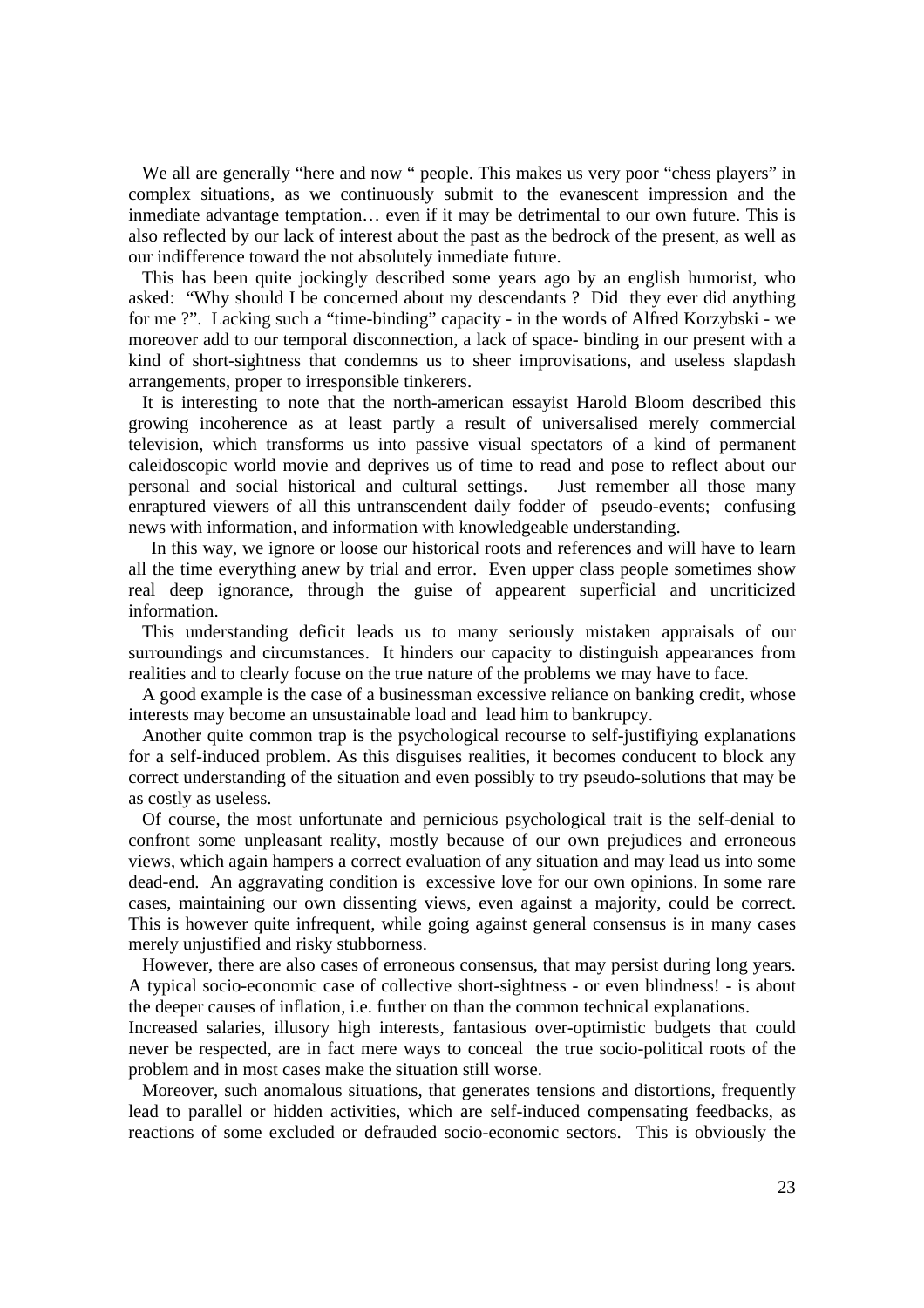case of informal or more or less clandestine markets in socio-economic systems disturbed by bureaucratic abuses or artificially induced inequalities in the uses of resources.

 In even a more general sociological terms, the resurgence of irrational pseudo-sciences and new religious sects in our societies, could be a symptom of the growing inability of most individuals to come to terms with the accelerating changes: "The shock of the future", in A.Toffler´s words.

What seems to be wanting in all of these cases is an aptitude to evaluate our own evaluations, i.e. our implicite mental and psychological presuppositions, as tooted in our culture.

 It is important in this sense to become aware of the psycho-social pressures induced by the prevailing socio-cultural reflexes proper to any specific culture. For this reason, charismatic leaders may become very dangerous for the society they belong to. They can trigger kinds of massive mental avalanches and even collective criminality that we had to witness various times during the 20th. Century.

 On the other hand, any transculturated person must learn, understand and take into account in his behavior the deceptive certainties that any culture takes for granted and obvious, and tries to impose to everybody - sometimes by force, if needed. This is, for sure, the deeper meaning of the old popular saying: "In Rome, behave like the Romans" i.e. "Don´t dare to dissent, if you want to avoid trouble".

 Conversely, most people are not psychologically able to take any distance from their own culture, which can also be a very serious problem. If the "Romans" do not try to understand the ways of the "Barbarians", they put themselves at risk to be destroyed by them.

 In fact, the worst psychological defect is possibly to be unable to perceive the prejudices and defects of one´s own culture, as the result of a sclerosed mental frame, or still worse, through faintheartedness, not wanting or being able to face unconfortable realities and responsibilities.

 A person thus affected becomes unable to manage any complex situation and probably so, in a definitive way. This is most critical if the affected individual is a business or political leader. Anyone who is aware of such a psychological dead-end, should urgently try to give a helping hand or even, in desperate cases, to assume control… or hastily run away. Of course, such a person would frequently be viewed as an unwelcome meddler.

### **A Cure: Mental and psychical re-education**

The first step toward a mental re-education is a re-appraisalof the so-called "facts".

 … And, in turn, the first step in this way is to understand that these so-called "facts" are, to a large extent, mental and psychical constructions. We must of course postulate the obvious existence of a reality external to our own being, in order to avoid non-sensical and self- sterilizing and self-enclosing solipcisms, which would lead us to sheer absurdities.

 However, the "facts", as we register them, are merely products of our nervous system in reaction to our perceptions, as conditioned by a number of physiological factors (H. Maturana and F. Varela). Common examples are our imperfect auditive perceptions (we do not hear infra- or ultra-sounds), or the visual or tactile illusions that sometimes confuse us.

 On the other hand, some privileged individuals may acquire much higher refined perceptions than most of us. Renoir knew much more about hues of colours than common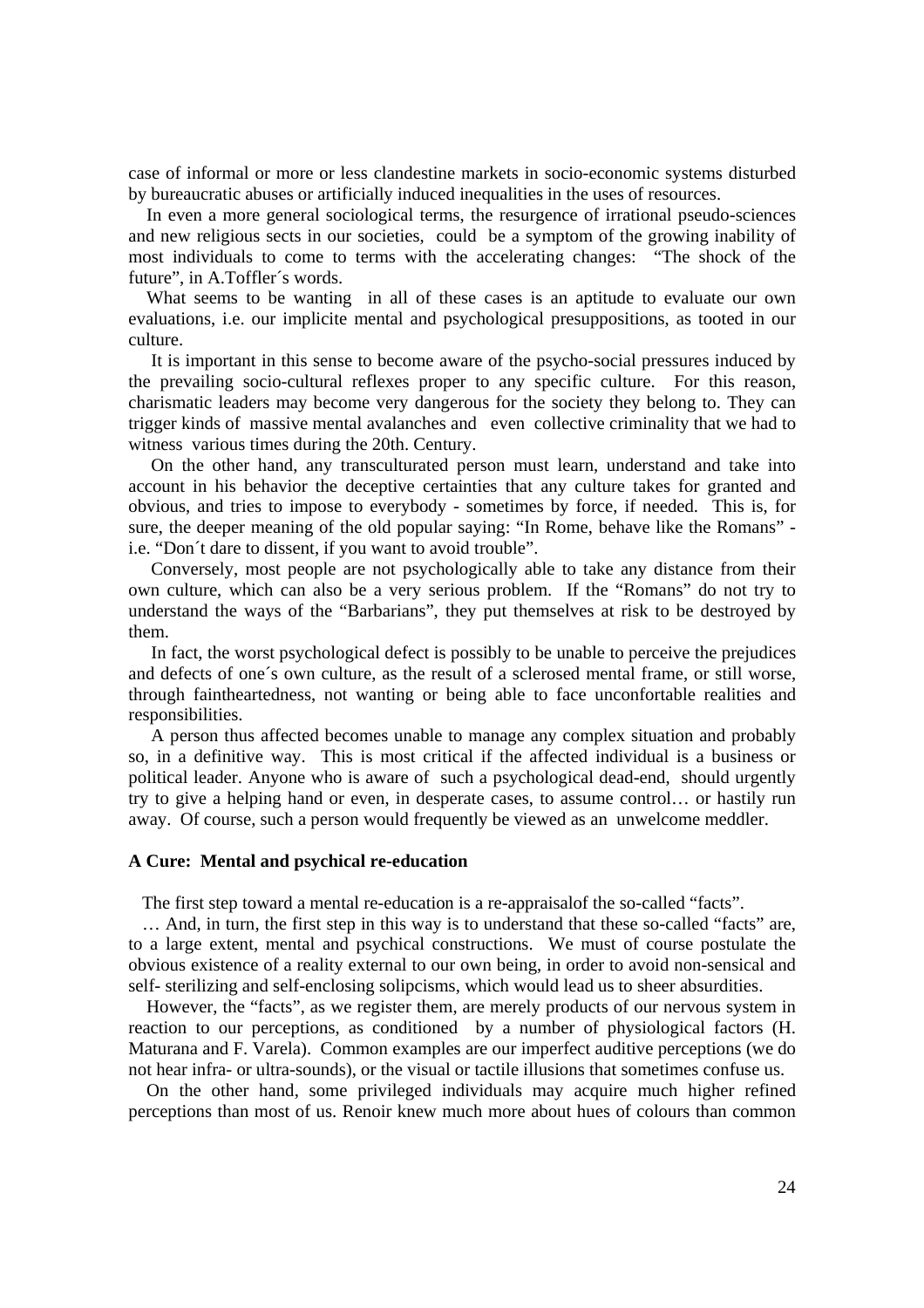people and the indian musicians - Ravi Shankar for instance - are able to put to best use subtle ninth of tones harmonics in their Ragas.

 Moreover we should take in account the psychological biases described by Merleau-Ponty as "perceptive intentionality". We nearly always insert the "facts" as we perceive them, within conceptual frames, oriented and constructed according to pre-determined and more or less conscious purposes. This is even the case in scientific work. For example temperature, atmospheric pressure and hygrometric data are used within different frames in meteorology and in climatology, as we insert them in different time scales corresponding to disciplines whose aims and needs are also different.

 Shortly, the observational data gather new significance (or lose it) in relation to the ways they are used. They become "information" when interconnected according to some specific projected action. Indeed, the "fact", as interpreted through our perception, acquires new meanings related to our aims. Thus, only the tentative integration of many data, or "facts", in various mental frames leads to knowledge, which may in turn lead to effective action, be it useful or not.

 This is also true for abstract "facts" as for example national central banks interest rate, exchange rates, or custom tariffs.

 Finally, no isolated "fact", out of context, makes much sense, as reflected by Ortega y Gasset comment on the person: "I am myself,… and my circumstance". So, "facts" must be, and are registered by specific people in specific moments and places. We need urgently to become aware of this necessary and unavoidable condition in order to understand - once and for all - that any reference to "facts" implies much more than a simple passive and superficial reception of some event or data, devoid of some explicit, or implicit evaluation criteria.

# **Constructing more efficient mental reference frames**

 This, in turn, justifies the necessity to create more coherent reference frames and acquiring a corresponding adequate mental technique.

 Our reference frames are generally unconscious. They are products of some training or learning, aiming at the instauration of the many simplifying mental - and physical automatisms we need to more easily overcome the multiple complexities we must face in everyday life. They also correspond to already existing tools and techniques which put us on track in our society… and spare us any need for critical reflexion and wavering when facing situations that can even be dangerous or require urgent action.

 However, in such a way, our reference frames tend to solidify and lose a wider adaptive value, in front of eventual unprecedented circumstances and, or, new concepts or knowledge. There is obviously a need for balance between past experience and the management of new challenges.

 A clear conscience and a frequent critical renewal of the channels of our thought processes are our only antidotes against sterilised mental automatisms, an incomplete vision of real situations and all kinds of deformations resulting from preconceptions, or unconscious illusions and beliefs. Again, we need to guard ourselves from "the ignorance of our ignorance… " (Jean Fourastié)

 Considering the present acceleration in all transformation processes, we need a technique of review and readjustment of our reference frames.

This should include:

- Defining the domain covered by our inquiry, its limits and its environment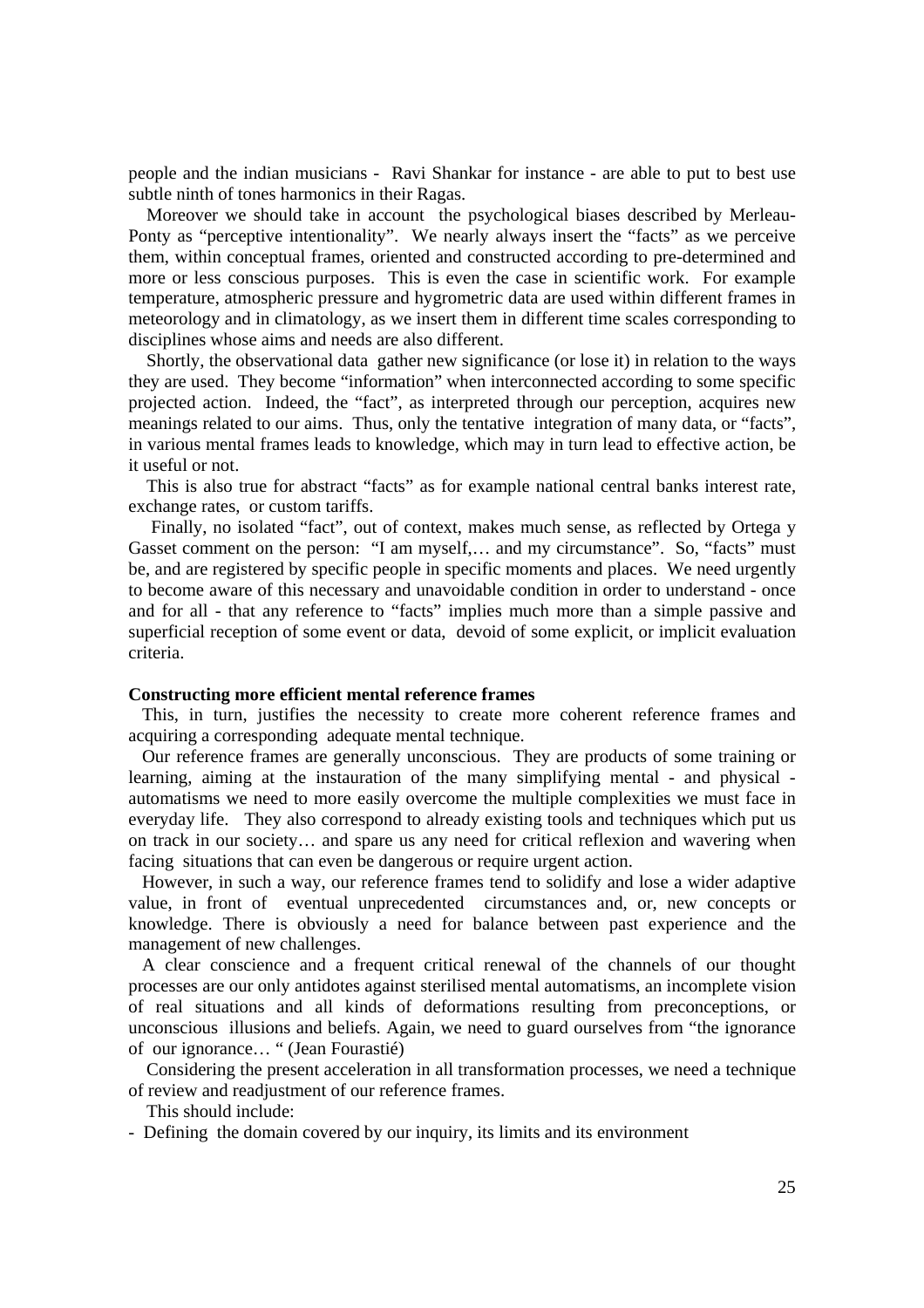- A method for the discovery of all possible significant interrelations within the domain under scrutiny ("What is related to whatever else").

- Criteria to make sure that nothing important could have been neglected or ignored

- A method for revision of existing frames of references, when new data and, or new internal or external conditions emerge or are introduced.

### **Being distrustful of abstractions and possible hidden resistances**

 It is also necessary to remain somewhat distrustful about abstract concepts and models, and still more so when they suddenly crop up without visible and solid grounds.

 Theories and formalisms are of course useful in many cases. However, sometimes, a real ignorance, or misunderstanding, or even misrepresentation of the situation under consideration may remain hidden under high sounding abstractions or verbal fireworks.

Even an excellent methodology may not guarantee correct evaluations if misused.

 Systems analysis value, for instance, as a useful technique, depends basically of a good previous understanding and appreciation by the analyst, not only of the situation at hand, but also of the needs, wishes, abilities, possibilities and understanding of the "owner of the problem".

 It may even happen that - for some more or less covert reasons or conditions - a very convenient solution for a problem will not be accepted or correctly applied. It is of course debatable if a consultant must necessary take in account psycho-social aspects of appearently technical or management problems. Still, solutions prescribed without consideration for these seemingly unwarranted aspects may prove useless or even disastrous. And the consultant may find himself disaccredited by the very organizers of a mess they created themselves.

### **Acquiring the perception of medium and long term change**

 A clear differential - but coherently integrated - perception of short, medium and long term perception of changes and adaptations is a fundamental necessity (with clear definitions of what we understand by short, medium and long term)

 This is essential to obtain at least a minimum of predictive ability, avoiding crass errors, and consequently making unfortunate and detrimental decisions for short term profit, that could lead later on to great losses or downright disaster.

(to be developed!)

# **Avoiding ideological contagion**

 Ideological contagion corresponds to a psychological phenomenon of leaving oneself being dragged along. This can even been witnessed in small groups. J. Warfield, for example, described "clanthink", while Allport and Postman established a "psychology of rumors".

 Such mouvements are quite common in masses, wherein individuals seem to near completely lose any use of their own critical reason. These phenomena of psychical polarization, and their frequently tragic consequences were already studied more than one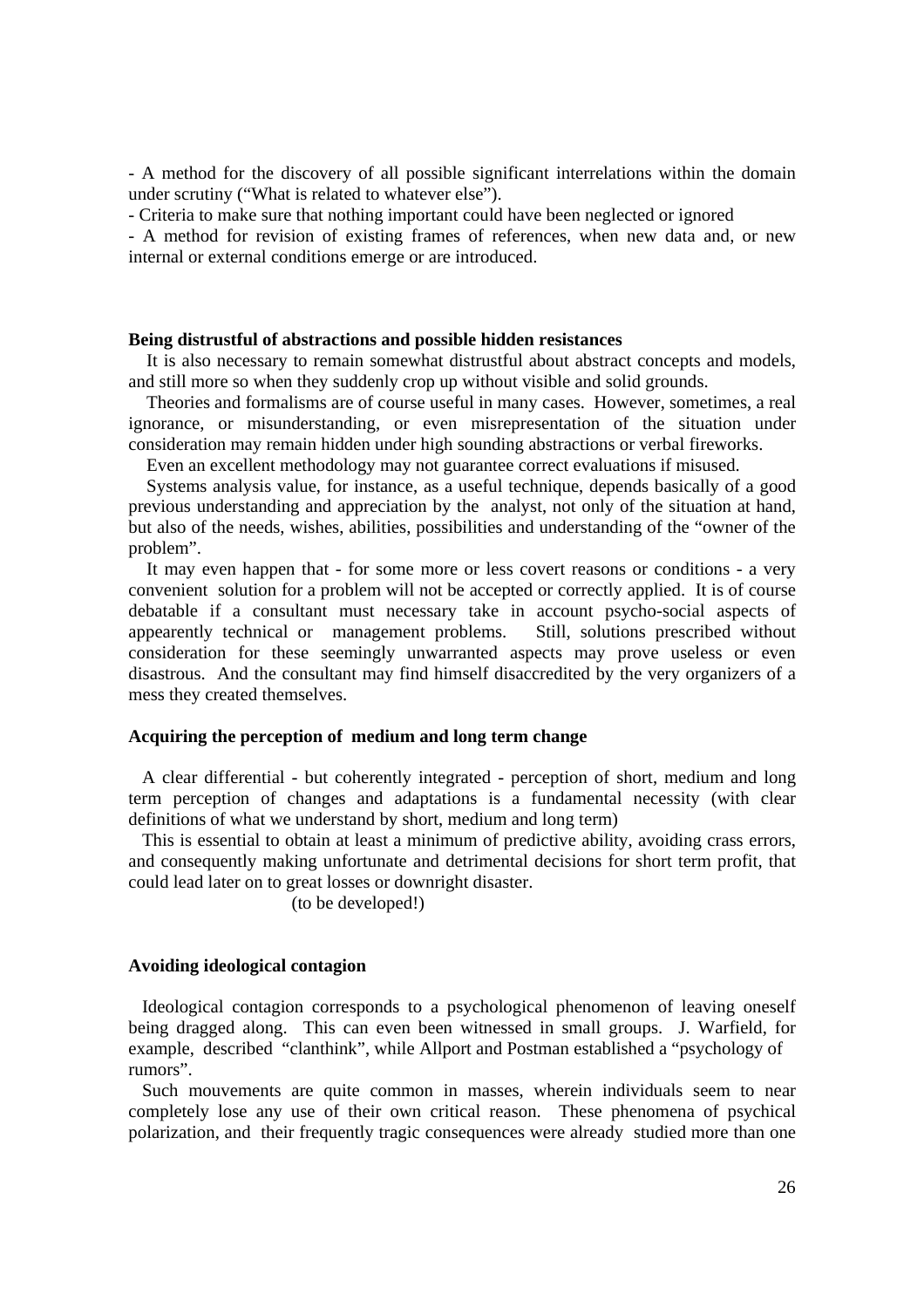century back by Gustave Le Bon (French) and Scipio Sighele (Italian) and somewhat later on by Ortega y Gassett (Spaniard). However, and in spite of all warnings, ideological mirages have been triggered and used practically by all the great charismatic leaders of the 20th. century, with the awful consequences that we all know. And, unfortunately, the beginnings of the new millenium seem to produce still more cases of the same collective mental illness.

 In such socio-cultural conditions, everyone bears - knowingly or not - his own personal responsability to maintain his good sense and a true control of his own behavior.

## **Avoiding abusive simplifications**

 Not less avoidable is the absolute necessity to distinguish between ideas and ideologies or even mental fads in order to avoid high sounding, but unsubstantial proposals - most importantly when these last contaminate business or administrative systems.

 While "common sense" does not necessarily makes good sense, it always usefully allows us to remain close to the "facts", without however leading us to unsound simplifications. Anatol Rappoport, one of the systemic approach leaders, made the point as follows: "Seek simplicity, but distrust it!"

 To aptly distinguish ideas from ideology, a reflexive strenghtening of our mental references frames is the best containing wall against irrational psychological pulls, which can lead us easily and by commodity or mental laziness, to believe what is to our liking, rather than face sometimes bitter truths.

## **Some more remarks about gaining knowledge**

 Beyond the already mentioned various kinds of limits to perception, it may be useful to consider the positive value of being confronted to widely different points of views.

 Anyone who has been in more or less close contact with members of other cultures, does normally vastly enlarges his own references frames.

 This is more so when such contacts have practical implications, as for example making some contract with Africans, Moslems or Chinese, or establishing an agency in some other country or continent. Whatever the language used, in any aggreament, convention, treaty or arrangement, any participant, when reading, interpreting, or fulfilling it (or not !), does so in accordance to his own cultural psychology and understanding. As a result, semantic misundertandings - unconscious, or even deliberately induced - are always a risky possibility, that should never be ignored. .

 Another potential trap is related to our memory, which is in some cases a very doubtful mirror. It is of course an archive of recollections, one´s own and those of many others. It is however, at any moment, only a reduced and selective collection of "facts" (or true or false impressions), not yet forgotten. This archive is, moreover, mostly personal, constructed within the limits of one´s own frames of references: Memory is not neutral but, on the contrary selective and interpretative. We use it in fact to maintain our psychological coherence and continuity in our transit from past to future. It is good to remember that the past "facts" had sometimes the same more or less ambiguous meaning as the present ones. They also become less and less verifiable - or directly unverifiable - as time flows on.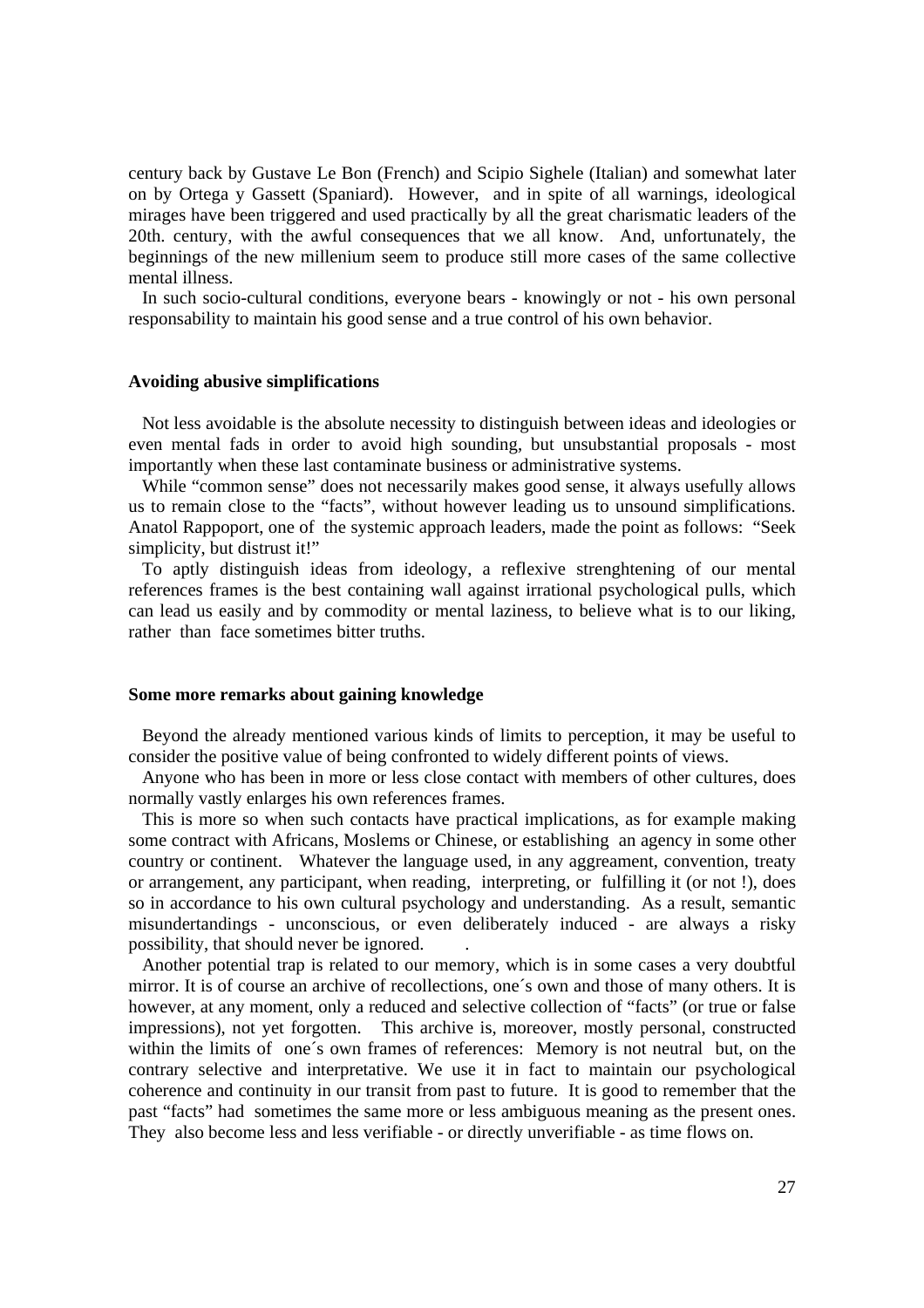(See annexed nota: "The past in our present conscience")

 Altogether, some comments about "natural intelligence", and our new "artificial intelligence" may be useful.

 Of course, the computer does not "learn", and still less "think" as the human being. It is "programmed", and "works" in ways that reflect the concepts and the intentions of human producers of the software and the inputs of data collectors. As a result, we should never forget that axiom about "Garbage in, garbage out": Our computers do not reflect merely our knowledge, but also our errors, and are in no way responsible of, nor do sanctify the dubious interpretations and uses we may give to their outputs. So much should be obvious.

 It is however useful to ponder all this, because we could in a near future see new types of computers really able to learn in a more "human" way and, even, who knows, produce a new type of "real" original knowledge. This could lead - and possibly are leading right now - to automata endowed with more and more autonomous behavior and even with a capacity for collective automata social behavior.

 Such strange innovations would, for sure, deeply transform our ways to manage human affairs, and…. who knows, having to share somehow our powers with our electronic creatures.

 We should also consider the evolutive accelaration (in the words of the french biologist François Meyer), evermore obvious in all fields of human life. This implies that creativity, inventivity and adaptability may come to more and more replace known recipes, hackneyed formula and static certainties.<sup>2</sup>

 Not only learning has to become permanent, but even also our psychological and mental personal evolution, requiring continuous rejuvenation of any of us, until and including our old age. ("Every five year, I become another person, even if I seem to be the same one").

 The effective leaders of the future will be those who understand this new condition and know how to adapt to it. Those who can´t would become psychological and social living fossils and may, in the end, become an enormous social and cultural deadweight.

# **3rd Part: The SYSTEMIC VISION OF COMPLEX PROBLEMS**

## **General features of complex problems**

Indifference of the majority of people

Nota: This 3rd part includes some elements of a systemic methodology, while however it is not the aim of the present work to widely develop that subject

 Complex problems remain in most cases unperceived by the great majorities. Various causes are at the roots of such mental blindness. The main ones can be listed as follows:

 - Most people put their faith in appearently simple solutions. Their moto is the well known formula. "It will be enough to ….". .. Frequently in cases where precisely it will not be "enough to…".

 $2$  Fuschl Group Seminar on "The acceleration of human communities evolution".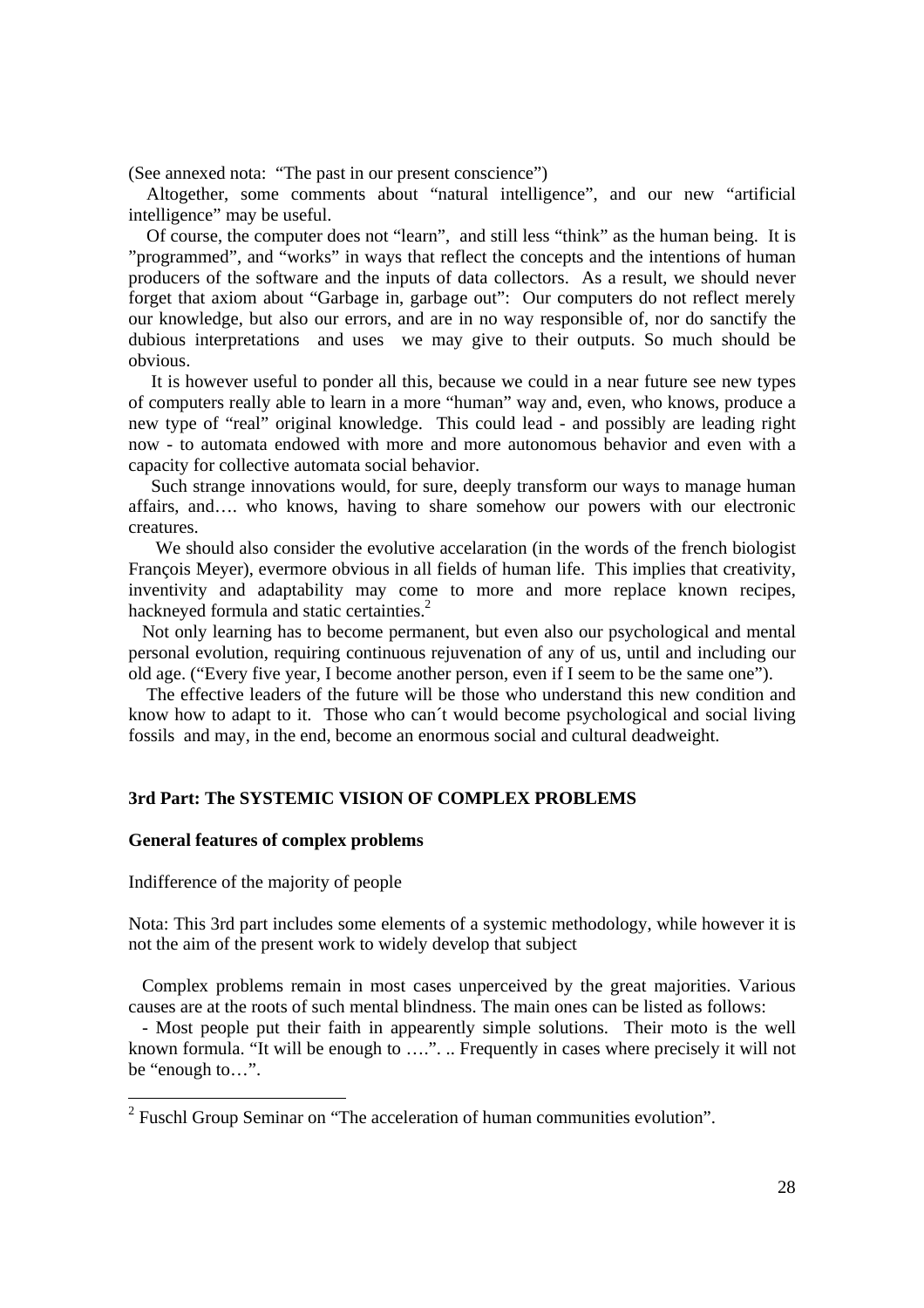- Many people are overwhelmed by their personal problems, that leave them no time and in no mood to bother with anything else.

 - Most people remain indifferent to those events and circumstances occuring outside of their direct and very restricted sight. Many times they outright ignore them… at their own costs

 - Many lack the intellectual capacity and the knowledge needed to understand complex situations and tackle them in a useful fashion, even in the very restricted area of their own business. Even so, these ignorants can be clamorous and even vociferous in their opinions and claims.

 - Many have not been educated in order to perceive a feeling of ethical and civic responsability to contribute to the good management of social processes in which they find themselves interested, or are even unwilling or unable to use merely good common sense

 - Many are in no mood to collaborate or debate with leaders who they consider - rightly or not - either incompetent, or directly corrupt and dishonest

### **Slow perception**

 Complex problems gather frequently in a slow and insidious way. Some may remain latent for long years, or even centuries before turning dangerous or nasty.

 As only very few people pay attention to possible trouble in the making and are able to "read" ominous symptoms of economic or social stress, most disasters struck suddenly and in a completely unexpected way.

 In the faraway past, old experienced individuals and in some cases, chamans and wizards were at times good at "reading" ominous premonitory "signs" of mishaps in the making, through the lore of some significant ancestrally remembered past events.

 But, this kind of wisdom was closely linked to situations, generally natural - but also sometimes socio-cultural as a result of human interactions with the environment - that repeated themselves more or less periodically. (see in annex the curious tale "Mr. Fagès tabac" - which in fact really happened many years ago in Central Africa… and also reveals a case of acute transcultural misunderstanding).

In our time, complex problems are mostly products of our own mistakes.

 Moreover, they are frequently new situations, that may mature for long time before exploding. As our technical cultures are much more complex and innovative than the old tribal or traditional ones, we have no knowledgeable "chamans" to toll the bells for us… but only unexperienced … experts, many times confronted to unexpected messes.

 Lacking relevant historical references, our perceptions may moreover be slow and tentative, leading to a protracted and late understanding of critical happenings.

 An aggravating factor is that, in some cases, managers in charge try to evade unconfortable foreboding signals, as the decisions that should be taken are frequently painful, costly and, or politically impopular. In cases, there is even a kind of bet or wager with risk: "Well, probably nothing at all will happen!", "Let us wait and see", "This is not really my responsability", …

 Moreover, pessimists (described as "prophets of doom"), are generally not listen to, specially among politicians, even when they produce very strong arguments. Even among possible victims, desagreeable and unpleasant predictions are unpopular or seem unbelievable.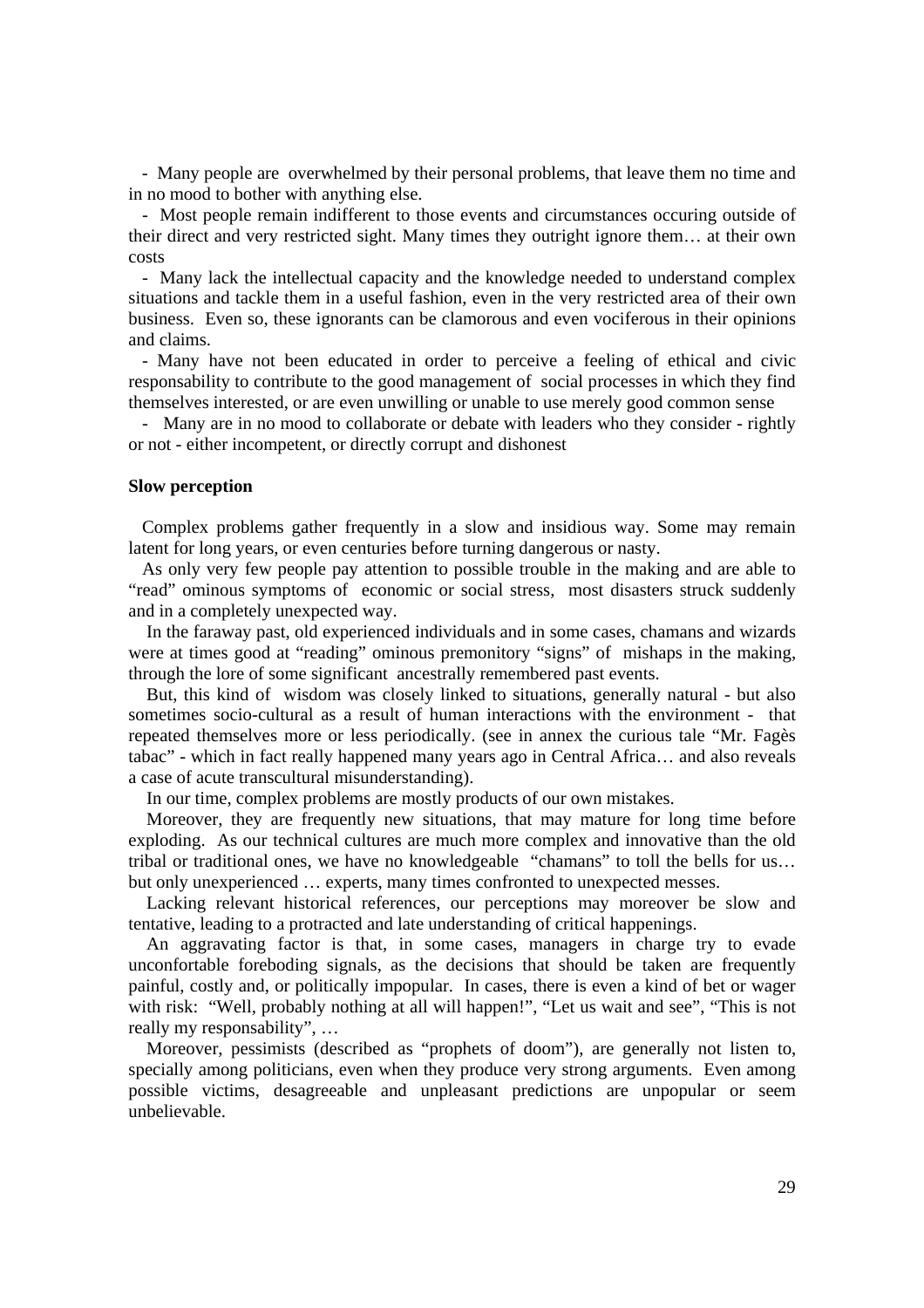#### **Human actors and their ways to face complex problams**

 The human framework that builds up around any complex situation leads in itself to serious complications.

What is complex does generally involve numerous individuals, who may be - or not conscious of being enmeshed in a conundrum, being however, in Bela Banathy´s apt expression "co-owners", or "stake holders" of the situation, problem or mess at hand.

 These multiple participants are generally subdivided in different and heterogeneous groups. The dominant one, of course, gathers those who detain the effective power of decisions and, as such, are able to ignore, or even repress the dissidents (those who differ for conceptual or economic reasons.- or at times, ideological ones)

 In many cases, the problem implies a conflict of interests, generally related to the defense of acquired (or seeked…) advantages . For instance, potential beneficiaries in the case of a construction of a hydroelectric dam, and people negatively affected, would very probably oppose each others in a severe conflict.

 Moreover nearly all of them would ignore or would deny any adverse long term ecological or other effects. Numerous case studies have already made this clear in the most varied situations.

 Conflicts among the very beneficiaries may even emerge, if the various expected benefits become conflictive or incompatible. In such cases, a strong temptation appears to serve or save oneself at whatever costs to anyone else.

 Among the various interested and intervening groups, differences and oppositions easily surface. Many times these are mainly a result of either shared or incompatible prejudices that may even contradict well conceived interests, as well as a true understanding of the situation and its likely future developments. John Warfield describes this as "Groupthink", and, in its most negative form, "Clanthink", which may lead to the total obfuscation of all perceptions and even to complete inadequacy in decision and action (3).

 Those affected by the situation can be mere isolated individuals, or very small groups, facing great collective "actors", not always easy to precisely identificate… or even institutional ones, difficult to contact and sometimes unreceptive and immune to any different views, or superciliously not amenable to any debate at all.

 Conversely, in many cases, even outsiders completely alien to the matters at hand, are trying for their own reasons to meddle (or invited to do so), while remaining in a later future utterly detached and aloof from the results of their interventions, or proposals.

 A typical example is the so-called consultant, or "expert", appointed by some stakeholder in some considered situation. Such expert, of course, would be mostly sensible to (if not biased by) the intentions and needs of those who hired him… and possibly altogether to the aims (visible, obvious… or hidden) of any organization which happens to support him.

 Moreover, in most cases, the consultant is a specialist in some specific kind of projects for example hydroelectric dams or nuclear power stations - but may be unaware, or even purposely choses to ignore some possibly "unconfortable" side aspects of the project.

 Contractors, in turn, are merely in charge of its practical execution - in a way and price considered satisfactory by the "owner". They consider - rightly ? - that they do not have any other responsability to bother about.

 Great public works are also an excellent hunting ground for financiers who seek to grant big and secure loans, without to take in account the supposed profitability of the projects, always, of course, widely thus proclaimed by their generally most personally interested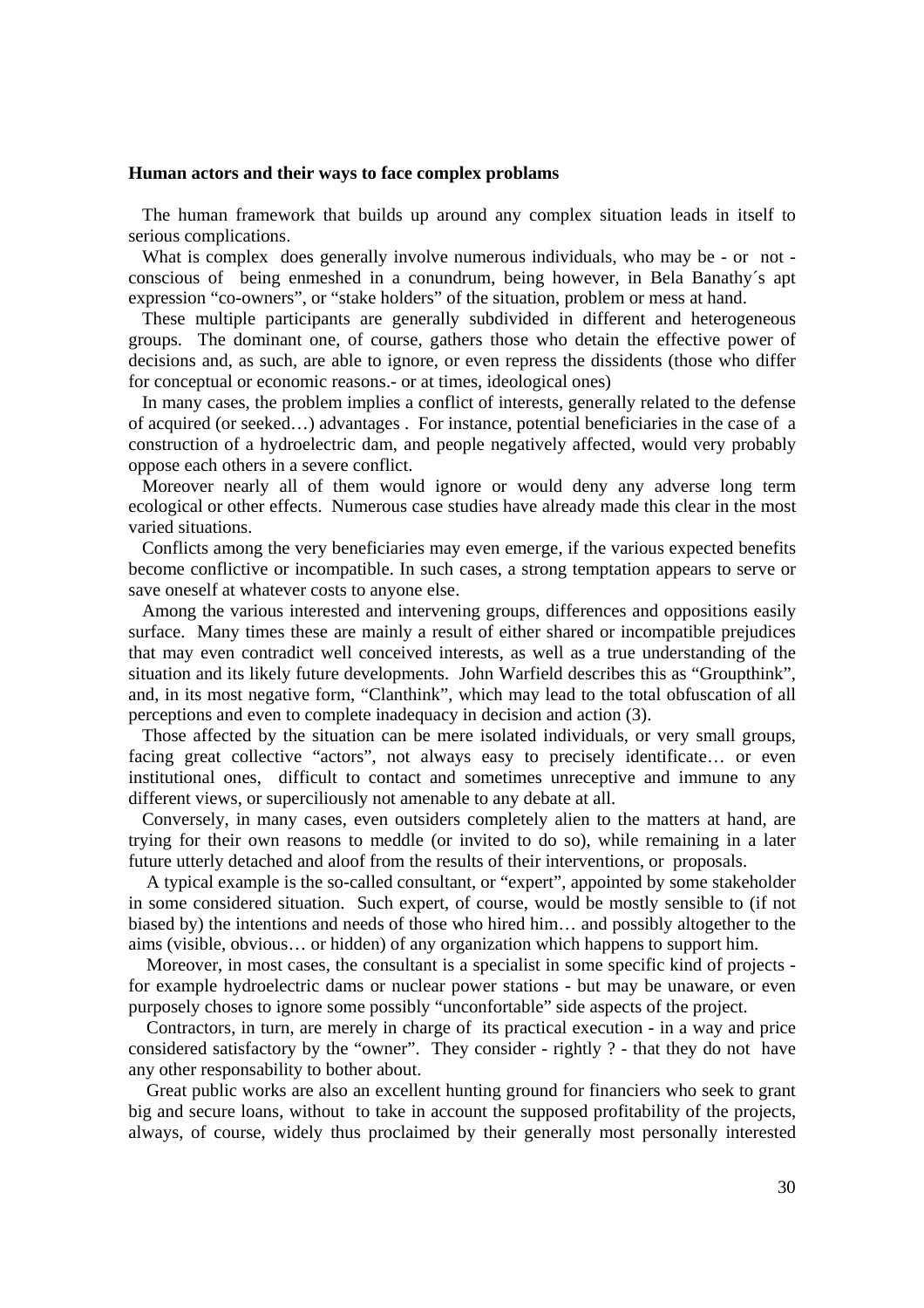sponsors, in economic or political terms. Indeed, their main concern is to charge and cash interests, and even capitalise them ad infinitum, on so-called more or less reconducted "performing loans". During the Middle-Ages, this was called "usury" and frequently led the slow payers o defaulters to serfdom…

 The global result frequently is a confuse cacophony of which the true deciders do not really care, or eventually use to impose their own agenda.

 Obviously, these quite different viewpoints do not easily lead to an equanimous and well founded perception of the complex situation. Nor are they useful to discover the eventual symptoms of some mess in the making.

## **The structure of complex problems**

A typical case: the drainage of water in the argentine "Pampa Humeda" ("wet Pampa", i.e. great central plains)

 The "Pampa humeda" includes most of the wide open center of Argentina. It is a depressed zone, in many places even 2 to 5 meters below the sea level. This seriously hinders the drainage of superficial waters, specially during heavy rainy periods, which are frequent in this region. Even, in spring, non permanent lagoons and swamps do appear, but, in normal times disappear during the summer through evaporation.

 (**Nota.** There is a curious small pampean fish, called cynolebias which hatches from an egg, grows, matures and spawns during the spring and summer rain season and, before dying, leaves its eggs in the mud that dries up at the end of the rains, awaiting for the next rain season.)

 Waters slowly flow from west to east, i.e. toward the South Atlantic Ocean, over hundred of kilometers. During the main rainy season, when rains are abundant, lagoons tend to vastly expand and inundate enormous extensions of grazing pastures and cultivable grounds, whose constant permanence is always somewhat doubtful . The old indian toponimy - hereafter translated - is quite significant about the nature of many of these locations: "big waters", "lagoon of the ducks", "where the waters converge" (Chascomus), "inside island" (Guamini), "where there is much water" (Chivilcoy), etc…

 The first white colonists adopted in cases for their new towns the indigenous names of the locations, without any understanding of their implicite meaning… which is another interesting case of inadequate transculturation, sometimes resulting in very costly inconvenience, emerging surpressively after very long years of supposed normality of climatic and ecological conditions.

 To make easier and accelerate the draining of waters in the Pampa, a complex grid of waterways - some of them various hundred kilometers long - were costructed, east oriented toward the Atlantic ocean. However, during great rainy periods, widely extend floods covering thousand square kilometers of supposedly agricultural land, are common.

 In fact, this problem can never be optimaly managed -and still less permanently solved because it depends from irregularly recurrent climatic conditions, that man can never perfectly predict, nor control

 Moreover, some unfortunate or ill-conceived human interventions did unwittingly complicate them .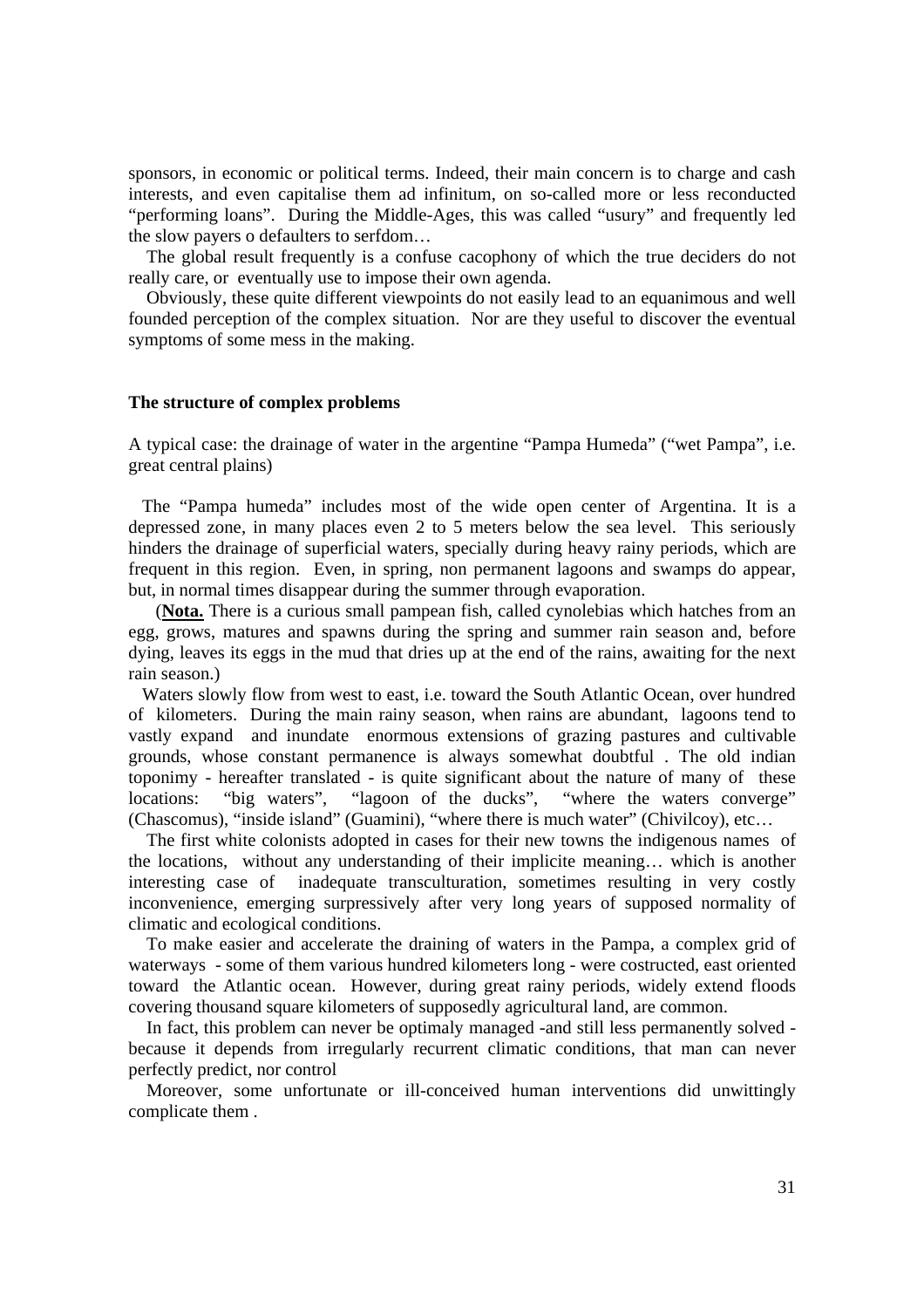To begin with, long railways had to be established in order to connect Buenos Aikes to coastal south eastern cities like Mar del Plata, Pinamar, Necochea, and to Bahia Blanca. 700 km. to the south.. Later on, long north-south roads for evermore massive vehicular transit were to be added. Moreove, and precisely because of frequent flooding, many of these rail- and motorroads have been constructed on embankments, which, obviously and also in many places, became new obstacles blocking or hindering waterflows, specially in zones ill-connected with the artificial waterways system.

 Another problem situation - difficult to precisely evaluate - is the ascent of the subterranean water table. This is believed to be a result of the subterranean draining flow of the massive man-made irrigation grid (from andean waters) in the formerly semi-desertic western plains of the San Juan, San Luis and Mendoza provinces. Moreover, a river that provoked damaging floods in the central province of Cordoba, the Rio Quinto, was also derived toward the pampa plains.

Shortly, human interventions made still more complex an existing natural problem…

 In this case history, some deep hidden human psycho-sociological factors of individual or collective decisions , sometimes unconscious or more or less willfully ignored are clearly at work:

- In a recently colonized country, the 19th Century Argentina, the arriving inmigrants had no information, nor knowledge about the long term meteorological and climatic dominant or recurrent conditions. During the second half of the 19th. century, many people acquired vast plots of seemingly optimum agricultural pampean land … in supposedly normal times.

 (A significative, and in retrospect, generally ignored or forgotten testimony of Darwin, when he visited the argentinian pampa is his report on the "arroyo de los huesos", i.e. the "brook of the bones"… a small dried up brook, where hundreds of cows and horses went to seek some last drops of water during a dry spell of three years in the early 19<sup>th</sup> Century. only to die miserably on the spot)

- Every individual, or pressure group, damaged in some way, or seeking some new vantage, presses his own interests, in favour or against some specific project. Very few are aware or want to take in account - when making arrangements suitable to them, of the negative consequences for others that may result.

- Each branch in public administration, while actively busy to further the projects under its responsability, and solve its own problems, rarely bothers to coordinate within the wider range of a general planning, nor monitors unforeseen consequences for others of the initiatives it promotes.

 It is in such cases that we may more clearly observe these psycho-sociological generally hidden frame of human decisions.

 Here we see practically all aspects and every behavior that characterise complex problems. More specifically, the widely dominant short term and limited vision is the most general aspect of the way matters are registered and managed.

Other interesting features can be observed in the foregoing examples.

The structure of the system is most frequently the virtual main cause of the problem.

 The Pampa is a well defined and quite well known ecosystem, with specific and more or less long term periodic climatic variations. The Indian groups who in older times sparingly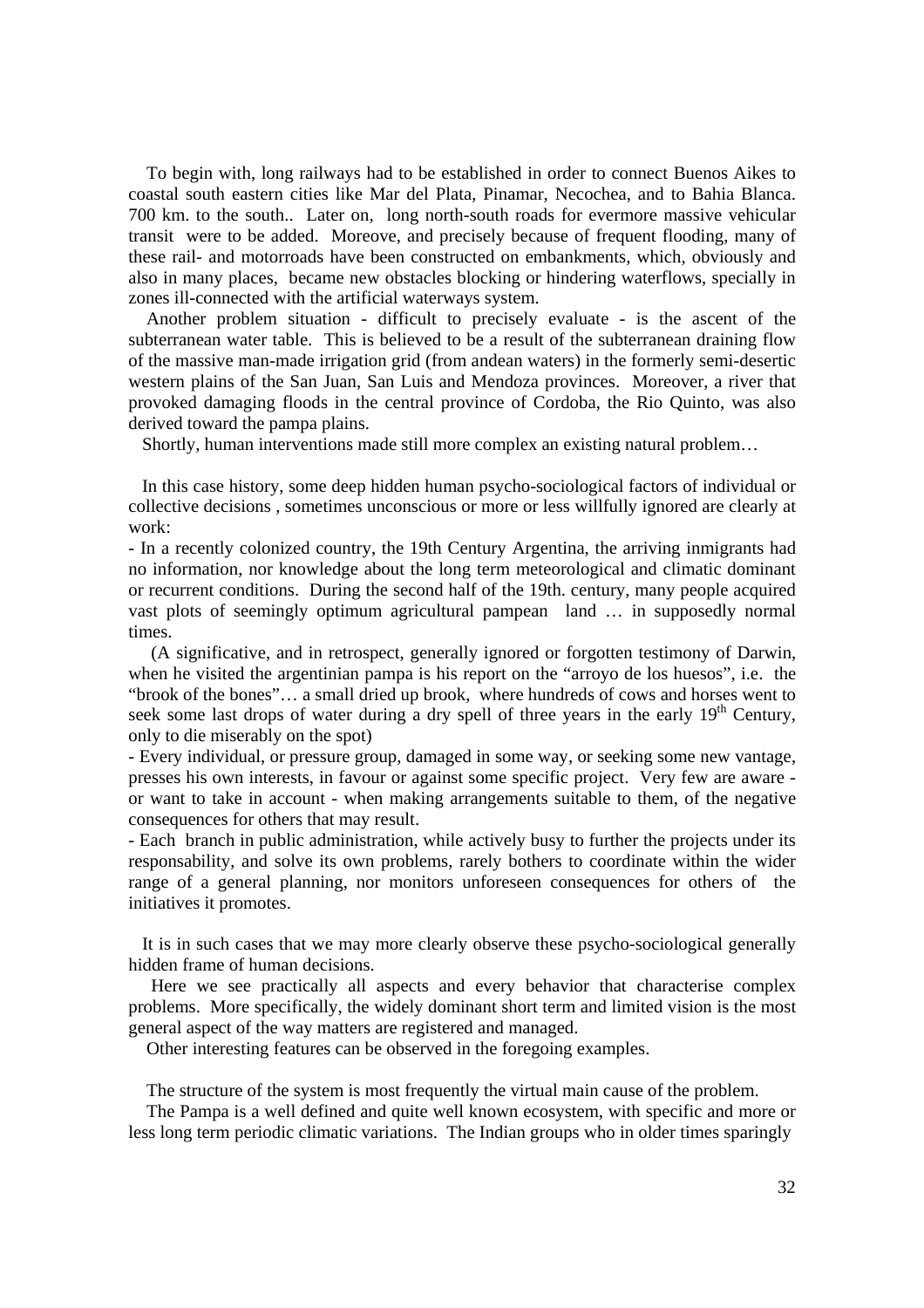populated this vast region ignored our system of property rights. They had no permanent settlements and wandered freely in a more or less cyclical manner, according to the needs of their cattle and the state of the natural pastures. By and large, this ecological regime was stable and self regulated.

 On the contrary, the white immigrants, from the 18th century on, slowly evolved from group wandering toward sedentary settlement, determined and dominated by the concept of registered individual property. In this way the settlers became much more closely dependent of regular - and irregular - climatic variations. They had to accept these and try to adapt, if possible, to irregular but recurrent extreme conditions - long and severe droughts or indordinate wet spells that would last months or even various years.

 The deeper and most permanent feature of this situation is, accordingly, the relation between the variable natural ecosystem and its human users. It is in fact, in systemic terms, the very general relation between subsystems, systems and metasystems, as theoretically described by John van Gigch. $3$ 

 Any deeper study should monitor the long term environmental conditions of the considered situation, i.e. optaining a good knowledge of these, in order to anticipate any possible more or less periodical trouble or disorder.

 Most of the unexpected problems that we have to face, emerge from our ignorance of the dynamics or variability of some more or less hidden environmental factor that makes the depending system vulnerable. In fact, any situation at any time is a mere episode in a continuous readaptation, cyclical transformation or evolution in an also more or less protracted process of perpetual change. As a result, considering at first sight any situation as simply "normal", may lead to misleading evaluations and potential dangers.

 Any subordinate system, itself always a part of some wider environment, has an internal structure that makes it more or less adaptable. For example, at times of great floods in the wide argentine Pampa (due to excessive rains), it may be better to sell the cattle, even at very unsatisfactory price, than let the animals drown or die for lack of fodder… if there should be no practical posibility to transfer them to some safer place. Of course, what should be done in such extreme cases depends of the ingenuity and ressources of the breeders as well as any eventual positive or negative circumstance that could have been foreseen… or not.

 In fact, this is generally true in many different guises in every kind of business or situation. Indeed, it becomes a practical necessity to consider those general conditions normal or exceptional - that may sometimes turn critical: A general understanding of the ever changing relations of any specific system of whatever kind with its environment has now become a practical need in our evermore interconnected world.

The "what if?" question mark may sometimes become a critical tool for survival.

<sup>&</sup>lt;sup>3</sup> "Decision Making about decision making: metamodels and metasystems" - Abacus Press, Cambridge, Mass., 1986.

 <sup>&</sup>quot;Applied General Systems Theory". 2 ed. Harper & Row, N.Y., 1978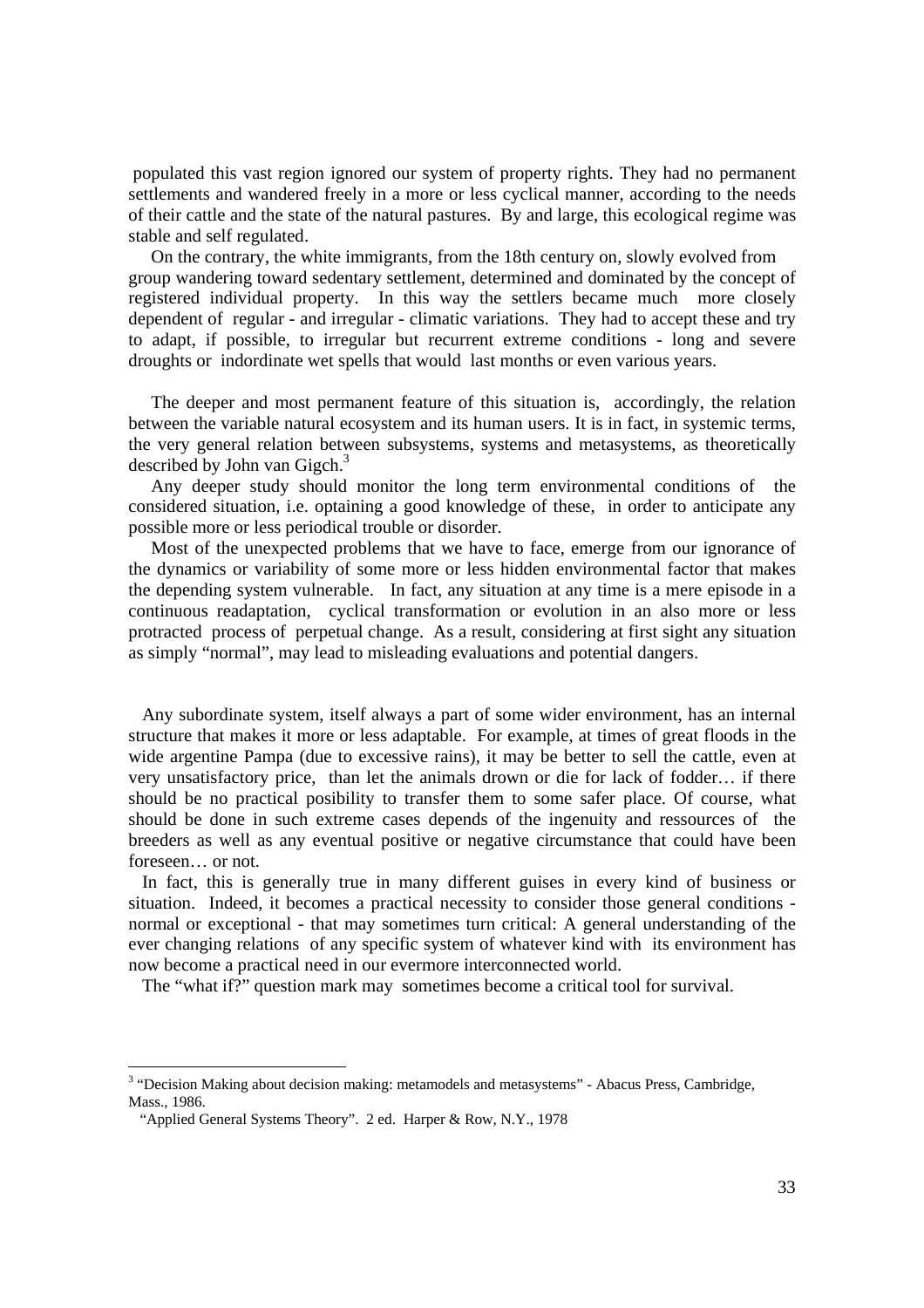# **Pathological symptoms in complex systems: a significant case history**

 A good perception and understanding of significant pathological symptoms is a must, in the most different kinds of systemic situations. A system may, in cases, be simultaneously affected by various of these symptoms, as these are frequently linked as complementary aspects of some abnormal situation.

 The first hurdle is that pathological symptoms may begin to appear in an insidious way. When they start to emerge, very few people perceive that "something is going on"... and still less so, what could be the meaning of this "something".

 On the other hand, soon as some particuliar or private interests seem to be at risk, their owners start to seek escape ways of their own, at any costs. Two cases during the last century are startling examples of these dangerous dilatory tactics. One has been the AIDS epidemics and the other the "mad cows" case.

Let us give a look on this last history and its psycho-sociological aspects.

1. Around 1980 some british doctors started to register a growing number of cases of the so-called Creutzfeld-Jacob disease, which leads to a progressive cerebral destruction in people, and was formerly very rare. Those of them who scrutinised the possible cause, remained anyhow mystified. The population as a whole was completely unaware of the matter at that time.

2. More or less at the same time some british veterinians observed a significant number of cows also affected by a problem of cerebral destruction, formerly known only in sheep as the so-called "scrapie". This too remained strictly a specific and limited professional concern.

3a. Somewhat later on, somebody emited the hypothesis that the new Creutzfeld-Jacob cases could be a result of the human eating of brains and other organs of animals affected by scrapie. This view also was generally ignored.

3b. Someone hypothized that cows, partially fed with animal flours made from rests of carcasses, particularly from sheep possibly affected by "scrapie", could have become infected in this way. Nearly nobody paid heed to these warnings, save some very few professionals, who where unable to shake from their indifference those official organisms which should have been vigilant.

4. A newspaper echoed the hypothesis of the human contamination from affected cattle.

 This triggered a massive panic from part of the british consumers of bovine meat (and even some european importers and consumers). It led soon to a drastic reduction of consumption of bovine meat in England… and to inmediate inflamed denials from the national health authorities about any possible risk of human contagion. The Health Minister, with remarkable courage, did even eat meat in front of a television transmitter station. It was also proclaimed that "the cause of the mad cow disease was not yet scientifically established".

 Such denials are typical during a more or less extended period of time when some problem emerges that may harm commercial interests, or negatively affect politicians popularity.

5. As the disease has a very long period of latency (up to ten years, which was not known at that time), it was only later on that the number of cases started to climb significantly.

Thus, the true and devastating significance of the situation became only lately and clearly perceived.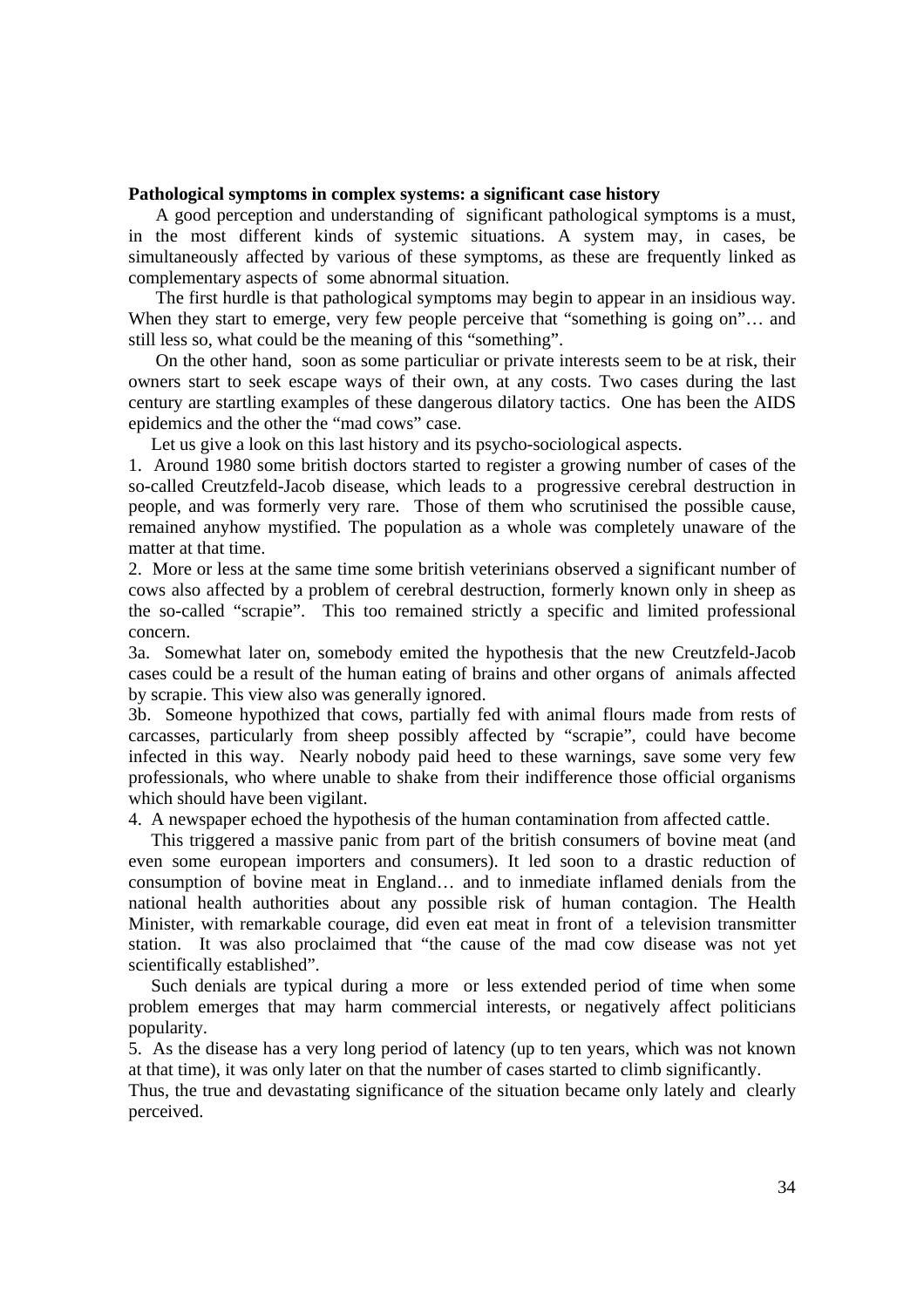In fact, in such cases the most clairvoyant people´s advices remain generally unheeded. And even, if they insist in their warnings, they are sometimes ridiculed, or even hostigated. 6. Scientific inquiries finally proved that the worst fears were justified, … and still at that later moment, there were yet some denials. However, Stanley Pruziner had discovered the pathogen that caused the disease: an abnormal protein, the so-called prion. At least, he received a Nobel prize, for his discovery… and even without much delay. Even so, Pruziner´s discovery was still strongly scrutinized, until it could be finally definitively confirmed.

All this is quite characteristic of the common vacillations in this type of situations.

7. British health authorities finally admitted the validity of the scientific research work and resolved the massive elimination of tens of thousands animals that were presumably infected. They also prohibited the use of animal feeds produced from carcasses.. Even so, an unproved suspicion remained that some cattle owners did not send some dubious animals to the slaughter houses, or may still have used some possibly infected feeds.

 In any case, the british government had finally to spend sideral sums to compensate the numerous cattle owners for their losses.

 According to a very general rule, belated acknowledgement of a problem and delayed intervention do considerably increase the complexity and the costs in such cases.

8. This was not even the end of this affair.

 The continental european authorities forbade the importation of british animals and meats… and declared safe the continental meats.

9. However, the facts showed successively in France, Germany, Portugal , etc… that this was not true, and the problem surfaced in Europe, with the same controversies, denials, and delays of critical decisions… and the same costs, when finally honest good sense prevailed. This shows the weight and the final cost of the common trend to evade realities and responsabilities, even when clearly established, … so frequently observed in troubled circumstances, when economic or political interests are at stake, and when stupid or dishonest people or groups try to block or slow down unconfortable but necessary decisions.

 This is very serious, since poor decisions and pseudo-solutions are frequently irreversible. They can thus usher chronic problems that may eventually turn unavoidable a final disaster.

# **A tentative listing of problems symptoms in complex systems**

 Symptoms described hereafter in general terms are in fact common to many different situations and systems. Moreover, the following listing does not pretend to be complete.

### Adaptability (Lack of):

 Systems tend generally to react to stimuli in typical ways. However, such reactions do appear in specific forms according to cases that, at first sight, may appear as quite different. Responses may become stereotyped and repetitious, even when new adaptations would be necessary. This could be named the "syndrome of the damaged record plate"

## Asphyxiation syndrome

 Due to a lack of needed inputs (generally when its sources become depleted, either naturally, or due to excessive use), the system may be in danger of destruction.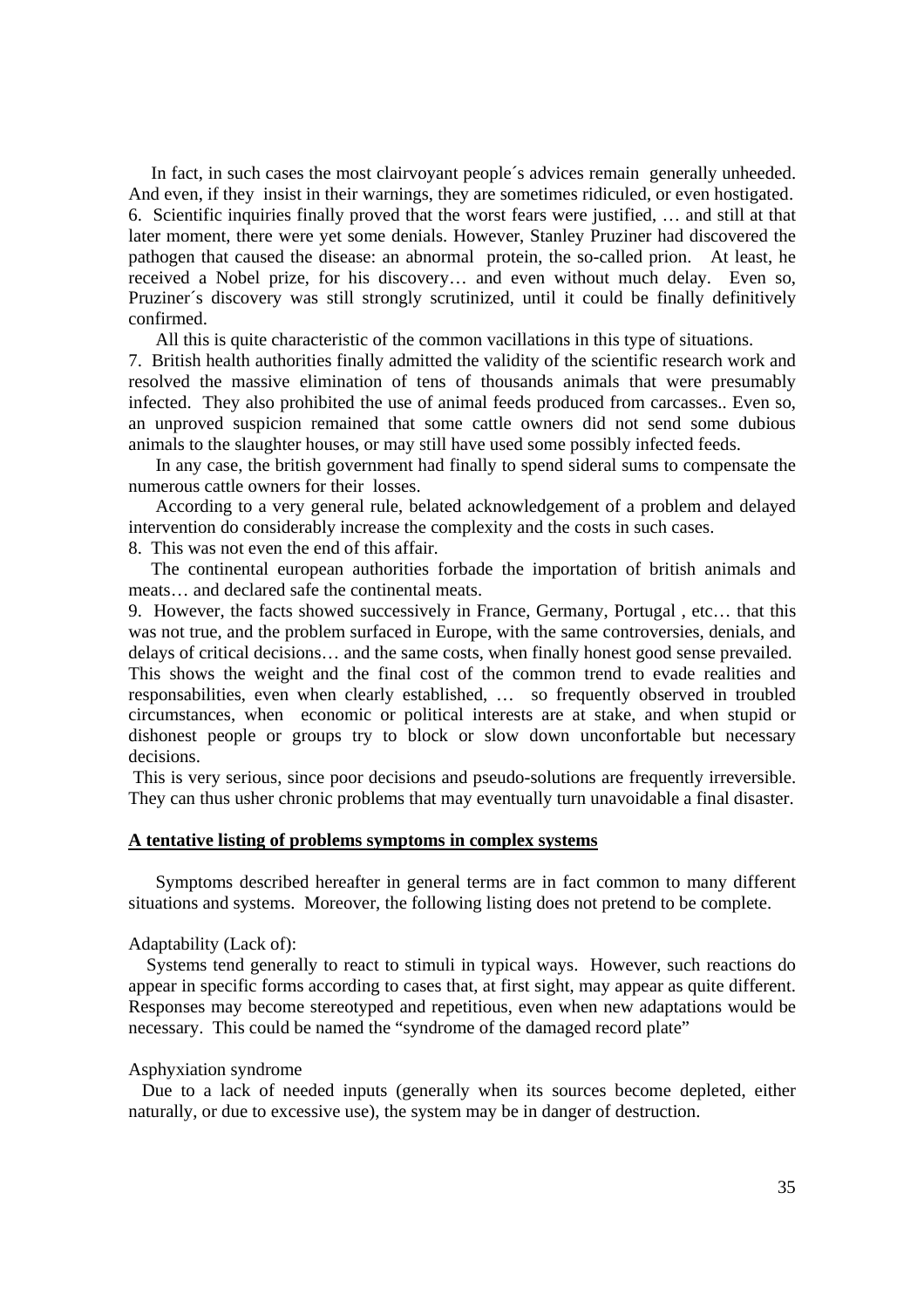A similar effect can be caused by an excess of harmful outputs into the environment of the system (sinks or markets over-saturation)

 It may also be a result of damaging and unsustainable competition between systems depending of the same sources of inputs.

#### Autonomy (Lack of)

 This may be the case of a system - whose stock or hold of some critical form of matter, energy, or information becomes insufficient to face some crisis - is unable to obtain some external help (whose costs could be so high as to be unbearable, or would bring unacceptable consequences). Technological updating, for example, implies such a situation in some critical cases.

### Babel Tower effect

 The lack of a good internal communication language in a system leads to confusions, conflicts, inefficiencies and even catastrophes within the system.

It can also disturb its relations with its environment.

## Bureaucracy (Encroaching)

 Excessive bureaucracy is frequently a result of the sclerosis of automatized responses to some types of situations that seem to repeat themselves. Some standardization of procedures is normally useful. However, with time, "bureaus", "offices", and "organisms" tend to restrain and even to destroy adaptability, by instauring and imposing rigid procedures, supposed to be normal, but also exclusive solutions to supposedly well known "problems".

 However this may - and many times, does - restrict, or even suppress innovation and creativity, and thus creates damaging delays and dead ends.

 Moreover bureaucracies tend to proliferate, turning voracious and more or less sterile consumers of resources. Still worse, they frequently create significant opportunities for corruption.

#### Circle (Vicious)

A repetitive automatic behavior without any functionality may appear in some cases.

 This can lead to a useless squandering of the system´s resources, which weakens it and may even endanger its future existence.

#### Communication lines (Excessive length of)

… frequently leading to excessive delays in decision making.

 This pathological situation was, in former centuries, a result of slow communications in more or less geographically over-extended organizations or systems. It was certainly in past times, one of the main causes of great empires decadence, even yet during the first half of the 20th Century.

 However, better and faster communications have also been a mixed blessing. For example, telegraph and aircrcrafts seriously limited the autonomy and responsability of colonial administrations in Asia and Africa. While better control was thus secured, on the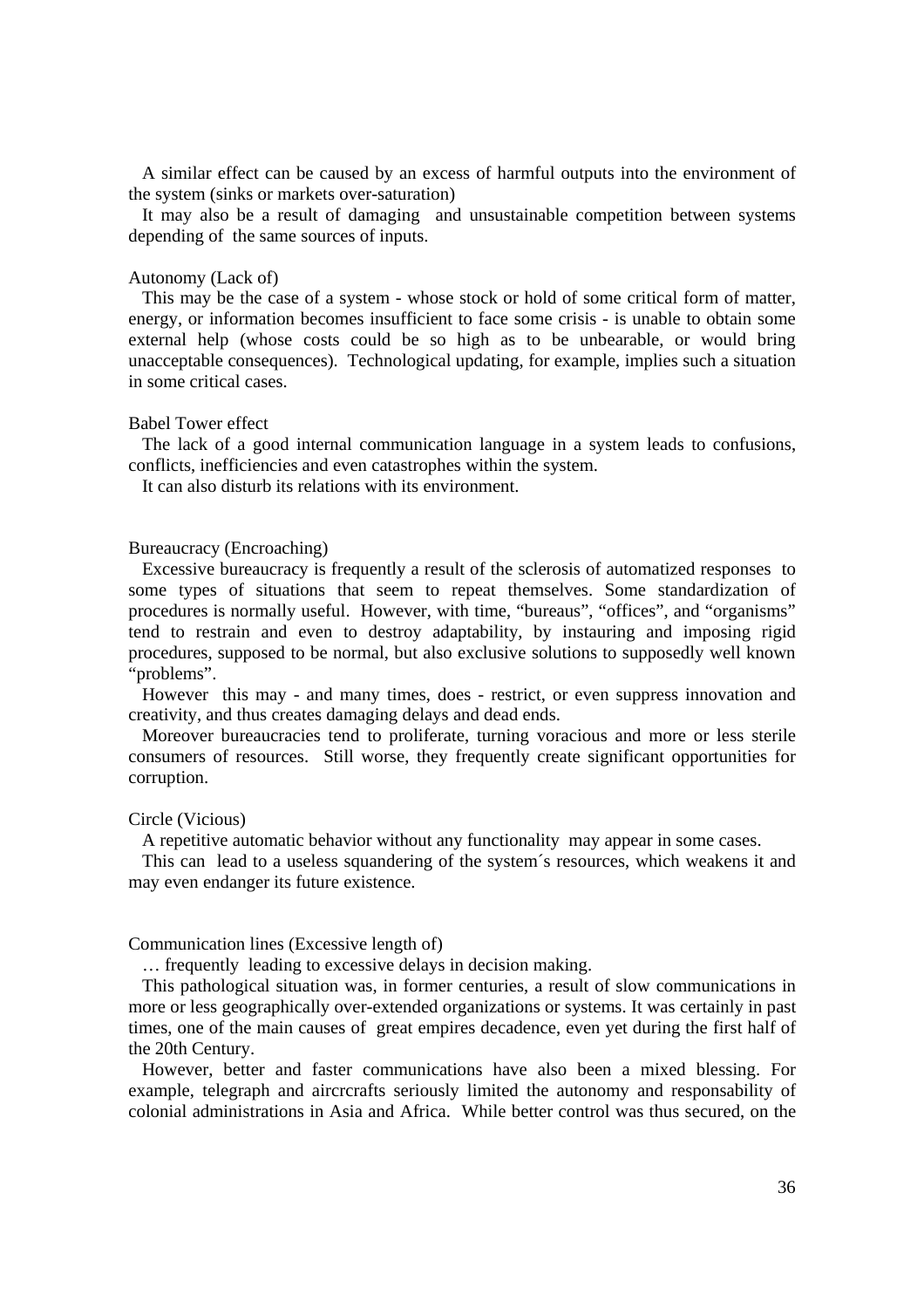other hand local initiative and decision power were severely restricted in opposition to the well known and useful principle: "Trust the man on the spot".

 Another aspect of this problem is the multiplication of intermediate links in the management structure, which may lead to inordinate delays and increases risks of misinterpretations by one or another of the participants.

 A revealing case was, during the nineteen eighties, a crisis at the well known multinational company Philips, whose basic cause was a quite rigid norm which obliged all of the numerous branches of the firm in the wide world, to refer to the head office in Eindhoven (Netherlands) for many decisions that could have been taken by local boards. The Eindhoven head office became even jockingly known overseas as the "Kremlin".

 A frequent cause of this type of situation is the "obesity" of central bureaucracies which tend to become stuffed by superfluous clerks in redundant functions, even sometimes through mere influential familiar of political accomodation.

 This corresponds to one of the ironical administration mock "laws" enounced by the english sociologist Northcote Parkinson: "1=3", which means that any self-respecting "Boss" or "Chief" should at least have two subordinates, since these should "necessarily" be more numerous than the "Chief". Moreover, as everyone must justify his function, the best way to do this is to ingeniously invent some new supposedly indispensable procedure.

 Unfortunately, the psycho-sociological roots of such a behavior are, at the same time, quite universal and more or less unconscious.

## Cycles (Uncontrolled)

 In some systems, uncontrolled oscillations may appear in a more or less irregular way, as for example extreme accelerations, followed by strongly recessive phases. Such phenomena can be dangerous and damaging. They result from an automatic and uncontrolled amplification of some feedback between the system and its environment. This effect can be modelled through Forrester´s Systems Dynamics. It is sometimes mentionned as the "pigs cycle", which describes an example of a succession of countervailing shortages and excessive production.

## Decay (Slow)

 A progressive and unperceived degradation of the activity and performance of the system.

 Such a process does not show early and obvious cues of ill being, at least in any way noticeable for an observer devoid of suitable criteria and monitoring method adapted simultaneously to slight short-term changes and long-term evolution.

 This type of situations may evolve toward a critical threshold and sudden breaking point, i.e. a "catastrophe", as a result of a slow accumulation of additive, but unperceived damaging micro-effects.

#### Dependence (Excessive)

 The situation of a system narrowly controled by some overbearing and determining factor in its environment.

 Any strong perturbation affecting such a factor may easily endanger the survival of the system, specially when unexpected or sudden..

Excessive dependence implies an insufficient autonomy.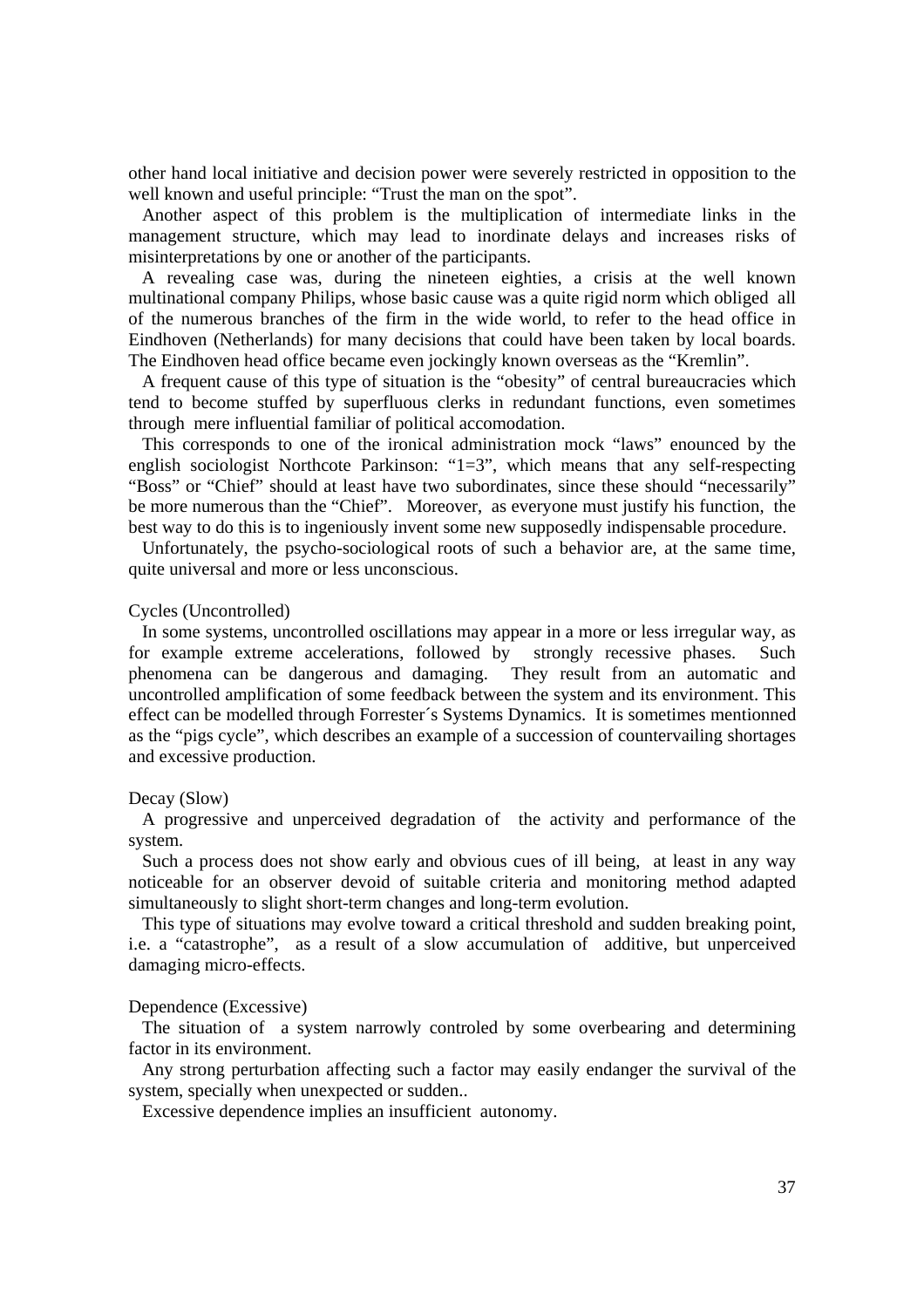### Disintegration

 The parts of a system may lose slowly or suddenly their ability to participate into complex global processes. They may even enter in hidden or open conflict or pretend to independent behavior. This phenomenon is frequently a consequence of inordinate and excessive growth.

#### Drift (Uncontrolled)

 The affected system tends toward uncontrolled and,or incoherent activity. Each of its parts behaves according to some proper and,or routine behavior without any understanding or responsability for possible consequences. This is for example a typical behavior of bureaucracies. It becomes specially damaging when it affects managers, who should precisely be able to act as regulators.

### Effects (Wicked)

Effects of the system´s behavior which hinder its own proper activities.

 Such effects may be undesirable - and generally unforeseen - consequences of some collective behavior that can, or cannot be eventually corrected or adjusted. They may in most cases be emerging as unheeded results of many small individual effects, seemingly casual and, or insignificant, which derive and converge into some additive mass behavior.

 Many kinds of administrative or economic bottlenecks and most of environmental pollutions are results of such processes.

#### Gigantism

The excessive growth of a system.

 Overgrown systems reach a size at which internal connections and comunication lines become too long and intricated and, at the same time too weak to insure the internal coherence of the whole.

 Such a symptom can be observed in some multinational organizations or businesses with multiple sectors and branches, sometimes as a result of mismanaged fusions or take-overs.

#### Growth (Uncontrolled)

 A system, as an autonomous entity, may acquire its own specific dynamics and escape from the control of any regulator. It is thus at risk of reaching conditions that endanger its survival and lead it to self-destruction.

 It should be observed here that optimization is quite different from maximization … and should fequently be preferable.

#### Identity loss

 This occurs when members or parts of the system do not anymore act in good harmony according to its nature, needs and goals. In many cases, their activity becomes useless, wasteful or even parasitic, damaging and, in cases, destructive for the system.

A biological example is the appearance of cancerous cells in a living being.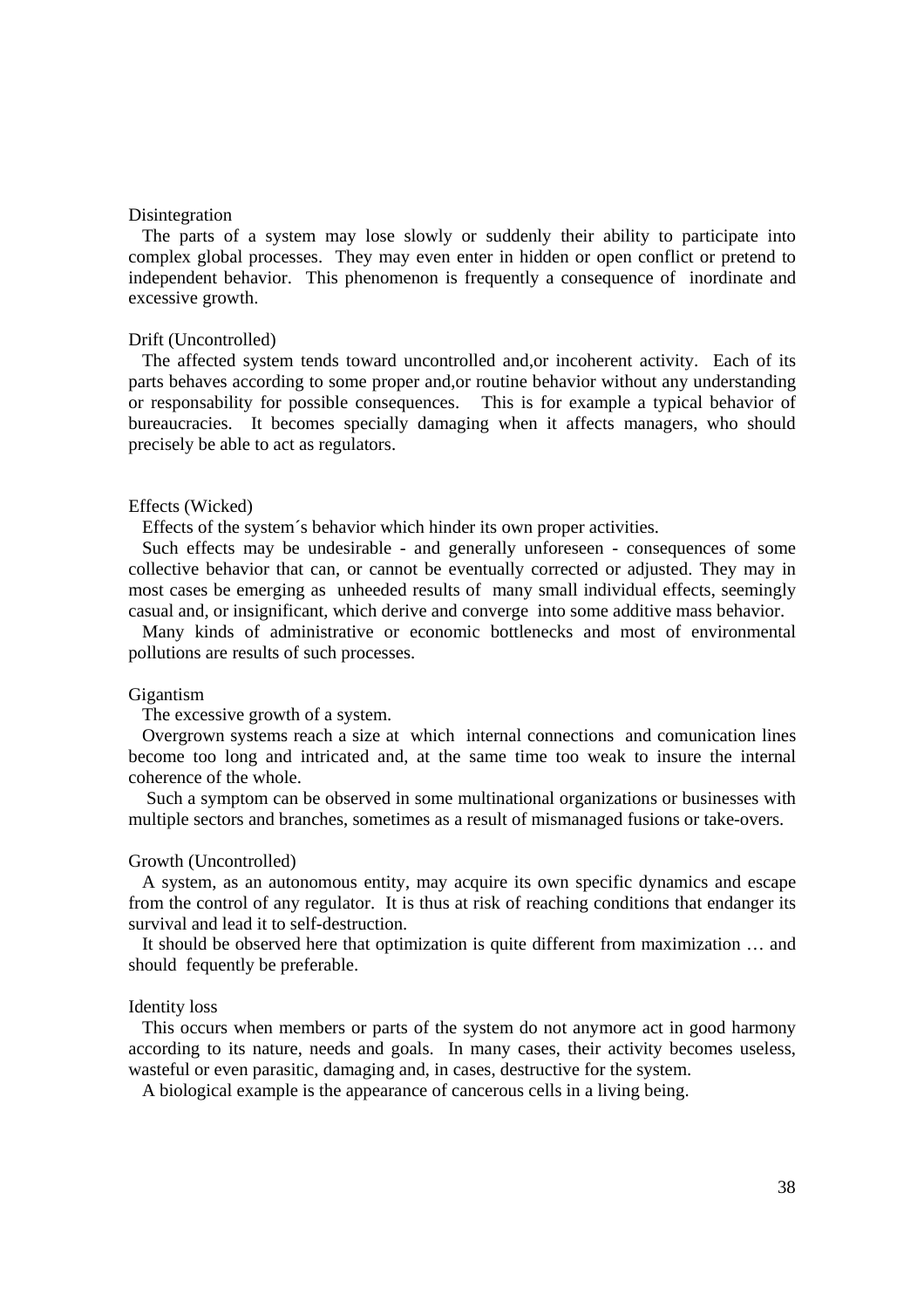Similarly, gangs and mafias start to pursue their own illicit and illegal goals in a covert and cunningly way, and while not anymore accepting their responsabilities within their society, they manage to use its resources for their own profit..

#### Incoherence

The unfocused and haphazard behavior of a system.

 This is a frequent result of a lack of a good internal organization of the system in which lax and even contradictory behavior of its elements or - in human systems - stakeholders damages its efficiency and may even endanger its existence.

# Overload

 An excessive level or rhythm of activity imposed to a system, that exceeds its immediate or mediate possibilities.

 Such a situation frequently leads to a sudden and generally irreversible breakdown (the so-called last straw that breaks the camel's spine).

However, in some cases, an insufficient load can also be quite damaging.

 A well balanced system normally needs a minimal level of activity as well as a maximal one to secure its own survival.

# Parasitism

 The situacion by which another system, or even an internal subsystem feeds on the resources of the system without bringing it any real compensatory advantage.

 Parasitism is a quite universal natural phenomenon among all kind of vegetal and animal living systems.

 In many cases, it leads to the destruction of the parasited system… and altogether of the parasite itself..

 From a sociological viewpoint, in human societies, parasitic unproductive and sometimes destructive activities are widely spread and massive, in direct or indirect ways. Examples are the arms trade and the addictive drugs business.

 Social health and even survival requires a clear psychological and collective perception and understanding of the various guises of parasitism, in order to improve systemic regulations or controls.

#### Partialism

 The inability to understand, and even to perceive and take interest in the viewpoint or situation of other people (who of course are in many cases similarly indifferent)

 This is a quite critical social pathology: Individuals and groups thus affected tend to use other ones as kinds of hostages.

 Such behavior is a common, but generally hidden aspect in some strikes in critical public services (health care, education, communications, for instance), as many third parties are frequently damaged or harmed.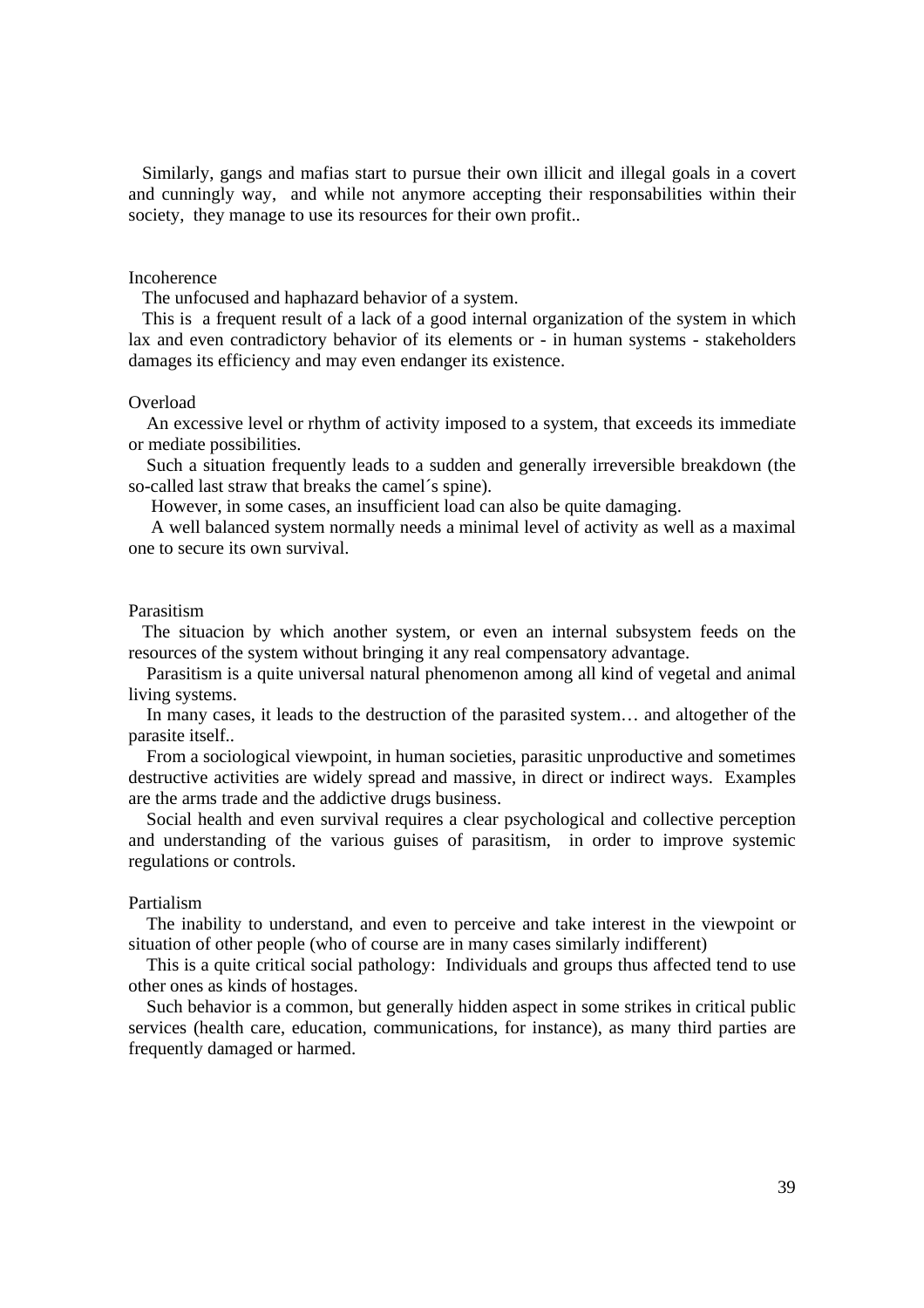Red queen syndrome (inspired from Lewis Carrol´s "Alice in Wonderland")

 Only to maintain itself, and under circumstances which escape from its control, a ystem is forced to relentlessly accelerate the rhythm of its activity as the only way to escape destruction.

## Rigidity

 An excess of controls , or their bureaucratic and autocratic management, brakes or blocks processes that are critical to the correct working of the system, thus asphyxiating initiative and enhancing passive and irresponsible behavior of the members of the organization.

# Sclerosis

 Hardening and growing loss of adaptability and inventiveness of a system and,or of its parts. In human social systems, it results of excessive routine, automatized behavior and lack of personal responsibility of individual members, when challenged in some exceptional situation..

 In sclerosed systems, a growing number of elements let matters go from bad to worse, not fulfiling anymore their responsabilities or tasks, or becoming parasites.

 In its advanced stages, such a process deprives the system of any defense against any environmental or internal disturbance and may easily lead it to its destruction.

## **Stress**

 The reaction of a system - or some critical subsystem - when functioning very close to the acceptable limits of its intrinsic possibilities.

 If such a situation subsists for too long a time, there is a serious risk that some process, essential to the survival of the system, may be blocked or even destroyed, putting the system itself at risk of destruction.

 In fact, stress should be seen as a protective feedback and accordingly, duly monitored, acknowledged, understood and compensated or controlled.

#### Tunnel vision

 The narrowly limited perception of the condition and environment of a system by its managers.

 This is frequently a result of their excessive specialisation, or exclusive attention given to narrow or immediate goals. It leads to the loss of any ability to take advange of new opportunities, or to an increased risk of being caught by unexpected critical events or aggressions, that cannot anymore be safely managed or controlled..

#### Variety

The existence of various possible states of a system and.or of its elements.

 Variety is a condition that enhances adaptiveness of the system to a wider range of internal or external variations

## Variety (Lack of)

 The condition of a system that does not count on enough elements or possible states to adapt itself to more or less numerous or severe changing conditions in its internal organization , or in its environment.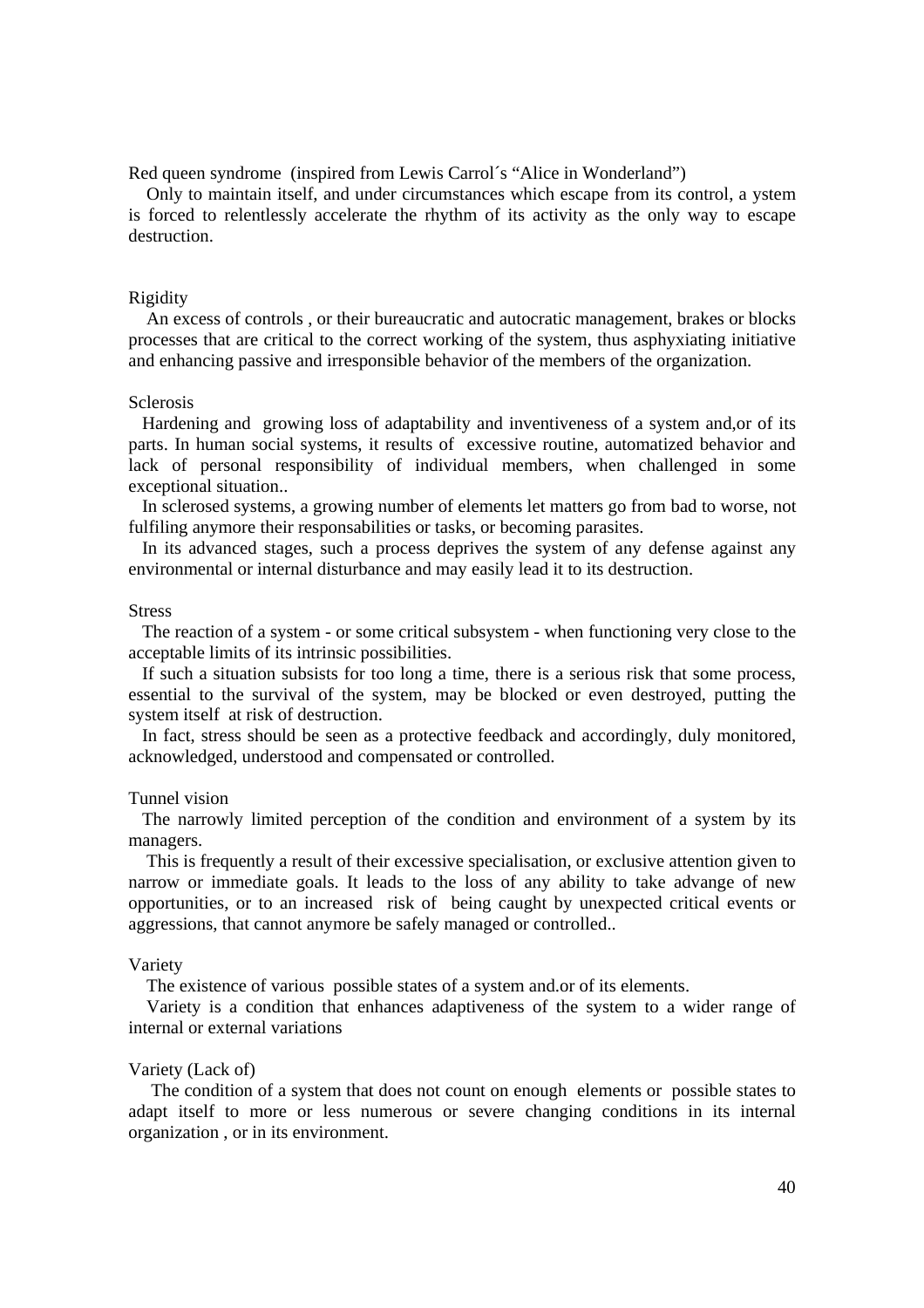This condition is generally related to a lack of stocks, or reserves of energy, matter or information, such as not being eventually available to the system for compensatory feedbacks in critical situations.

#### Wishful Thinking

 A way of thinking characterized by incorrect, fanciful and,or blownup evaluations, mostly out of a more embracing and significant context.

 Examples in economy for instance are supposed "profits", "earnings", big "interests" or wages "increases" in a global situation of more or less hidden and permanent inflation.

More generally wishful thinking feeds on unfounded and irrational hopes.

 Such illusions become easily socially ingrained and more or less permanent. They disguise the basic problems and frequently act as damaging feedbacks.

 Unfortunately, eliciting false hopes in gullible folks is also a very common and universal socio-political trick.

# **ORGANIZATIONS IN NEED OF SUPPORT**

 To begin with, we should admit that to start any practical action, it would be necessary to find significant support either through some substantial and effective sponsorship of another organization, or by action of some coherent groups of our own members within any institution sympathizing with our approach.

 Of course, this could only be obtained if we could produce a convincing know-how about the two following topics:

- A new and original way for deciders to look at complex situations

- An effective method for managers to obtain the fully co-participative support of all, or at least most of the stakeholders in the issue

(It is relevant that in practically any complex issue we find an obvious – or hidden – component of some unethical human behavior as the basic trigger of the problem at hand)

 On the other hand, any synthetic view of a complex issue needs a proper integration of the specific knowledge of numerous specialists. Our role is surely not to rival, antagonize or criticize them in any negative way, even if and when they would seem to deserve it. It should be much better to try to correlate and harmonize their work and views within a consensus on a more integrative general frame... and in expanded horizons in time, in order to avoid simplistic tinkering, blind-spotted quick fixes and short term pseudo-solutions.

 Specific expertise, when needed, could probably be obtained by association, from individual members of our society, who would be linked to teams working on some special aspects of the considered matter.

 Even in the case of very global issues, affecting continents, or oceans, or the global atmosphere, the ISSS could at least define a public pronouncement, after due and wide consultation with our members. (through e-mail, which is a practical way).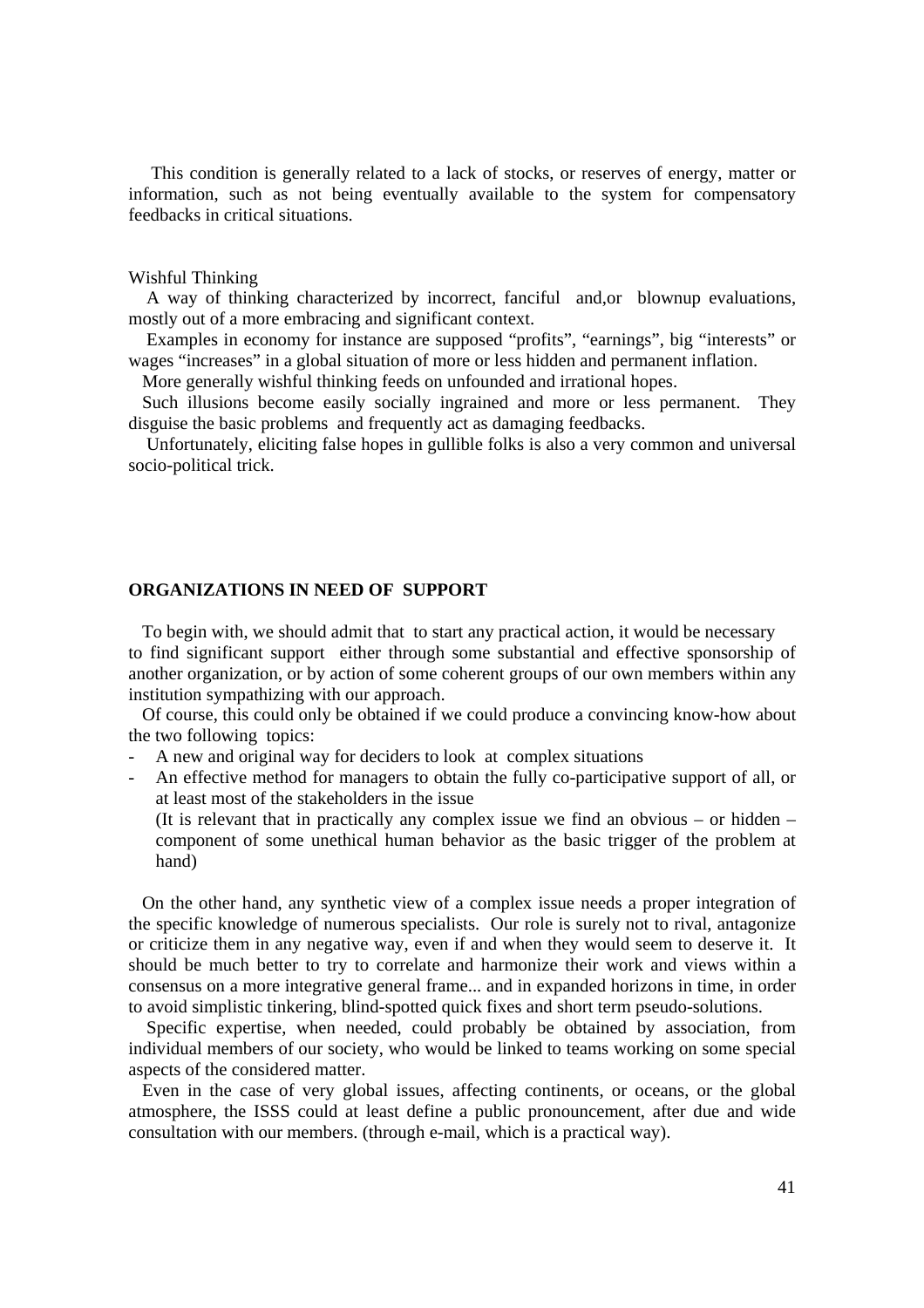Some more local or specific issues or disasters can also lead to insights, useful in more or less similar situations in other places. Examples could be control of the direct and indirect causes of flash floods in densely occupied river basins; fighting erosion in cultivated areas; or the creation of deserts through deforestation; organising global management of water supply; coping with transculturation problems linked to massive migrations; limiting imprudent foreign indebtment, etc...

More than vainly trying to replace specialized expertise, or propose solutions, the real goal would be to plant awkward question marks about possible crises in the making.

Such issues could be considered for example in two different ways:

A. Along their degree of difficulty

- 1. Very difficult to tackle as for example; Global ill-defined problems Problems requiring very many different specialized expertises Problems involving powerful and insensitive vested interests Issues in need of wide consensus, but difficult to explain to common stakeholders.
- 2. Moderately difficult to tackle, as for example:

 Interrelating processes that are generally treated as isolated from each others (for example technically highly efficient oceanic fishing as related to general marine ecological equilibrium)

3. Relatively easy to tackle:

Local or regional aspects of global problems

 Problems for which some tentative systemic proposal for better management already exists.

# B. According to types

- 1. Big global problems, affecting the whole planet, or at least whole climatic or geographical zones: continents, oceans
- 2. Important specific issues, as related to some general aspect of life, as for example insects growing resistance to chemical insecticides; loss of genetic variety; human interferences on life through genetical engineering.
- 3. More limited issues, affecting some specific areas: Big dams; risky irrigation schemes (as for instance in the Aral Sea area);... or sectors, as for ex. massive overfishing or excessive use of chemicals in agriculture.

Some tentative guidelines for cases studies that could be debated:

- 1. Define which systems concepts would be most generally useful, as for ex. positive and negative feedback; in cases of runaway processes; collapses; interrelations between short, medium and long term effects; chaotic limits to predictability; synergetic effects; structuration through energy dissipation,… ...
- 2. Define and describe a methodology to develop systemic viewpoints and lessons from cases studies.
- 3. Adapt co-participative design to the management of global or local messes already in existence or in breeding.
- 3. Define in which ways specialized expertise could be effectively called upon for coherent and meaningful collaboration in co-participative design
- 4 . Classify issues and messes by order of social and/or cultural difficulty.